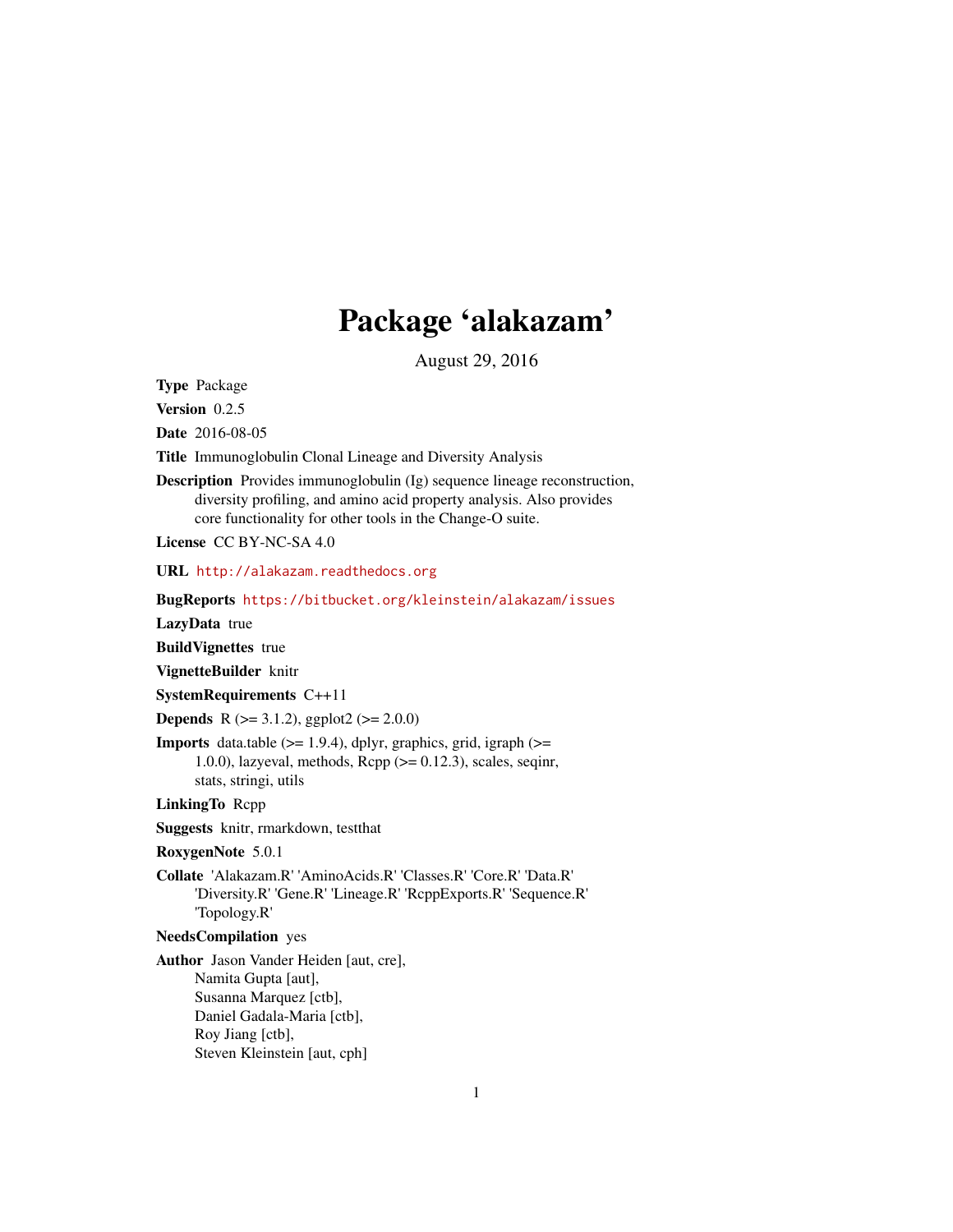Maintainer Jason Vander Heiden < jason. vanderheiden@yale.edu> **Repository CRAN** 

**Date/Publication** 2016-08-06 00:19:53

# R topics documented:

|  | 3              |
|--|----------------|
|  | $\overline{4}$ |
|  | 6              |
|  | 6              |
|  | 9              |
|  | 11             |
|  | 12             |
|  | 13             |
|  | 14             |
|  | 15             |
|  | 16             |
|  | 18             |
|  | 19             |
|  | 20             |
|  | 21             |
|  | 22             |
|  | 23             |
|  | 24             |
|  | 25             |
|  | 26             |
|  | 27             |
|  | 28             |
|  | 29             |
|  | 29             |
|  | 30             |
|  | 31             |
|  | 32             |
|  | 34             |
|  | 35             |
|  | 35             |
|  | 36             |
|  | 36             |
|  | 37             |
|  | 39             |
|  | 40             |
|  | 41             |
|  | 41             |
|  |                |
|  |                |
|  | 44             |
|  | 45             |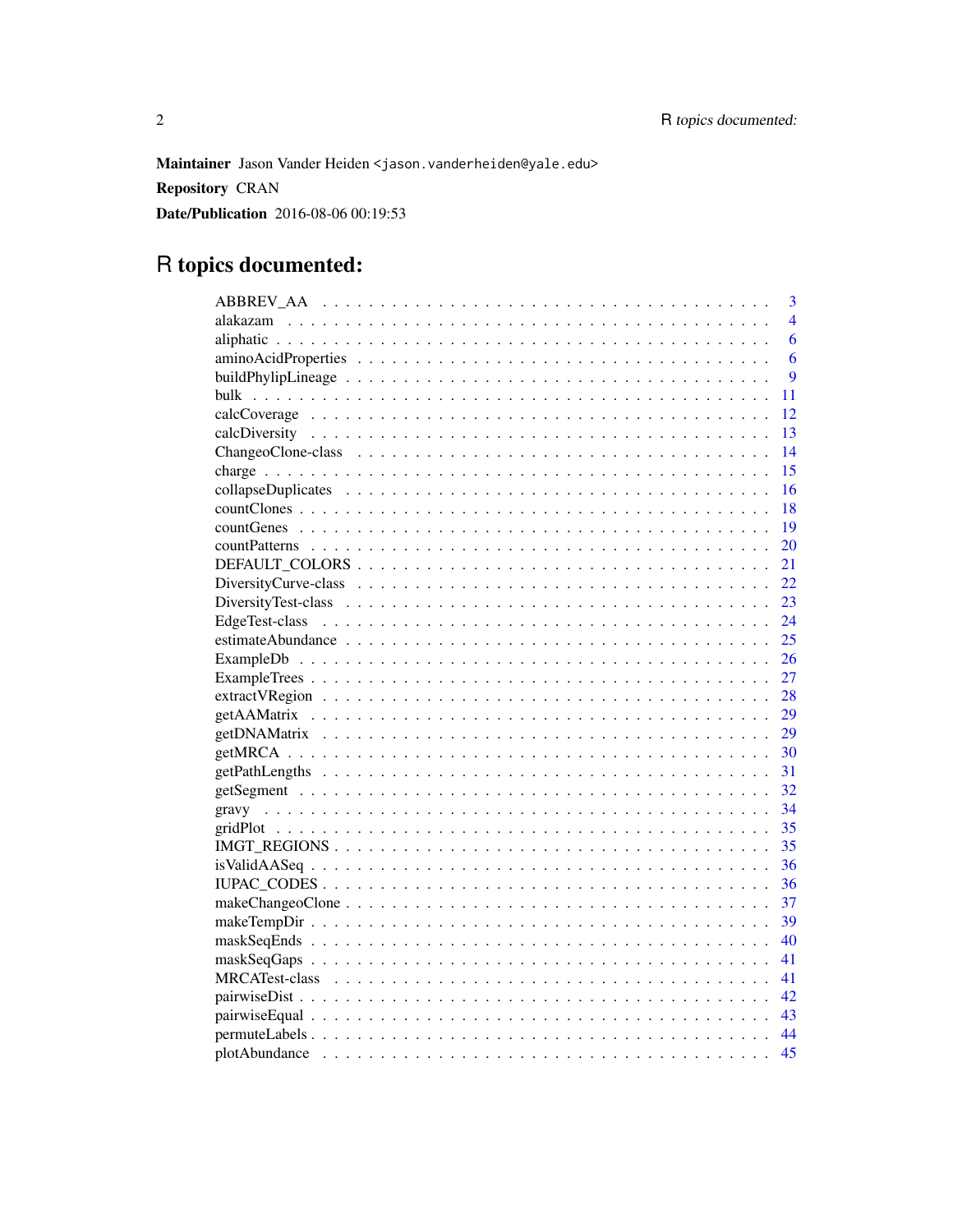<span id="page-2-0"></span>

|         | 47   |
|---------|------|
|         | 48   |
|         | 49   |
|         |      |
|         | -51  |
|         | -53  |
| segDist | -54  |
|         | -56  |
|         |      |
|         | - 58 |
|         |      |
|         |      |
|         | 60   |
|         | 62   |
|         | 63   |
|         | -64  |
|         | 65   |
|         |      |
|         |      |

#### **Index** [67](#page-66-0)

<span id="page-2-1"></span>

ABBREV\_AA *Amino acid abbreviation translations*

# Description

Mappings of amino acid abbreviations.

# Usage

ABBREV\_AA

# Format

Named character vector defining single-letter character codes to three-letter abbreviation mappings.

```
aa <- c("Ala", "Ile", "Trp")
translateStrings(aa, ABBREV_AA)
```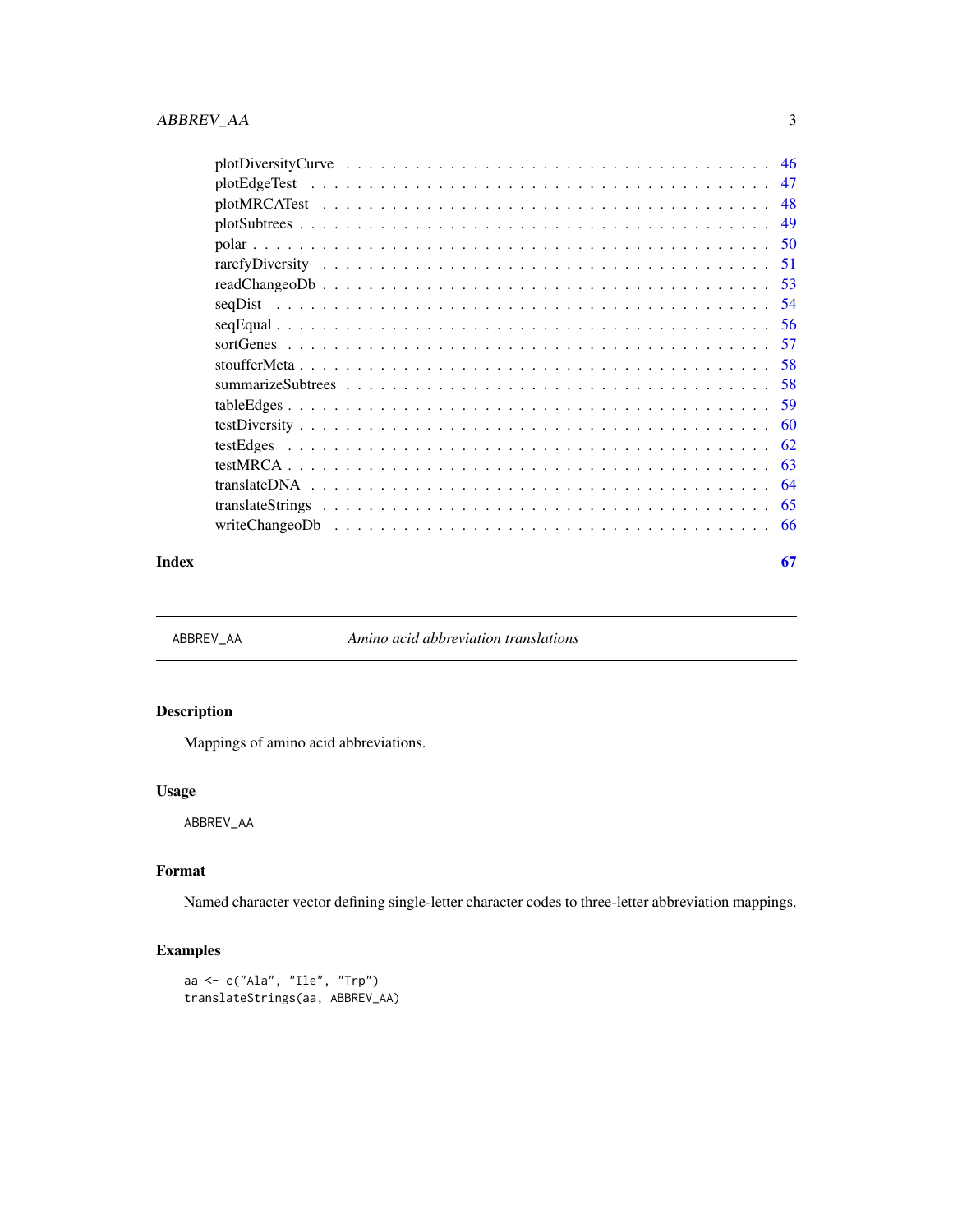<span id="page-3-0"></span>

alakazam in a member of the Change-O suite of tools and serves five main purposes:

- Providing core functionality for other R packages in the Change-O suite. This includes common tasks such as file I/O, basic DNA sequence manipulation, and interacting with V(D)J segment and gene annotations.
- Providing an R interface for interacting with the output of the pRESTO tool suite.
- Performing lineage reconstruction on clonal populations of immunoglobulin (Ig) sequences.
- Performing clonal abundance and diversity analysis on lymphocyte repertoires.
- Performing physicochemical property analyses of lymphocyte receptor sequences.

For additional details regarding the use of the alakazam package see the vignettes: browseVignettes("alakazam")

# File I/O

- [readChangeoDb:](#page-52-1) Input Change-O style files.
- [writeChangeoDb:](#page-65-1) Output Change-O style files.

# Sequence cleaning

- [maskSeqEnds:](#page-39-1) Mask ragged ends.
- [maskSeqGaps:](#page-40-1) Mask gap characters.
- [collapseDuplicates:](#page-15-1) Remove duplicate sequences.

#### Lineage reconstruction

- [makeChangeoClone:](#page-36-1) Clean sequences for lineage reconstruction.
- [buildPhylipLineage:](#page-8-1) Perform lineage reconstruction of Ig sequences.

# Lineage topology analysis

- [tableEdges:](#page-58-1) Tabulate annotation relationships over edges.
- [testEdges:](#page-61-1) Significance testing of annotation edges.
- [testMRCA:](#page-62-1) Significance testing of MRCA annotations.
- [summarizeSubtrees:](#page-57-1) Various summary statistics for subtrees.
- [plotSubtrees:](#page-48-1) Plot distributions of summary statistics for a population of trees.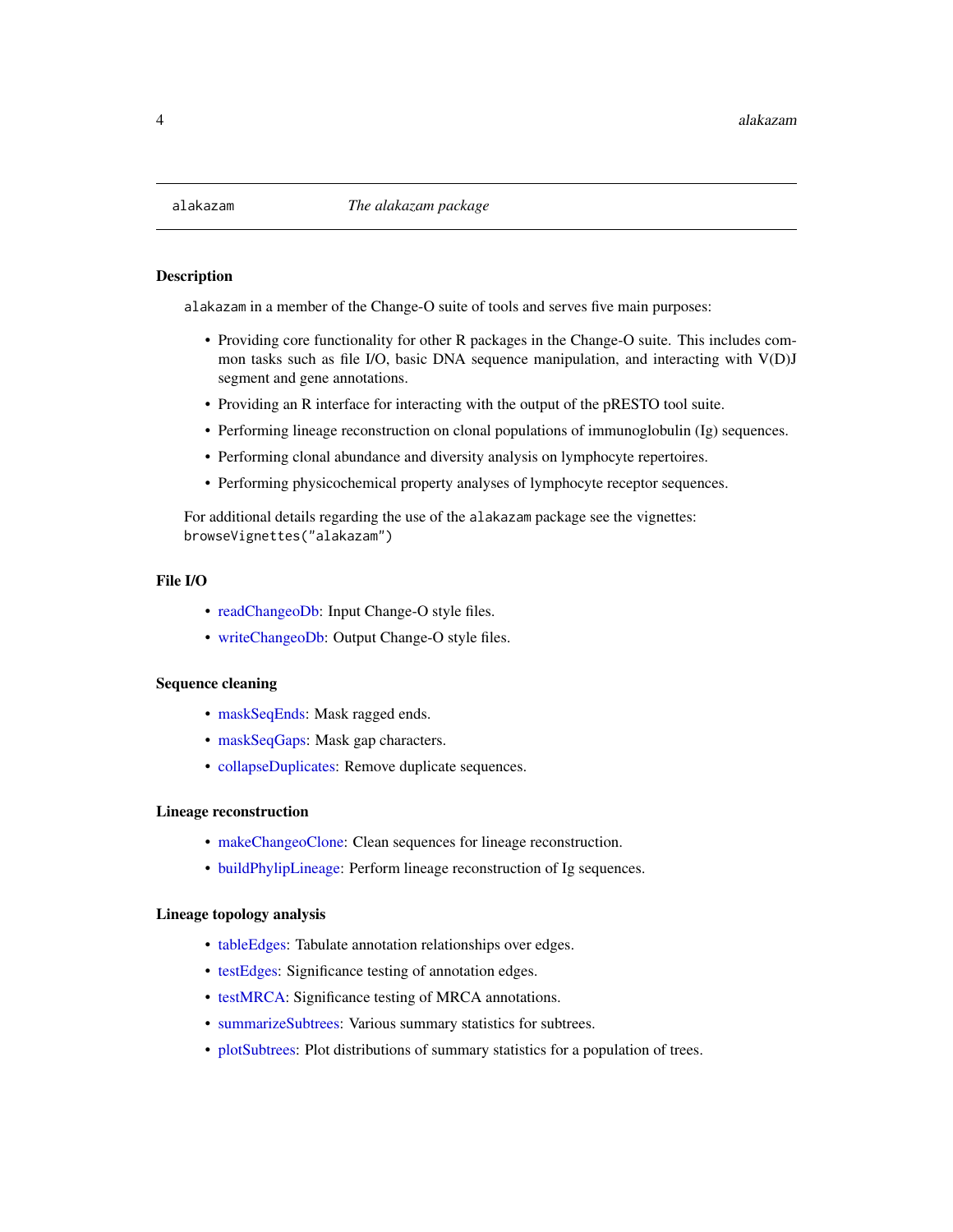#### <span id="page-4-0"></span>alakazam 5

#### Diversity analysis

- [countClones:](#page-17-1) Calculate clonal abundance.
- [estimateAbundance:](#page-24-1) Infer complete clonal abundance distribution with confidence intervals.
- [rarefyDiversity:](#page-50-1) Generate clonal diversity curves.
- [testDiversity:](#page-59-1) Test significance of clonal diversity scores.
- [plotAbundance:](#page-44-1) Plot clone size distribution as a rank-abundance curve.
- [plotDiversityCurve:](#page-45-1) Plot clonal diversity curves.

#### Ig and TCR sequence annotation

- [countGenes:](#page-18-1) Calculate Ig and TCR allele, gene and family usage.
- [extractVRegion:](#page-27-1) Extract CDRs and FWRs sub-sequences.
- [getAllele:](#page-31-1) Get V(D)J allele names.
- [getGene:](#page-31-1) Get V(D)J gene names.
- [getFamily:](#page-31-1) Get V(D)J family names.

#### Sequence distance calculation

- [seqDist:](#page-53-1) Calculate Hamming distance between two sequences.
- [seqEqual:](#page-55-1) Test two sequences for equivalence.
- [pairwiseDist:](#page-41-1) Calculate a matrix of pairwise Hamming distances for a set of sequences.
- [pairwiseEqual:](#page-42-1) Calculate a logical matrix of pairwise equivalence for a set of sequences.

#### Amino acid propertes

- [translateDNA:](#page-63-1) Translate DNA sequences to amino acid sequences.
- [aminoAcidProperties:](#page-5-1) Calculate various physicochemical properties of amino acid sequences.
- [countPatterns:](#page-19-1) Count patterns in sequences.

#### General data manipulation

• [translateStrings:](#page-64-1) Perform multiple string replacement operations.

#### References

- 1. Vander Heiden JA, Yaari G, et al. pRESTO: a toolkit for processing high-throughput sequencing raw reads of lymphocyte receptor repertoires. Bioinformatics. 2014 30(13):1930-2.
- 2. Stern JNH, Yaari G, Vander Heiden JA, et al. B cells populating the multiple sclerosis brain mature in the draining cervical lymph nodes. Sci Transl Med. 2014 6(248):248ra107.
- 3. Wu Y-CB, et al. Influence of seasonal exposure to grass pollen on local and peripheral blood IgE repertoires in patients with allergic rhinitis. J Allergy Clin Immunol. 2014 134(3):604-12.
- 4. Gupta NT, Vander Heiden JA, et al. Change-O: a toolkit for analyzing large-scale B cell immunoglobulin repertoire sequencing data. Under review.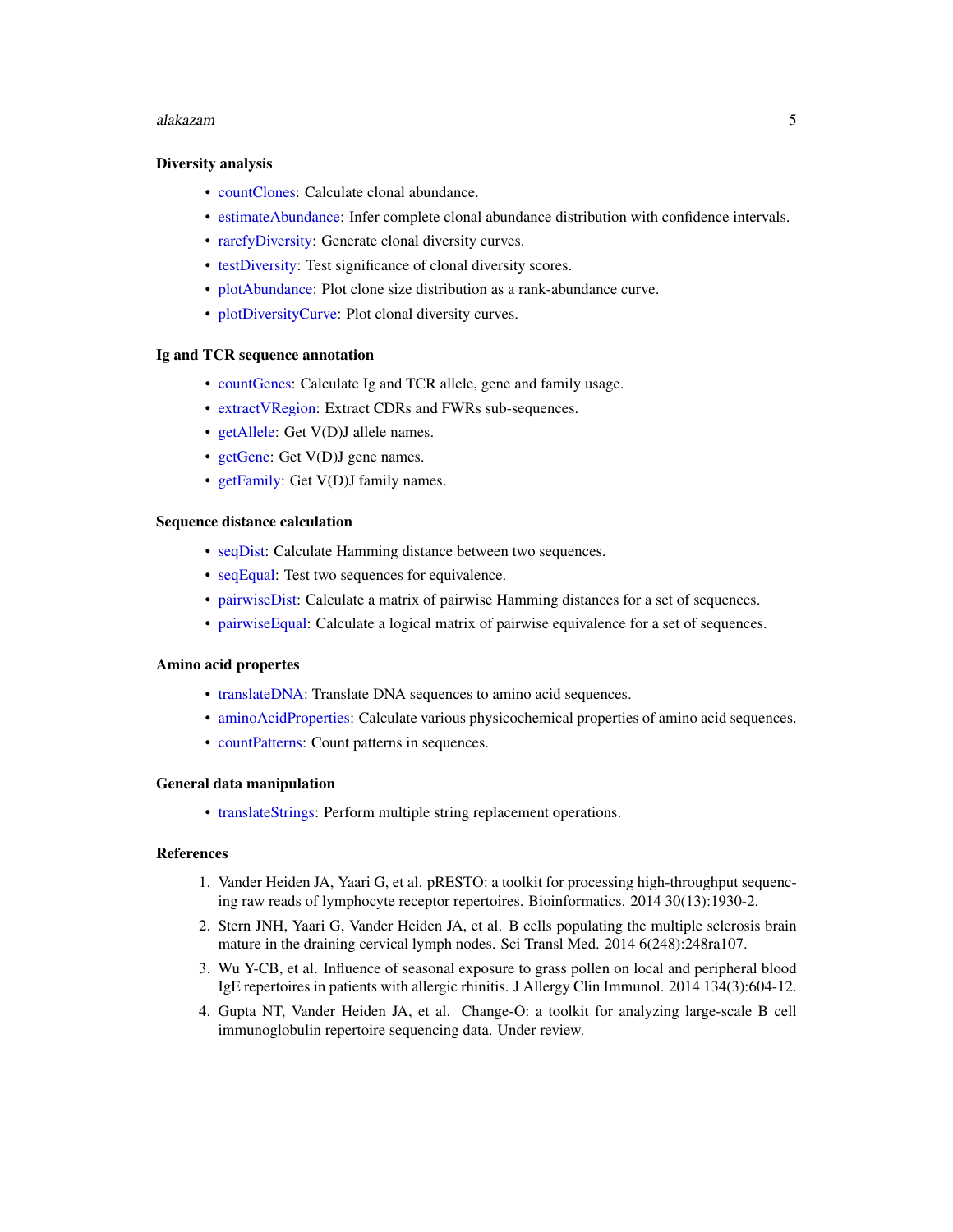<span id="page-5-2"></span><span id="page-5-0"></span>

aliphatic calculates the aliphatic index of amino acid sequences using the method of Ikai. Noninformative positions are excluded, where non-informative is defined as any character in c("X", "-", ".", "\*").

# Usage

```
aliphatic(seq, normalize = TRUE)
```
#### Arguments

| seg       | vector of strings containing amino acid sequences.                                                                                                                                                                                                                        |
|-----------|---------------------------------------------------------------------------------------------------------------------------------------------------------------------------------------------------------------------------------------------------------------------------|
| normalize | if TRUE then divide the aliphatic index of each amino acid sequence by the num-<br>ber of informative positions. Non-informative position are defined by the pres-<br>ence any character in $c("X", "-"", "."", "**")$ . If FALSE then return the raw<br>aliphatic index. |

# Value

A vector of the aliphatic indices for the sequence(s).

#### References

1. Ikai AJ. Thermostability and aliphatic index of globular proteins. J Biochem. 88, 1895-1898 (1980).

#### Examples

```
seq <- c("CARDRSTPWRRGIASTTVRTSW", NA, "XXTQMYVRT")
aliphatic(seq)
```
<span id="page-5-1"></span>aminoAcidProperties *Calculates amino acid chemical properties for sequence data*

# Description

aminoAcidProperties calculates amino acid sequence physicochemical properties, including length, hydrophobicity, bulkiness, polarity, aliphatic index, net charge, acidic residue content, basic residue content, and aromatic residue content.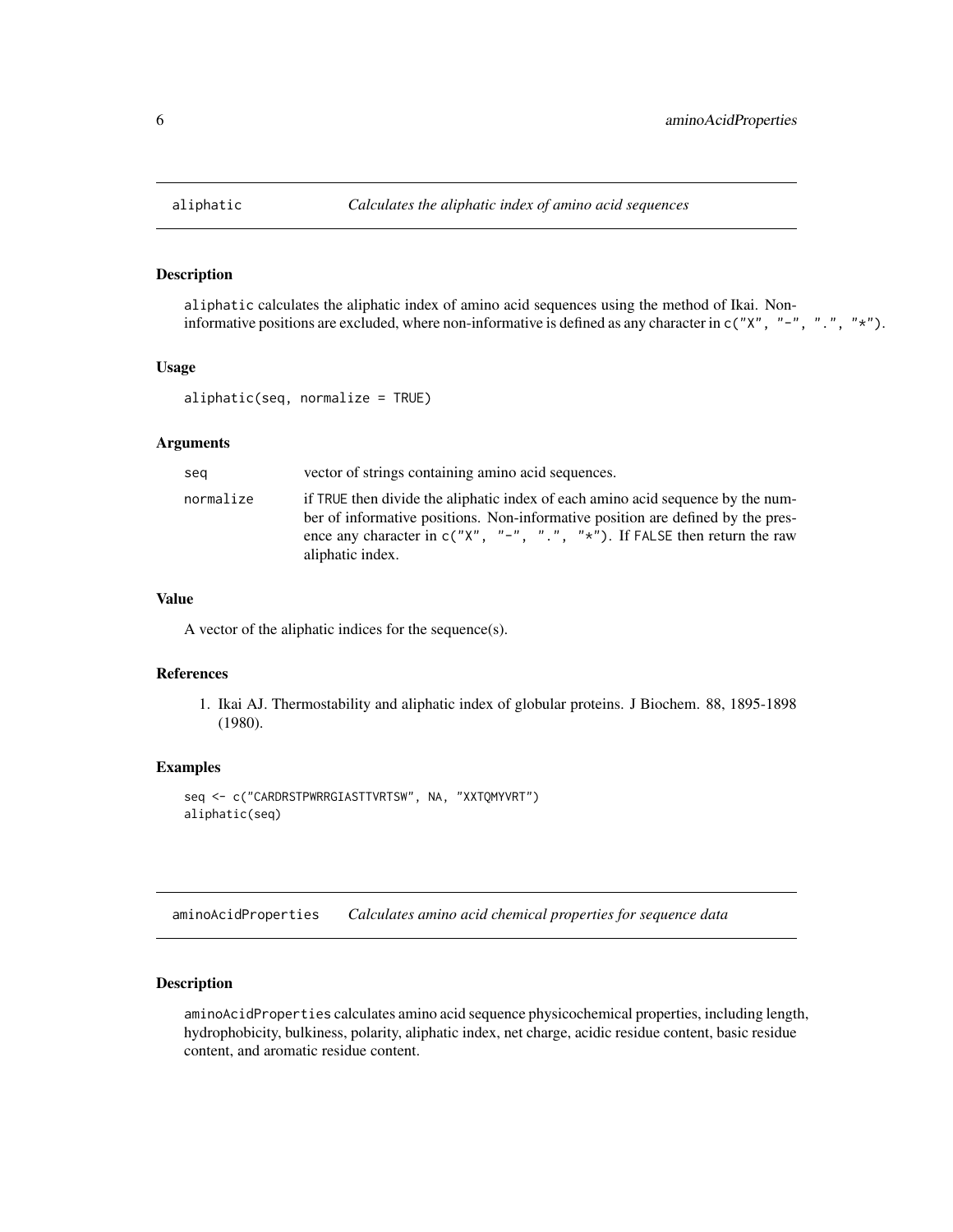#### <span id="page-6-0"></span>Usage

```
aminoAcidProperties(data, property = c("length", "gravy", "bulk", "aliphatic",
 "polarity", "charge", "basic", "acidic", "aromatic"), seq = "JUNCTION",
 nt = FALSE, trim = FALSE, label = NULL, ...)
```
# Arguments

| data     | data. frame containing sequence data.                                                                                                            |
|----------|--------------------------------------------------------------------------------------------------------------------------------------------------|
| property | vector strings specifying the properties to be calculated. Defaults to calculating<br>all defined properties.                                    |
| seq      | character name of the column containing input sequences.                                                                                         |
| nt       | boolean, TRUE if the sequences (or sequence) are DNA and will be translated.                                                                     |
| trim     | if TRUE remove the first and last codon/amino acids from each sequence before<br>calculating properties. If FALSE do not modify input sequences. |
| label    | name of sequence region to add as prefix to output column names.                                                                                 |
| .        | additional named arguments to pass to the functions gravy, bulk, aliphatic, polar<br>or charge.                                                  |

# Details

For all properties except for length, non-informative positions are excluded, where non-informative is defined as any character in  $c("X", "-"", "."," "*)$ .

The scores for GRAVY, bulkiness and polarity are calculated as simple averages of the scores for each informative positions. The basic, acid and aromatic indices are calculated as the fraction of informative positions falling into the given category.

The aliphatic index is calculated using the Ikai, 1980 method.

The net charge is calculated using the method of Moore, 1985, excluding the N-terminus and Cterminus charges, and normalizing by the number of informative positions. The default pH for the calculation is 7.4.

The following data sources were used for the default property scores:

- hydropathy: Kyte & Doolittle, 1982.
- bulkiness: Zimmerman et al, 1968.
- polarity: Grantham, 1974.
- pK: EMBOSS.

# Value

A modified data data.frame with the following columns:

- \*\_AA\_LENGTH: number of amino acids.
- \*\_AA\_GRAVY: grand average of hydrophobicity (GRAVY) index.
- \*\_AA\_BULK: average bulkiness of amino acids.
- \*\_AA\_ALIPHATIC: aliphatic index.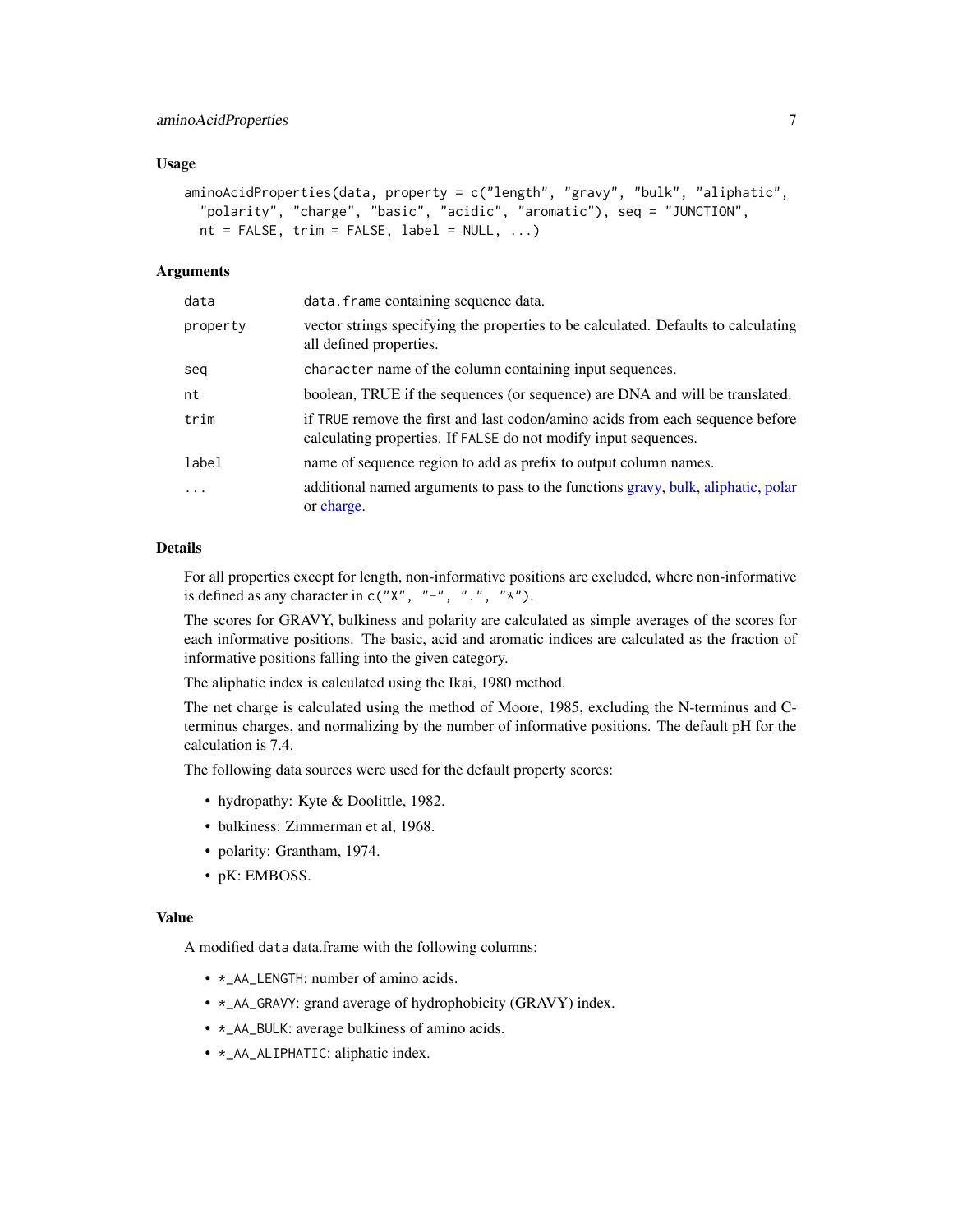- <span id="page-7-0"></span>• \*\_AA\_POLARITY: average polarity of amino acids.
- \*\_AA\_CHARGE: net charge.
- \*\_AA\_BASIC: fraction of informative positions that are Arg, His or Lys.
- \*\_AA\_ACIDIC: fraction of informative positions that are Asp or Glu.
- \*\_AA\_AROMATIC: fraction of informative positions that are His, Phe, Trp or Tyr.

Where  $\star$  is the value from label or the name specified for seq if label=NULL.

#### References

- 1. Zimmerman JM, Eliezer N, Simha R. The characterization of amino acid sequences in proteins by statistical methods. J Theor Biol 21, 170-201 (1968).
- 2. Grantham R. Amino acid difference formula to help explain protein evolution. Science 185, 862-864 (1974).
- 3. Ikai AJ. Thermostability and aliphatic index of globular proteins. J Biochem 88, 1895-1898 (1980).
- 4. Kyte J, Doolittle RF. A simple method for displaying the hydropathic character of a protein. J Mol Biol 157, 105-32 (1982).
- 5. Moore DS. Amino acid and peptide net charges: A simple calculational procedure. Biochem Educ 13, 10-11 (1985).
- 6. Wu YC, et al. High-throughput immunoglobulin repertoire analysis distinguishes between human IgM memory and switched memory B-cell populations. Blood 116, 1070-8 (2010).
- 7. Wu YC, et al. The relationship between CD27 negative and positive B cell populations in human peripheral blood. Front Immunol 2, 1-12 (2011).
- 8. <http://emboss.sourceforge.net/apps/cvs/emboss/apps/iep.html>

#### See Also

See [countPatterns](#page-19-1) for counting the occurance of specific amino acid subsequences. See [gravy,](#page-33-1) [bulk,](#page-10-1) [aliphatic,](#page-5-2) [polar](#page-49-1) and [charge](#page-14-1) for functions that calculate the included properties individually.

```
# Subset example data
db <- ExampleDb[c(1,10,100), c("SEQUENCE_ID", "JUNCTION")]
# Calculate default amino acid properties from amino acid sequences
# Use a custom output column prefix
db$JUNCTION_TRANS <- translateDNA(db$JUNCTION)
aminoAcidProperties(db, seq="JUNCTION_TRANS", label="JUNCTION")
# Calculate default amino acid properties from DNA sequences
aminoAcidProperties(db, seq="JUNCTION", nt=TRUE)
# Use the Grantham, 1974 side chain volume scores from the seqinr package
```
- # Set pH=7.0 for the charge calculation
- # Calculate only average volume and charge
- # Remove the head and tail amino acids from the junction, thus making it the CDR3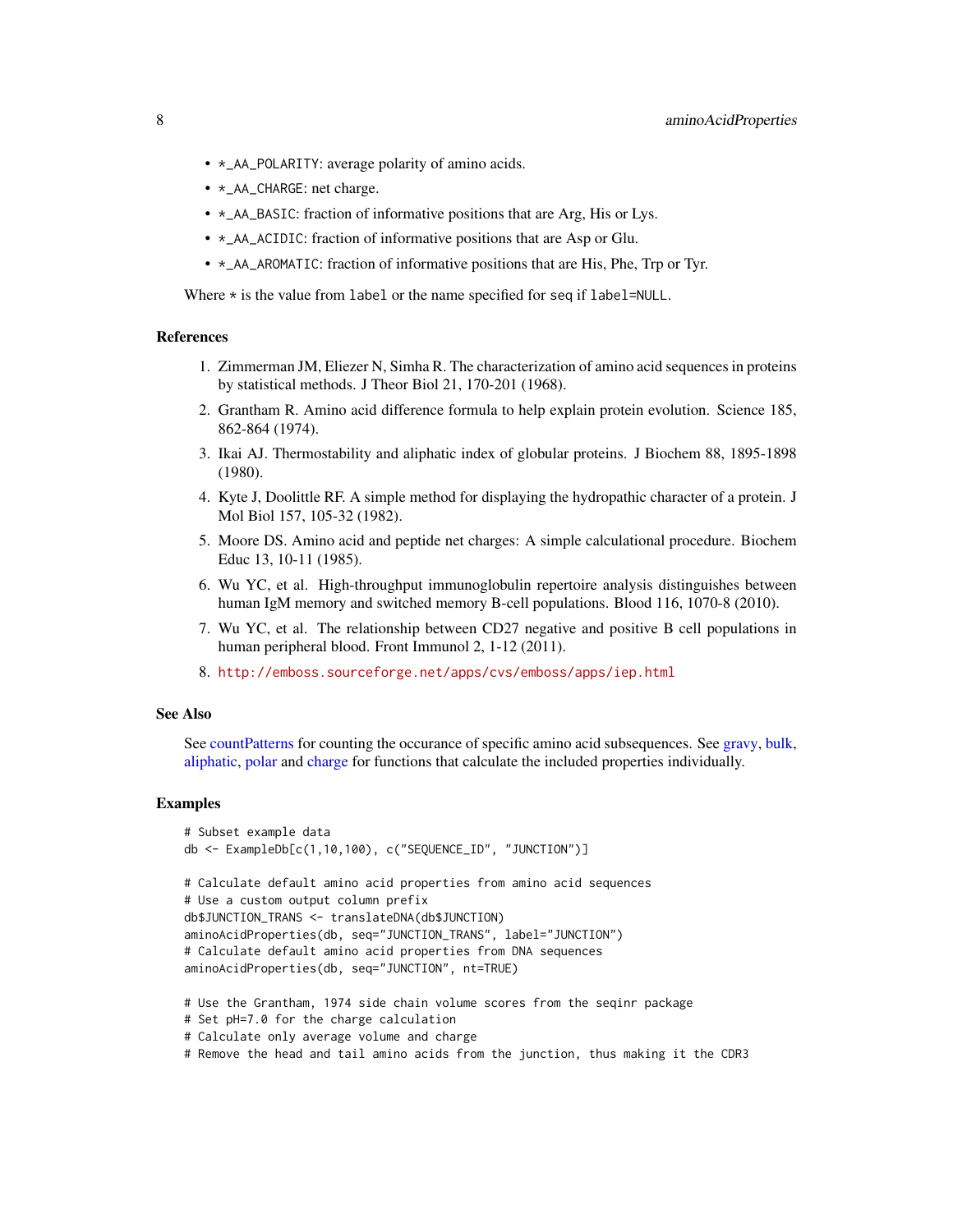# <span id="page-8-0"></span>buildPhylipLineage 9

```
library(seqinr)
data(aaindex)
x <- aaindex[["GRAR740103"]]$I
# Rename the score vector to use single-letter codes
names(x) <- translateStrings(names(x), ABBREV_AA)
# Calculate properties
aminoAcidProperties(db, property=c("bulk", "charge"), seq="JUNCTION", nt=TRUE,
                    trim=TRUE, label="CDR3", bulkiness=x, pH=7.0)
```
<span id="page-8-1"></span>buildPhylipLineage *Infer an Ig lineage using PHYLIP*

## **Description**

buildPhylipLineage reconstructs an Ig lineage via maximum parsimony using the dnapars application of the PHYLIP package.

# Usage

```
buildPhylipLineage(clone, dnapars_exec, rm_temp = FALSE, verbose = FALSE)
```
#### **Arguments**

| clone        | ChangeoClone object containing clone data.                                                                      |
|--------------|-----------------------------------------------------------------------------------------------------------------|
| dnapars_exec | path to the PHYLIP dnapars executable.                                                                          |
| $rm_t$       | if TRUE delete the temporary directory after running dnapars; if FALSE keep the<br>temporary directory.         |
| verbose      | if FALSE suppress the output of dnapars; if TRUE STDOUT and STDERR of<br>dnapars will be passed to the console. |

# Details

buildPhylipLineage builds the lineage tree of a set of unique Ig sequences via maximum parsimony through an external call to the dnapars application of the PHYLIP package. dnapars is called with default algorithm options, except for the search option, which is set to "Rearrange on one best tree". The germline sequence of the clone is used for the outgroup.

Following tree construction using dnapars, the dnapars output is modified to allow input sequences to appear as internal nodes of the tree. Intermediate sequences inferred by dnapars are replaced by children within the tree having a Hamming distance of zero from their parent node. The distance calculation allows IUPAC ambiguous character matches, where an ambiguous character has distance zero to any character in the set of characters it represents. Distance calculation and movement of child nodes up the tree is repeated until all parent-child pairs have a distance greater than zero between them. The germline sequence (outgroup) is moved to the root of the tree and excluded from the node replacement processes, which permits the trunk of the tree to be the only edge with a distance of zero. Edge weights of the resultant tree are assigned as the distance between each sequence.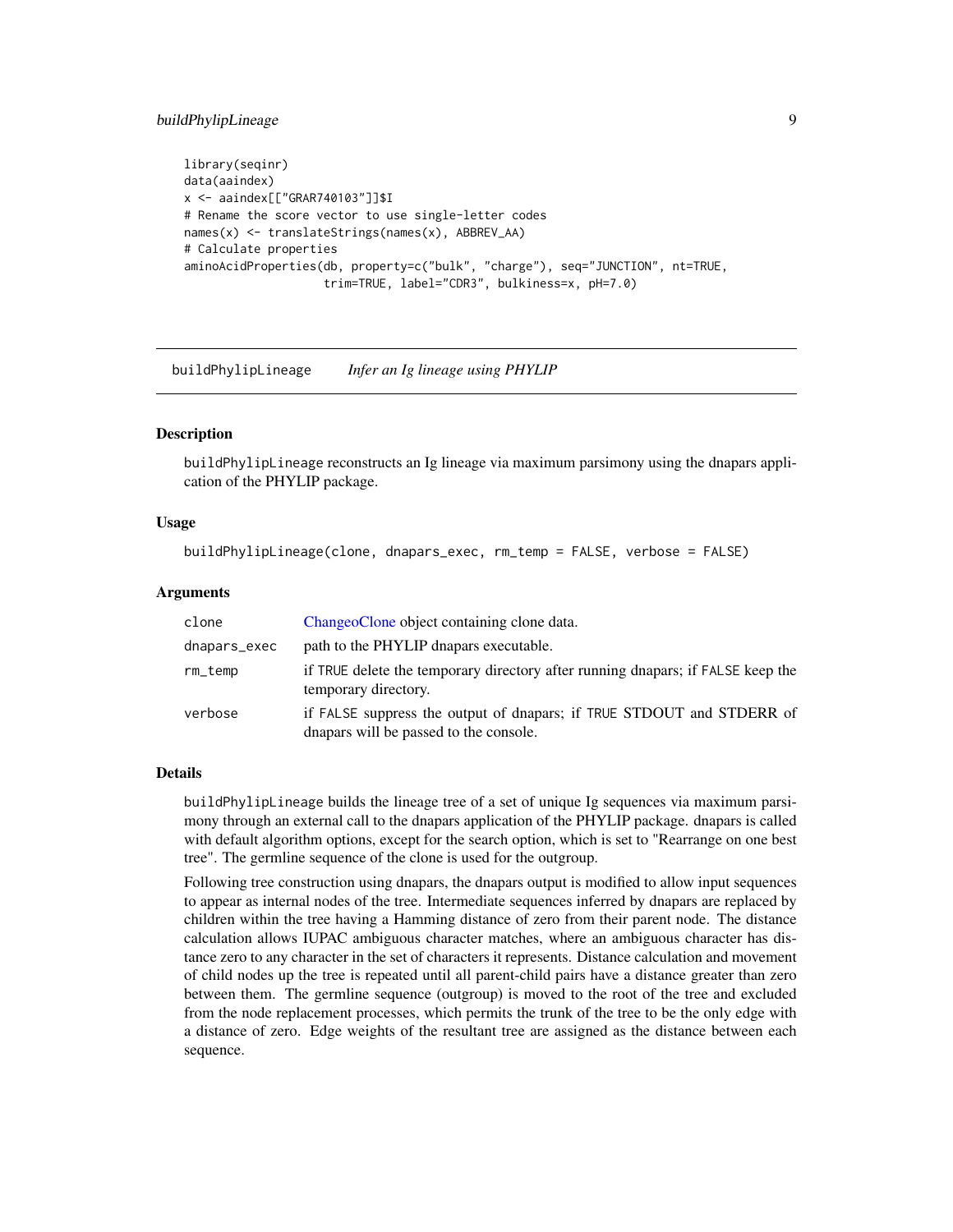An igraph graph object defining the Ig lineage tree. Each unique input sequence in clone is a vertex of the tree, with additional vertices being either the germline (root) sequences or inferred intermediates. The graph object has the following attributes.

Vertex attributes:

- name: value in the SEQUENCE\_ID column of the data slot of the input clone for observed sequences. The germline (root) vertex is assigned the name "Germline" and inferred intermediates are assigned names with the format "Inferred1", "Inferred2", ....
- sequence: value in the SEQUENCE column of the data slot of the input clone for observed sequences. The germline (root) vertex is assigned the sequence in the germline slot of the input clone. The sequence of inferred intermediates are extracted from the dnapars output.
- label: same as the name attribute.

Additionally, each other column in the data slot of the input clone is added as a vertex attribute with the attribute name set to the source column name. For the germline and inferred intermediate vertices, these additional vertex attributes are all assigned a value of NA.

Edge attributes:

- weight: Hamming distance between the sequence attributes of the two vertices.
- label: same as the weight attribute.

Graph attributes:

- clone: clone identifier from the clone slot of the input ChangeoClone.
- v\_gene: V-segment gene call from the v\_gene slot of the input ChangeoClone.
- j\_gene: J-segment gene call from the j\_gene slot of the input ChangeoClone.
- junc\_len: junction length (nucleotide count) from the junc\_len slot of the input ChangeoClone.

# References

- 1. Felsenstein J. PHYLIP Phylogeny Inference Package (Version 3.2). Cladistics. 1989 5:164- 166.
- 2. Stern JNH, Yaari G, Vander Heiden JA, et al. B cells populating the multiple sclerosis brain mature in the draining cervical lymph nodes. Sci Transl Med. 2014 6(248):248ra107.

#### See Also

Takes as input a [ChangeoClone.](#page-13-1) Temporary directories are created with [makeTempDir.](#page-38-1) Distance is calculated using [seqDist.](#page-53-1) See [igraph](#page-0-0) and [igraph.plotting](#page-0-0) for working with igraph graph objects.

#### Examples

```
## Not run:
# Preprocess clone
clone <- subset(ExampleDb, CLONE == 3138)
clone <- makeChangeoClone(clone, text_fields=c("SAMPLE", "ISOTYPE"), num_fields="DUPCOUNT")
```
<span id="page-9-0"></span>

# Value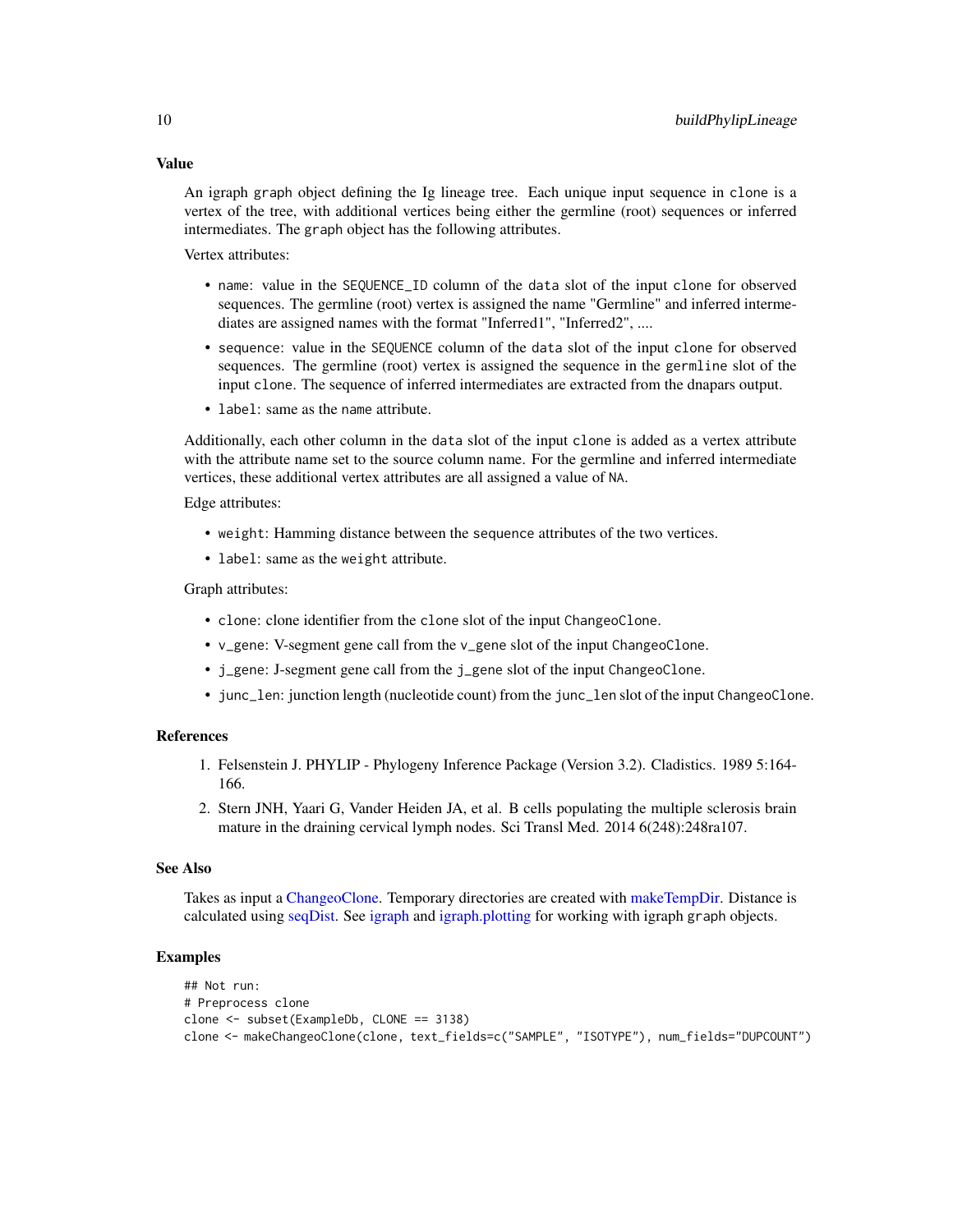```
# Run PHYLIP and process output
dnapars_exec <- "~/apps/phylip-3.69/dnapars"
graph <- buildPhylipLineage(clone, dnapars_exec, rm_temp=TRUE)
# Plot graph with a tree layout
library(igraph)
plot(graph, layout=layout_as_tree, vertex.label=V(graph)$ISOTYPE,
     vertex.size=50, edge.arrow.mode=0, vertex.color="grey80")
## End(Not run)
```
<span id="page-10-1"></span>

```
bulk Calculates the average bulkiness of amino acid sequences
```
bulk calculates the average bulkiness score of amino acid sequences. Non-informative positions are excluded, where non-informative is defined as any character in  $c("X", "-"", "."", "*").$ 

#### Usage

bulk(seq, bulkiness = NULL)

# Arguments

| sea       | vector of strings containing amino acid sequences.                                                                                                                                             |
|-----------|------------------------------------------------------------------------------------------------------------------------------------------------------------------------------------------------|
| bulkiness | named numerical vector defining bulkiness scores for each amino acid, where<br>names are single-letter amino acid character codes. If NULL, then the Zimmer-<br>man et al, 1968 scale is used. |
|           |                                                                                                                                                                                                |

# Value

A vector of bulkiness scores for the sequence(s).

# References

1. Zimmerman JM, Eliezer N, Simha R. The characterization of amino acid sequences in proteins by statistical methods. J Theor Biol 21, 170-201 (1968).

# See Also

For additional size related indices see [aaindex.](#page-0-0)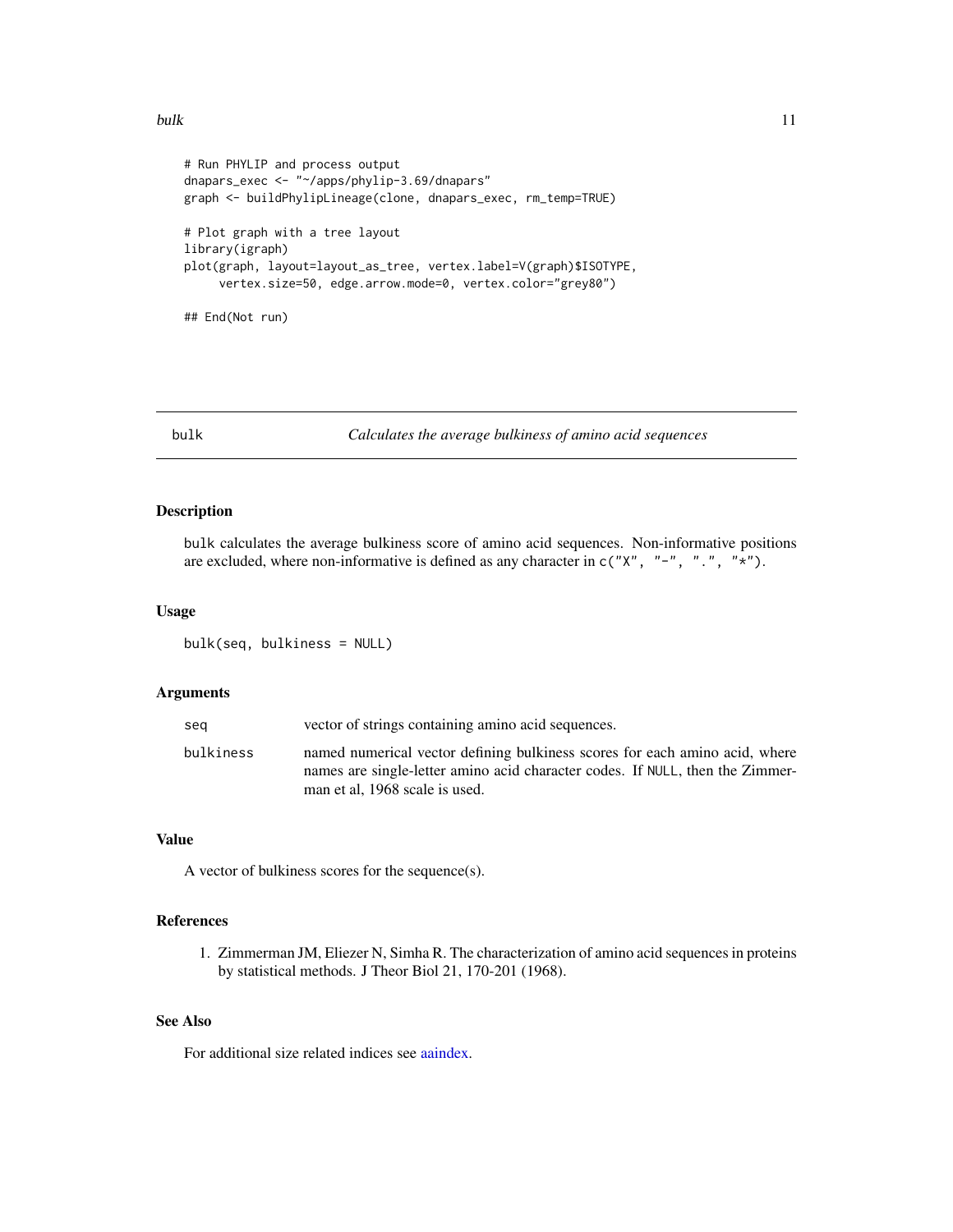# <span id="page-11-0"></span>Examples

```
# Default bulkiness scale
seq <- c("CARDRSTPWRRGIASTTVRTSW", "XXTQMYVRT")
bulk(seq)
# Use the Grantham, 1974 side chain volumn scores from the seqinr package
library(seqinr)
data(aaindex)
x <- aaindex[["GRAR740103"]]$I
# Rename the score vector to use single-letter codes
names(x) <- translateStrings(names(x), ABBREV_AA)
# Calculate average volume
bulk(seq, bulkiness=x)
```
calcCoverage *Calculate sample coverage*

# Description

calcCoverage calculates the sample coverage estimate, a measure of sample completeness, for varying orders using the method of Chao et al, 2015, falling back to the Chao1 method in the first order case.

#### Usage

 $calcCoverage(x, r = 1)$ 

# Arguments

| x | numeric vector of abundance counts. |
|---|-------------------------------------|
|   | coverage order to calculate.        |

# Value

The sample coverage of the given order r.

#### References

- 1. Chao A. Nonparametric Estimation of the Number of Classes in a Population. Scand J Stat. 1984 11, 265270.
- 2. Chao A, et al. Unveiling the species-rank abundance distribution by generalizing the Good-Turing sample coverage theory. Ecology. 2015 96, 11891201.

# See Also

Used by [rarefyDiversity.](#page-50-1)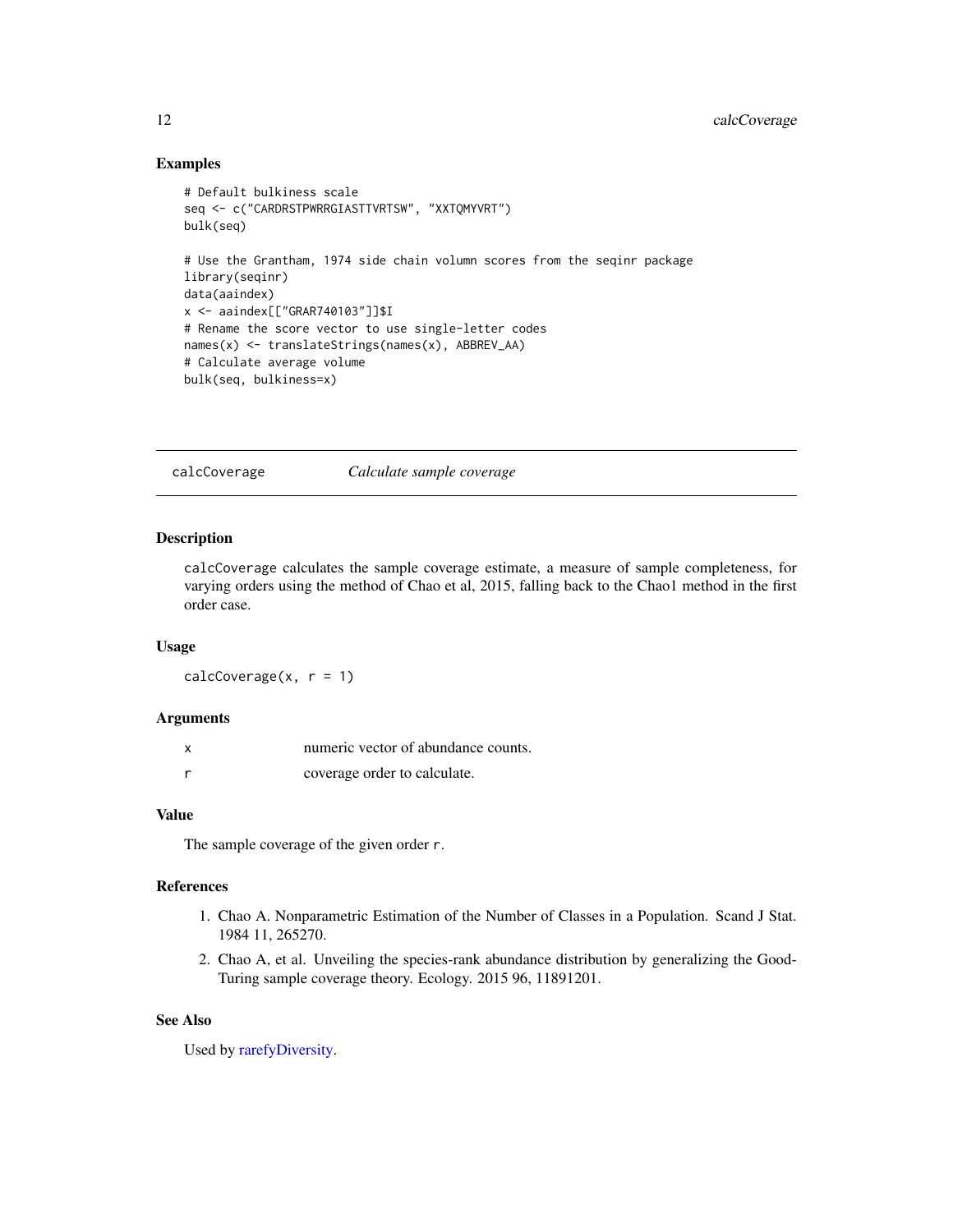# <span id="page-12-0"></span>calcDiversity 13

#### Examples

```
# Calculate clone sizes
clones <- countClones(ExampleDb, groups="SAMPLE")
# Calculate 1first order coverage for a single sample
```

```
calcCoverage(clones$SEQ_COUNT[clones$SAMPLE == "+7d"])
```
<span id="page-12-1"></span>

#### calcDiversity *Calculate the diversity index*

#### Description

calcDiversity calculates the clonal diversity index for a vector of diversity orders.

#### Usage

calcDiversity(p, q)

#### Arguments

| numeric vector of clone (species) counts or proportions. |
|----------------------------------------------------------|
| numeric vector of diversity orders.                      |

#### Details

This method, proposed by Hill (Hill, 1973), quantifies diversity as a smooth function  $(D)$  of a single parameter  $q$ . Special cases of the generalized diversity index correspond to the most popular diversity measures in ecology: species richness ( $q = 0$ ), the exponential of the Shannon-Weiner index (q approaches 1), the inverse of the Simpson index ( $q = 2$ ), and the reciprocal abundance of the largest clone (q approaches  $+\infty$ ). At  $q = 0$  different clones weight equally, regardless of their size. As the parameter q increase from 0 to  $+\infty$  the diversity index (D) depends less on rare clones and more on common (abundant) ones, thus encompassing a range of definitions that can be visualized as a single curve.

Values of  $q < 0$  are valid, but are generally not meaningful. The value of D at  $q = 1$  is estimated by *D* at  $q = 0.9999$ .

# Value

A vector of diversity scores  $D$  for each  $q$ .

# References

1. Hill M. Diversity and evenness: a unifying notation and its consequences. Ecology. 1973 54(2):427-32.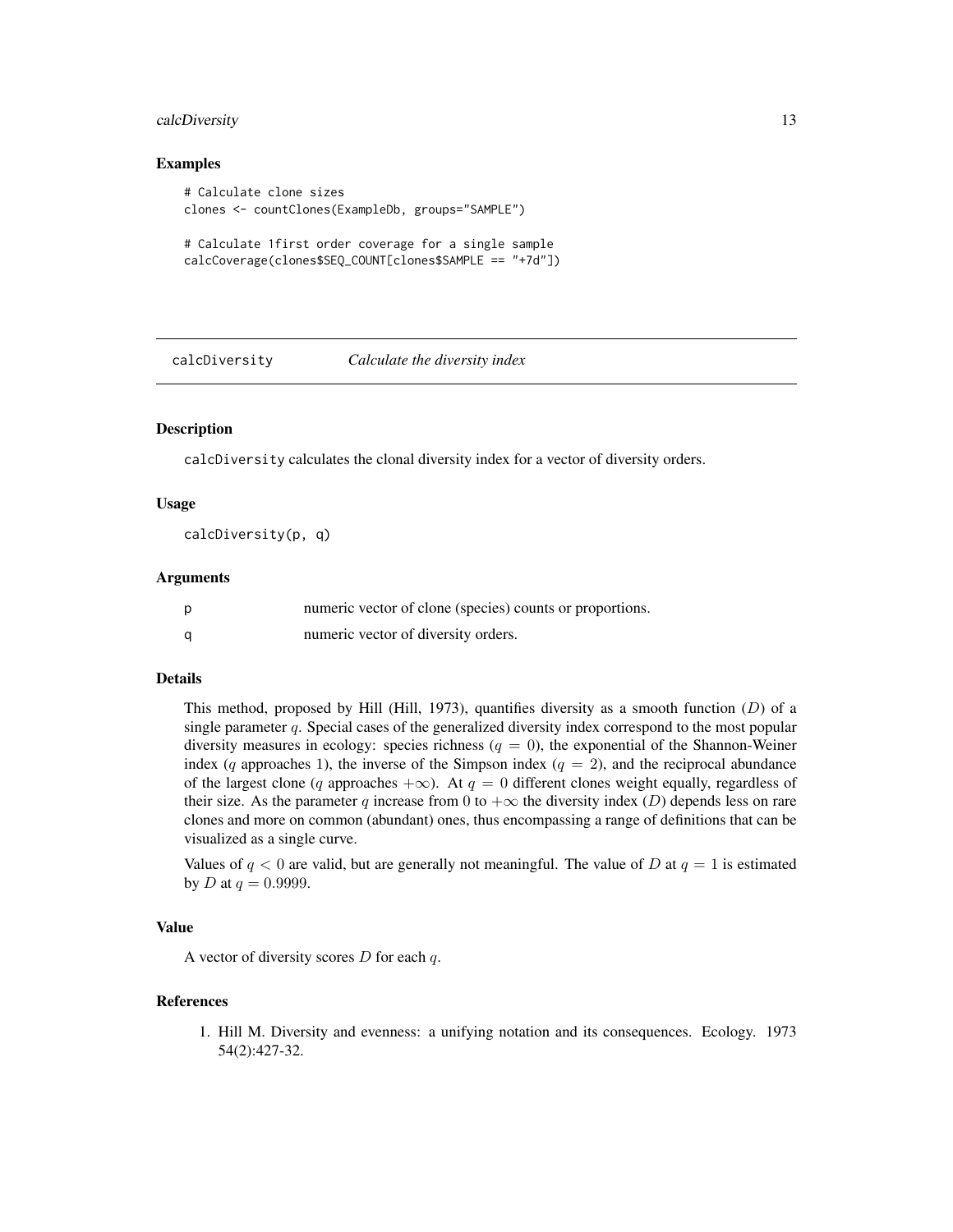# See Also

Used by [rarefyDiversity](#page-50-1) and [testDiversity.](#page-59-1)

# Examples

```
# May define p as clonal member counts
p <- c(1, 1, 3, 10)
q \leftarrow c(\emptyset, 1, 2)calcDiversity(p, q)
# Or proportional abundance
p <- c(1/15, 1/15, 1/5, 2/3)
calcDiversity(p, q)
```
ChangeoClone-class *S4 class defining a clone*

#### <span id="page-13-1"></span>Description

ChangeoClone defines a common data structure for perform lineage recontruction from Change-O data.

# **Slots**

data data.frame containing sequences and annotations. Contains the columns SEQUENCE\_ID and SEQUENCE, as well as any additional sequence-specific annotation columns.

clone string defining the clone identifier.

germline string containing the germline sequence for the clone.

v\_gene string defining the V segment gene call.

j\_gene string defining the J segment gene call.

junc\_len numeric junction length (nucleotide count).

# See Also

See [makeChangeoClone](#page-36-1) and [buildPhylipLineage](#page-8-1) for use.

<span id="page-13-0"></span>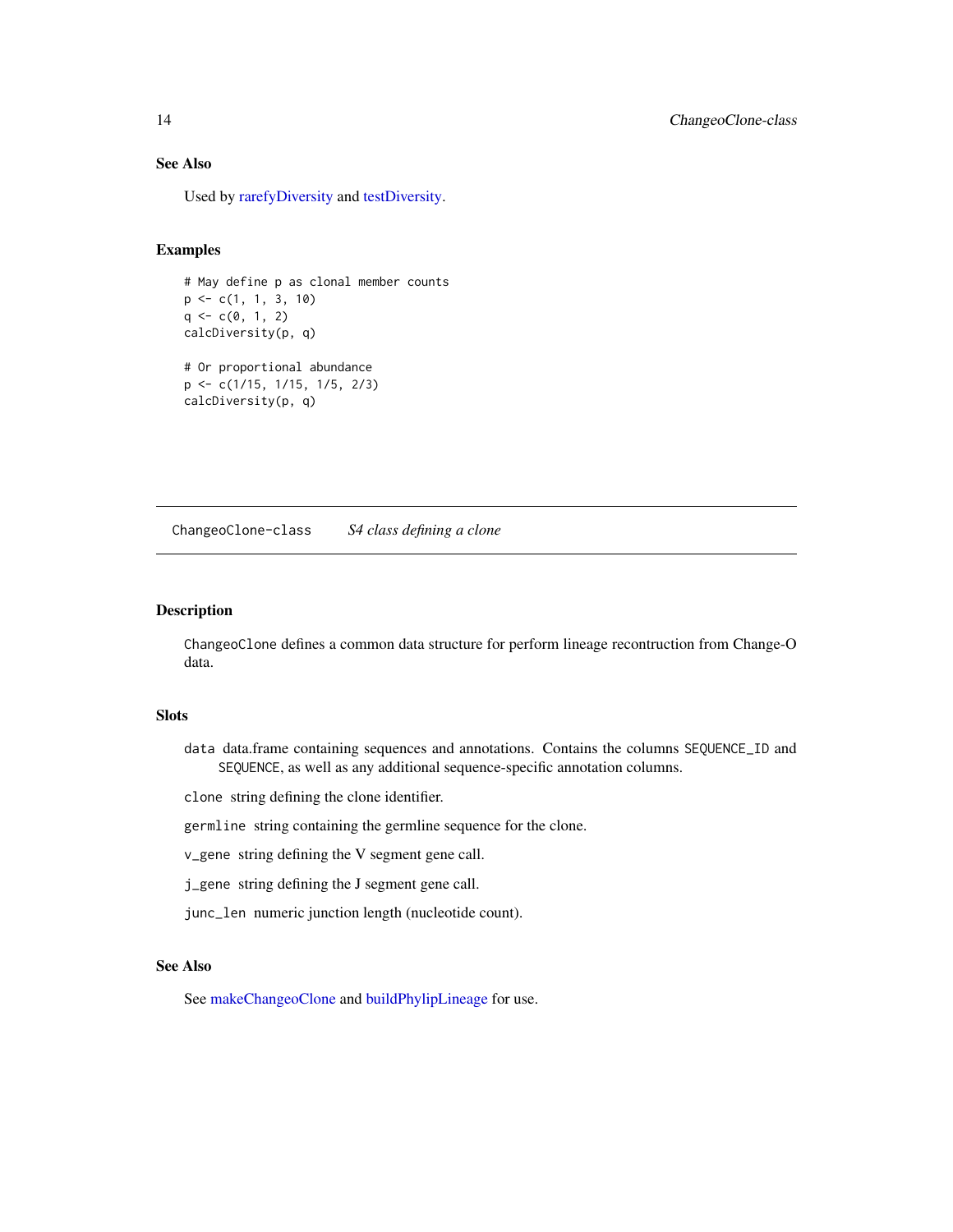<span id="page-14-1"></span><span id="page-14-0"></span>

charge calculates the net charge of amino acid sequences using the method of Moore, 1985, with exclusion of the C-terminus and N-terminus charges.

# Usage

charge(seq,  $pH = 7.4$ ,  $pK = NULL$ , normalize = FALSE)

# Arguments

| seq       | vector strings defining of amino acid sequences.                                                                                                                                                                                                           |
|-----------|------------------------------------------------------------------------------------------------------------------------------------------------------------------------------------------------------------------------------------------------------------|
| рH        | environmental pH.                                                                                                                                                                                                                                          |
| рK        | named vector defining pK values for each charged amino acid, where names are<br>the single-letter amino acid character codes c("R", "H", "K", "D", "E", "C", "Y")).<br>If NULL, then the EMBOSS scale is used.                                             |
| normalize | if TRUE then divide the net charge of each amino acid sequence by the number<br>of informative positions. Non-informative position are defined by the presence<br>any character in $c("X", "-"", "."", "*")$ . If FALSE then return the raw net<br>charge. |

# Value

A vector of net charges for the sequence(s).

# References

- 1. Moore DS. Amino acid and peptide net charges: A simple calculational procedure. Biochem Educ. 13, 10-11 (1985).
- 2. <http://emboss.sourceforge.net/apps/cvs/emboss/apps/iep.html>

# See Also

For additional pK scales see [pK](#page-0-0).

```
seq <- c("CARDRSTPWRRGIASTTVRTSW", "XXTQMYVRT")
# Unnormalized charge
charge(seq)
# Normalized charge
charge(seq, normalize=TRUE)
# Use the Murray et al, 2006 scores from the seqinr package
```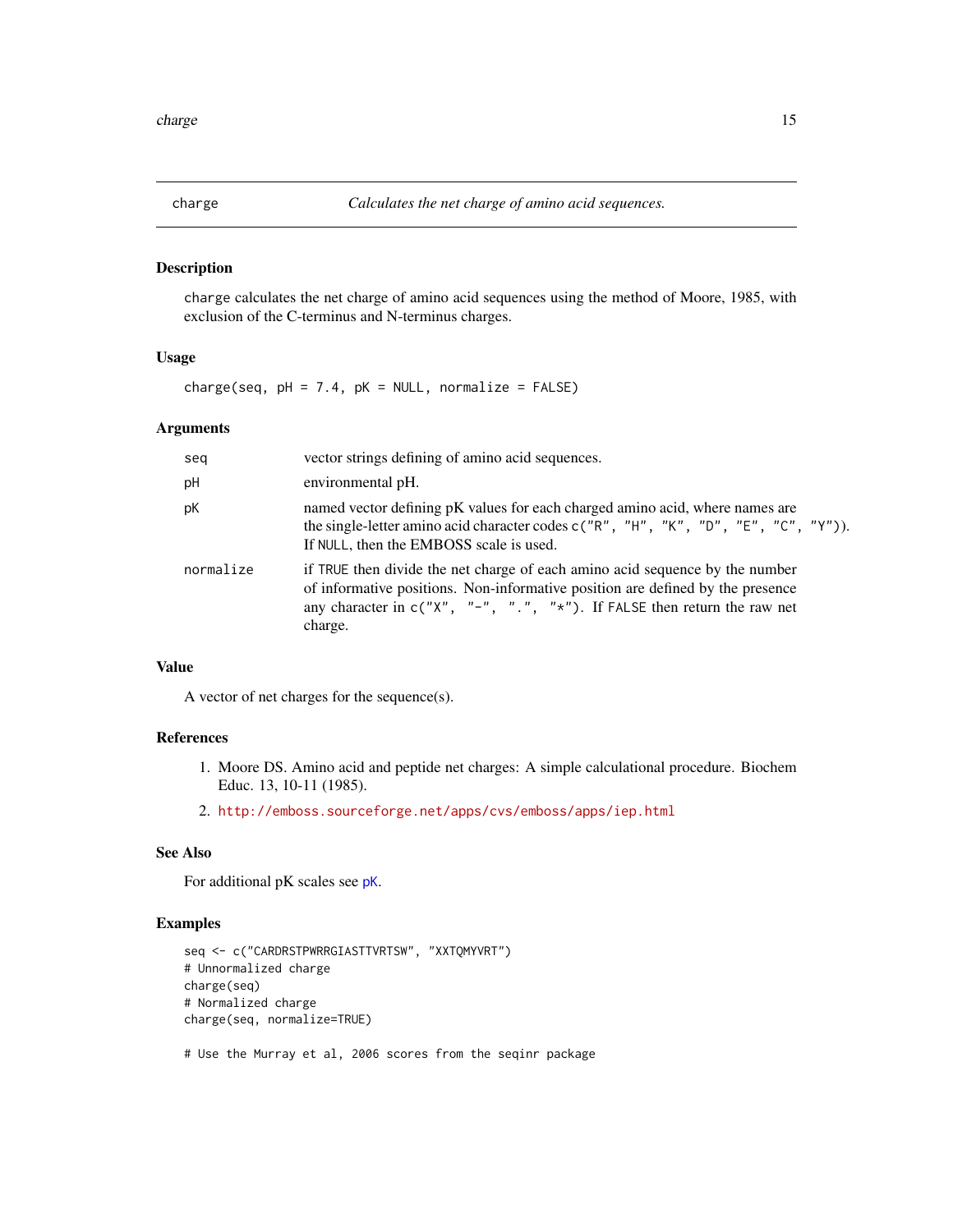```
library(seqinr)
data(pK)
x <- setNames(pK[["Murray"]], rownames(pK))
# Calculate charge
charge(seq, pK=x)
```
<span id="page-15-1"></span>collapseDuplicates *Remove duplicate DNA sequences and combine annotations*

# Description

collapseDuplicates identifies duplicate DNA sequences, allowing for ambiguous characters, removes the duplicate entries, and combines any associated annotations.

# Usage

```
collapseDuplicates(data, id = "SEQUENCE_ID", seq = "SEQUENCE_IMGT",
  text_fields = NULL, num_fields = NULL, seq_fields = NULL,
  add\_count = FALSE, ignore = c("N", "-"", "."," "?"), sep = ",",verbose = FALSE)
```
#### Arguments

| data        | data.frame containing Change-O columns. The data.frame must contain, at a<br>minimum, a unique identifier column and a column containg a character vector<br>of DNA sequences.                                                                                                                               |
|-------------|--------------------------------------------------------------------------------------------------------------------------------------------------------------------------------------------------------------------------------------------------------------------------------------------------------------|
| id          | name of the column containing sequence identifiers.                                                                                                                                                                                                                                                          |
| seq         | name of the column containing DNA sequences.                                                                                                                                                                                                                                                                 |
| text_fields | character vector of textual columns to collapse. The textual annotations of du-<br>plicate sequences will be merged into a single string with each unique value<br>alphabetized and delimited by sep.                                                                                                        |
| num_fields  | vector of numeric columns to collapse. The numeric annotations of duplicate<br>sequences will be summed.                                                                                                                                                                                                     |
| seq_fields  | vector of nucletoide sequence columns to collapse. The sequence with the<br>fewest numer of non-informative characters will be retained. Where a non-<br>informative character is one of $c("N", "-"", "."", "?"$ ). Note, this is distinct<br>from the seq parameter which is used to determine duplicates. |
| add_count   | if TRUE add the column COLLAPSE_COUNT that indicates the number of sequences<br>that were collapsed to build each unique entry.                                                                                                                                                                              |
| ignore      | vector of characters to ignore when testing for equality.                                                                                                                                                                                                                                                    |
| sep         | character to use for delimiting collapsed annotations in the text_fields columns.<br>Defines both the input and output delimiter.                                                                                                                                                                            |
| verbose     | if TRUE report the number input, discarded and output sequences; if FALSE pro-<br>cess sequences silently.                                                                                                                                                                                                   |

<span id="page-15-0"></span>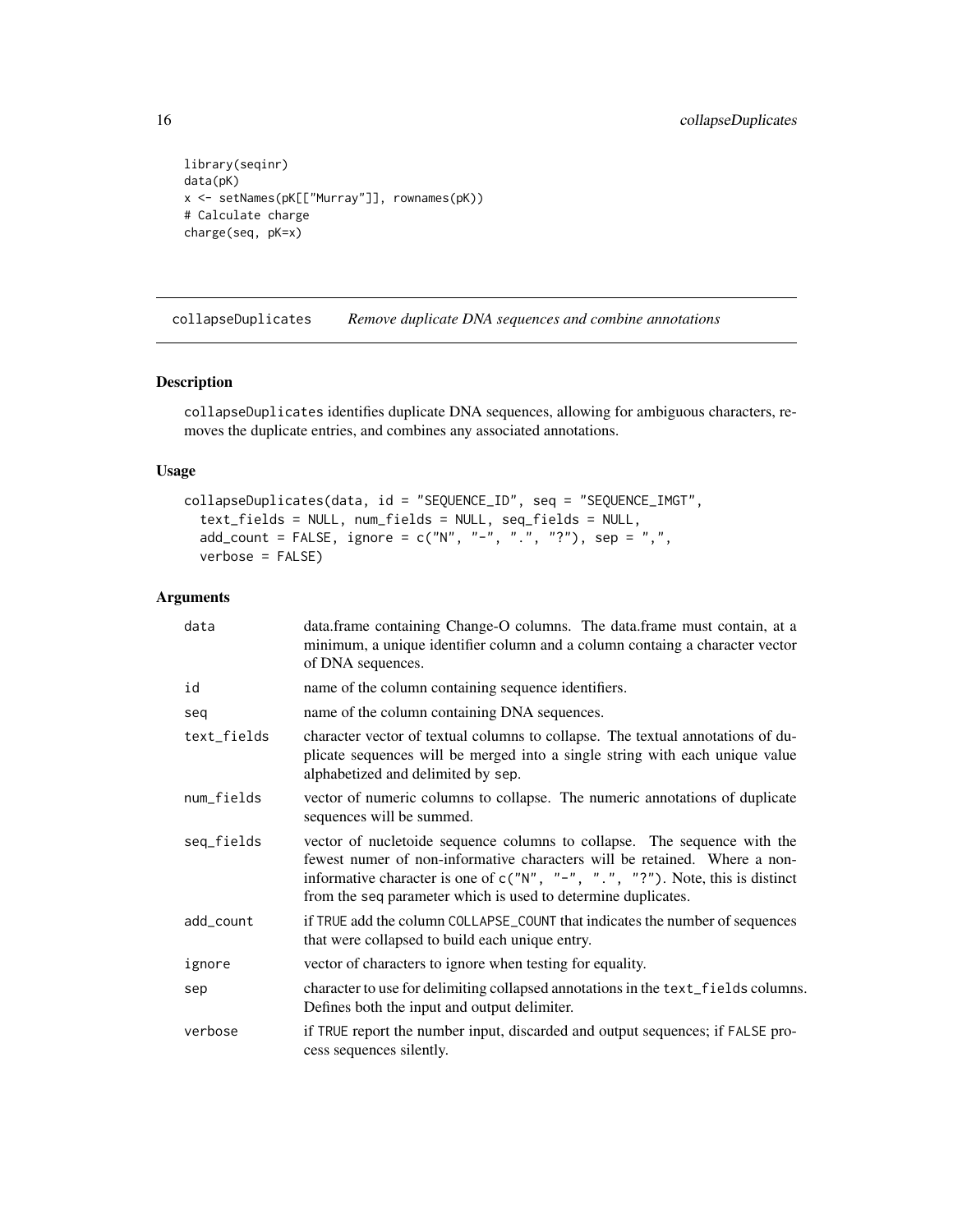#### <span id="page-16-0"></span>collapseDuplicates 17

#### Details

collapseDuplicates identifies duplicate sequences in the seq column by testing for character identity, with consideration of IUPAC ambiguous nucleotide codes. A cluster of sequences are considered duplicates if they are all equivalent, and no member of the cluster is equivalent to a sequence in a different cluster.

Textual annotations, specified by text\_fields, are collapsed by taking the unique set of values within in each duplicate cluster and delimiting those values by sep. Numeric annotations, specified by num\_fields, are collapsed by summing all values in the duplicate cluster. Sequence annotations, specified by seq\_fields, are collapsed by retaining the first sequence with the fewest number of N characters.

Columns that are not specified in either text\_fields, num\_fields, or seq\_fields will be retained, but the value will be chosen from a random entry amongst all sequences in a cluster of duplicates.

An ambiguous sequence is one that can be assigned to two different clusters, wherein the ambiguous sequence is equivalent to two sequences which are themselves non-equivalent. Ambiguous sequences arise due to ambiguous characters at positions that vary across sequences, and are discarded along with their annotations. Thus, ambiguous sequences are removed as duplicates of some sequence, but do not create a potential false-positive annotation merger. Ambiguous sequences are not included in the COLLAPSE\_COUNT annotation that is added when add\_count=TRUE.

#### Value

A modified data data.frame with duplicate sequences removed and annotation fields collapsed.

#### See Also

Equality is tested with [seqEqual](#page-55-1) and [pairwiseEqual.](#page-42-1) For IUPAC ambiguous character codes see [IUPAC\\_DNA.](#page-35-1)

#### Examples

```
# Example Change-O data.frame
db <- data.frame(SEQUENCE_ID=LETTERS[1:4],
                 SEQUENCE_IMGT=c("CCCCTGGG", "CCCCTGGN", "NAACTGGN", "NNNCTGNN"),
                 TYPE=c("IgM", "IgG", "IgG", "IgA"),
                 SAMPLE=c("S1", "S1", "S2", "S2"),
                 COUNT=1:4,
                 stringsAsFactors=FALSE)
# Annotations are not parsed if neither text_fields nor num_fields is specified
# The retained sequence annotations will be random
collapseDuplicates(db, verbose=TRUE)
# Unique text_fields annotations are combined into a single string with ","
# num_fields annotations are summed
# Ambiguous duplicates are discarded
collapseDuplicates(db, text_fields=c("TYPE", "SAMPLE"), num_fields="COUNT",
                   verbose=TRUE)
```
# Use alternate delimiter for collapsing textual annotations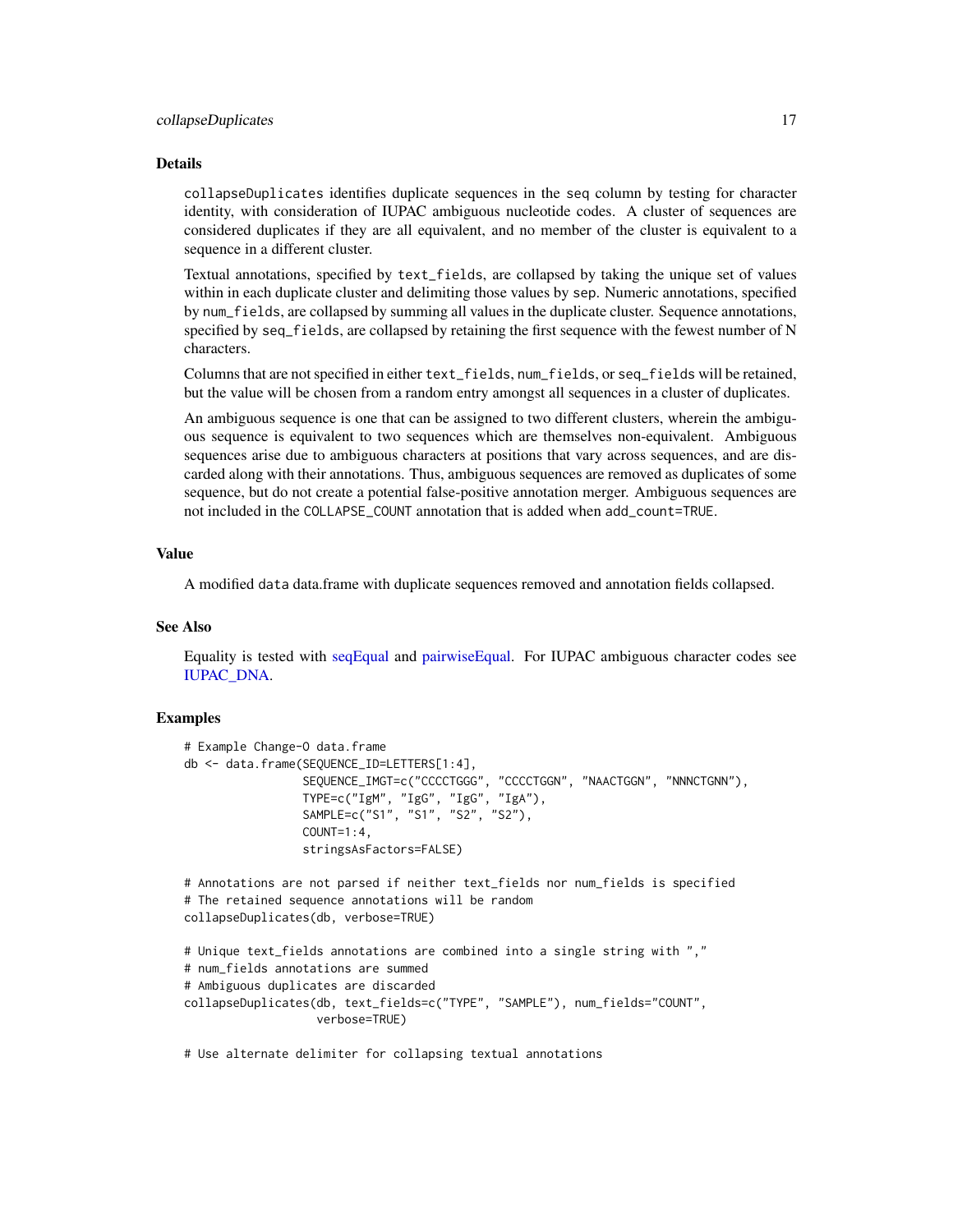#### <span id="page-17-0"></span>18 countClones

```
collapseDuplicates(db, text_fields=c("TYPE", "SAMPLE"), num_fields="COUNT",
                  sep="/", verbose=TRUE)
# Add count of duplicates
collapseDuplicates(db, text_fields=c("TYPE", "SAMPLE"), num_fields="COUNT",
                  add_count=TRUE, verbose=TRUE)
# Masking ragged ends may impact duplicate removal
db$SEQUENCE_IMGT <- maskSeqEnds(db$SEQUENCE_IMGT)
collapseDuplicates(db, text_fields=c("TYPE", "SAMPLE"), num_fields="COUNT",
                   add_count=TRUE, verbose=TRUE)
```
<span id="page-17-1"></span>

|--|--|--|--|

#### Description

countClones determines the number of sequences and total copy number of clonal groups.

# Usage

```
countClones(data, groups = NULL, copy = NULL, clone = "CLONE")
```
### Arguments

| data   | data.frame with Change-O style columns containing clonal assignments.                                                                                                                             |
|--------|---------------------------------------------------------------------------------------------------------------------------------------------------------------------------------------------------|
| groups | character vector defining data columns containing grouping variables. If group=NULL,<br>then do not group data.                                                                                   |
| copy   | name of the data column containing copy numbers for each sequence. If this<br>value is specified, then total copy abundance is determined by the sum of copy<br>numbers within each clonal group. |
| clone  | name of the data column containing clone identifiers.                                                                                                                                             |

# Value

A data.frame summarizing clone counts and frequencies with columns:

- CLONE: clone identifier.
- SEQ\_COUNT: total number of sequences for the clone.
- SEQ\_FREQ: frequency of the clone as a fraction of the total number of sequences within each group.
- COPY\_COUNT: sum of the copy counts in the copy column. Only present if the copy argument is specified.
- COPY\_FREQ: frequency of the clone as a fraction of the total copy number within each group. Only present if the copy argument is specified.

Also includes additional columns specified in the groups argument.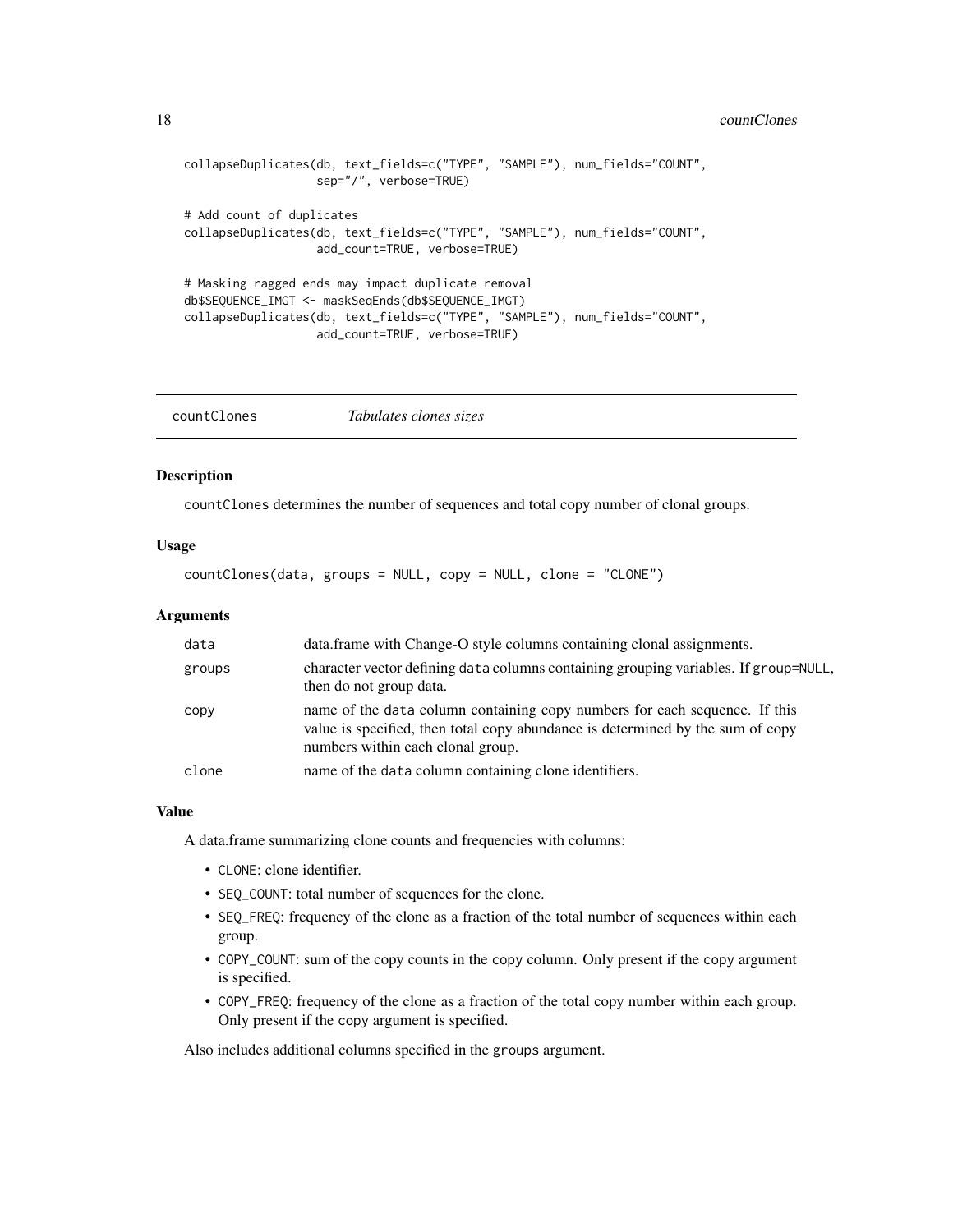#### <span id="page-18-0"></span>countGenes and the countGenes of the countGenes of the countGenes of the countGenes of the countGenes of the countGenes of the countGenes of the countGenes of the countGenes of the countGenes of the countGenes of the count

# Examples

```
# Without copy numbers
clones <- countClones(ExampleDb, groups="SAMPLE")
# With copy numbers and multiple groups
clones <- countClones(ExampleDb, groups=c("SAMPLE", "ISOTYPE"), copy="DUPCOUNT")
```
#### countGenes *Tabulates V(D)J allele, gene or family usage.*

# Description

Determines the count and relative abundance of V(D)J alleles, genes or families within groups.

#### Usage

```
countGenes(data, gene, groups = NULL, copy = NULL, clone = NULL,
 mode = c("gene", "allele", "family"))
```
#### **Arguments**

| data   | data.frame with Change-O style columns.                                                                                                                                                                                                                                                                                                |
|--------|----------------------------------------------------------------------------------------------------------------------------------------------------------------------------------------------------------------------------------------------------------------------------------------------------------------------------------------|
| gene   | column containing allele assignments. Only the first allele in the column will be<br>considered.                                                                                                                                                                                                                                       |
| groups | columns containing grouping variables. If NULL do not group.                                                                                                                                                                                                                                                                           |
| copy   | name of the data column containing copy numbers for each sequence. If this<br>value is specified, then total copy abundance is determined by the sum of copy<br>numbers within each gene. This argument is ignored if clone is specified.                                                                                              |
| clone  | name of the data column containing clone identifiers for each sequence. If this<br>value is specified, then genes will be counted only once for each clone. Note, this<br>is accomplished by using the most common gene within each clone identifier.<br>As such, ambiguous alleles within a clone will not be accurately represented. |
| mode   | one of c("gene", "family", "allele") defining the degree of specificity<br>regarding allele calls. Determines whether to return counts for genes, families<br>or alleles.                                                                                                                                                              |

#### Value

A data.frame summarizing family, gene or allele counts and frequencies with columns:

- GENE: name of the family, gene or allele
- SEQ\_COUNT: total number of sequences, or clones, for the gene.
- SEQ\_FREQ: frequency of the gene as a fraction of the total number of sequences, or clones, within each grouping.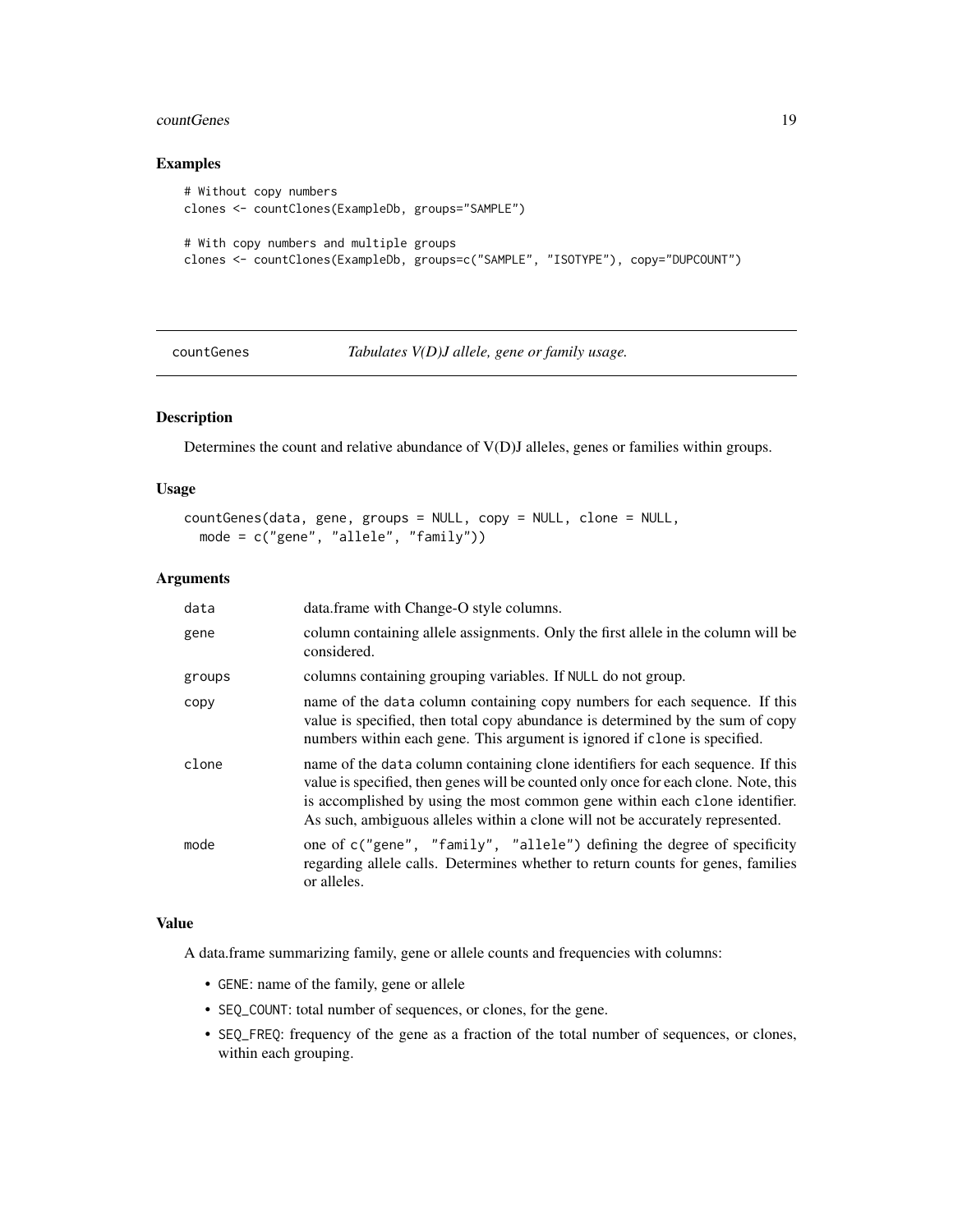- <span id="page-19-0"></span>• COPY\_COUNT: sum of the copy counts in the copy column. for each gene. Only present if the copy argument is specified.
- COPY\_FREQ: frequency of the gene as a fraction of the total copy number within each group. Only present if the copy argument is specified.

Additional columns defined by the groups argument will also be present.

#### Examples

```
# Without copy numbers
genes <- countGenes(ExampleDb, gene="V_CALL", groups="SAMPLE", mode="family")
genes <- countGenes(ExampleDb, gene="V_CALL", groups="SAMPLE", mode="gene")
genes <- countGenes(ExampleDb, gene="V_CALL", groups="SAMPLE", mode="allele")
# With copy numbers and multiple groups
genes <- countGenes(ExampleDb, gene="V_CALL", groups=c("SAMPLE", "ISOTYPE"),
                    copy="DUPCOUNT", mode="family")
# Count by clone
genes <- countGenes(ExampleDb, gene="V_CALL", groups=c("SAMPLE", "ISOTYPE"),
                    clone="CLONE", mode="family")
```
<span id="page-19-1"></span>countPatterns *Count sequence patterns*

# Description

countPatterns counts the fraction of times a set of character patterns occur in a set of sequences.

#### Usage

```
countPatterns(seq, patterns, nt = FALSE, trim = FALSE, label = "REGION")
```
#### Arguments

| seg      | character vector of either DNA or amino acid sequences.                                                                                             |
|----------|-----------------------------------------------------------------------------------------------------------------------------------------------------|
| patterns | list of sequence patterns to count in each sequence. If the list is named, then<br>names will be assigned as the column names of output data.frame. |
| nt       | if TRUE then seq are DNA sequences and and will be translated before perform-<br>ing the pattern search.                                            |
| trim     | if TRUE remove the first and last codon or amino acid from each sequence before<br>the pattern search. If FALSE do not modify the input sequences.  |
| label    | string defining a label to add as a prefix to the output column names.                                                                              |

# Value

A data.frame containing the fraction of times each sequence pattern was found.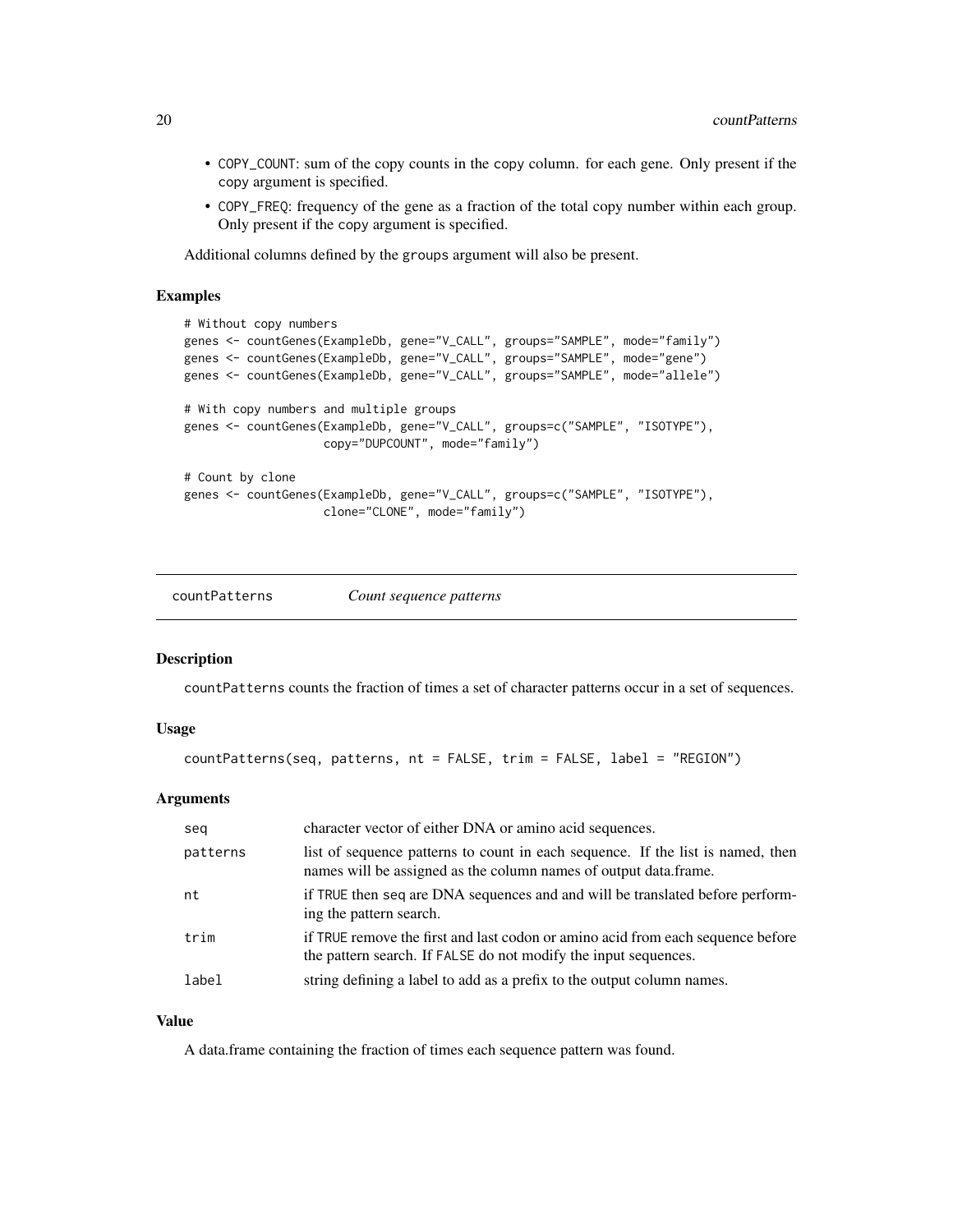# <span id="page-20-0"></span>DEFAULT\_COLORS 21

#### Examples

```
seq <- c("TGTCAACAGGCTAACAGTTTCCGGACGTTC",
         "TGTCAGCAATATTATATTGCTCCCTTCACTTTC",
         "TGTCAAAAGTATAACAGTGCCCCCTGGACGTTC")
patterns <- c("A", "V", "[LI]")
names(patterns) <- c("ARG", "VAL", "ISO_LEU")
countPatterns(seq, patterns, nt=TRUE, trim=TRUE, label="CDR3")
```
DEFAULT\_COLORS *Default colors*

#### Description

Default color palettes for DNA characters, Ig isotypes, and TCR chains.

#### Usage

DNA\_COLORS

IG\_COLORS

TR\_COLORS

# Format

Named character vectors with hexcode colors as values.

- DNA\_COLORS: DNA character colors c("A", "C", "G", "T").
- IG\_COLORS: Ig isotype colors c("IgA", "IgD", "IgE", "IgG", "IgM", "IgK", "IgL").
- TR\_COLORS: TCR chain colors c("TRA", "TRB", "TRD", "TRG").

```
# IG_COLORS as an isotype color set for ggplot
isotype <- c("IgG", "IgM", "IgM", "IgA")
db <- data.frame(x=1:4, y=1:4, iso=isotype)
g1 \leftarrow ggplot(db, aes(x=x, y=y, color=iso)) +scale_color_manual(name="Isotype", values=IG_COLORS) +
    geom_point(size=10)
plot(g1)
# DNA_COLORS to translate nucleotide values to a vector of colors
# for use in base graphics plots
seq <- c("A", "T", "T", "C")
colors <- translateStrings(seq, setNames(names(DNA_COLORS), DNA_COLORS))
plot(1:4, 1:4, col=colors, pch=16, cex=6)
```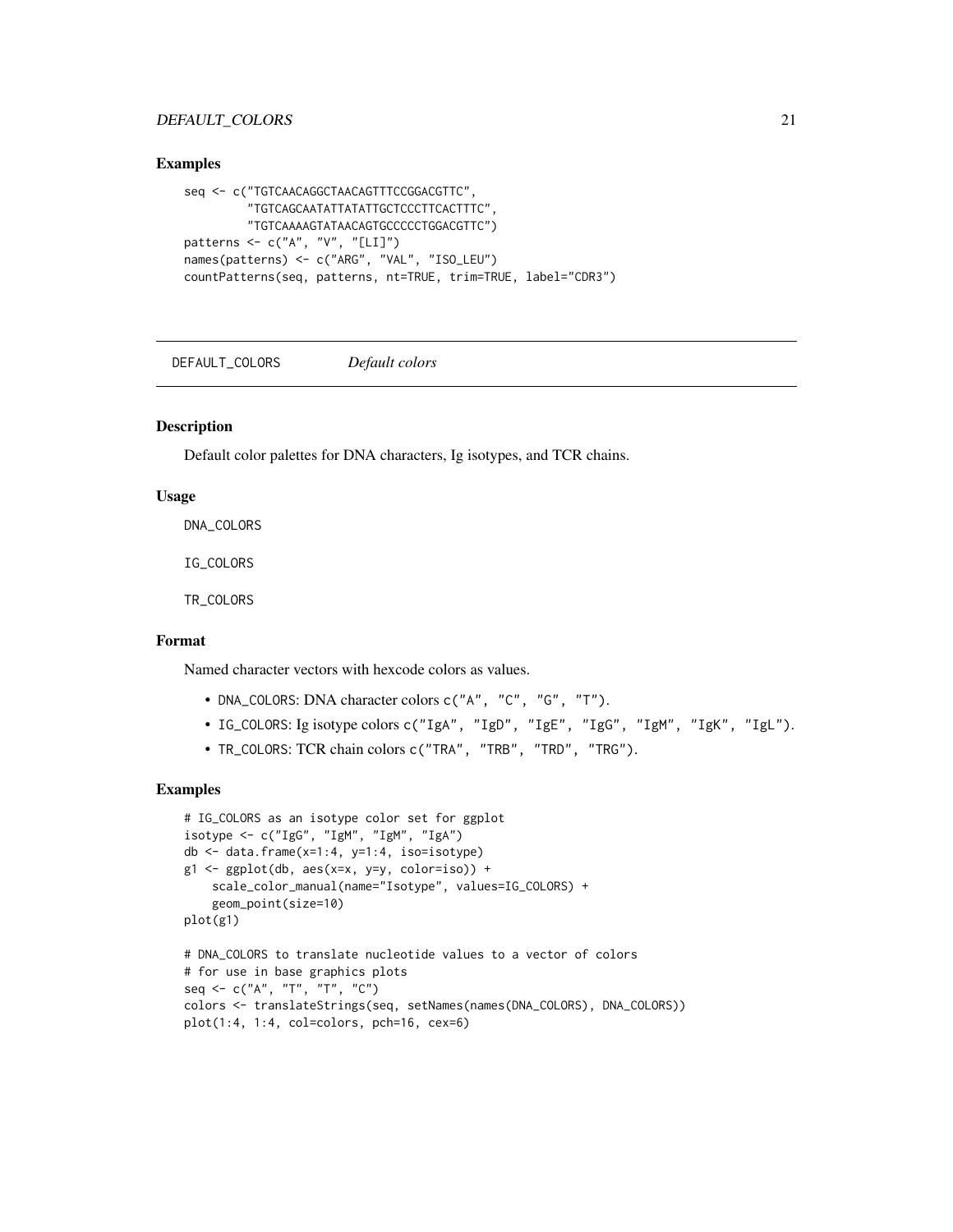<span id="page-21-1"></span><span id="page-21-0"></span>DiversityCurve defines diversity  $(D)$  scores over multiple diversity orders  $(Q)$ .

#### Usage

```
## S4 method for signature 'DiversityCurve'
print(x)
## S4 method for signature 'DiversityCurve,missing'
```
 $plot(x, y, ...)$ 

#### **Arguments**

|         | DiversityCurve object                    |
|---------|------------------------------------------|
|         | ignored.                                 |
| $\cdot$ | arguments to pass to plotDiversityCurve. |

# Slots

data data.frame defining the diversity curve with the following columns:

- GROUP: group label.
- Q: diversity order.
- D: mean diversity index over all bootstrap realizations.
- D\_SD: standard deviation of the diversity index over all bootstrap realizations.
- D\_LOWER: diversity lower confidence inverval bound.
- D\_UPPER: diversity upper confidence interval bound.
- E: evenness index calculated as D divided by D at Q=0.
- E\_LOWER: evenness lower confidence inverval bound.
- E\_UPPER: eveness upper confidence interval bound.

groups character vector of groups retained in the diversity calculation.

n numeric vector indication the number of sequences sampled from each group.

nboot number of bootstrap realizations performed.

ci confidence interval defining the upper and lower bounds (a value between 0 and 1).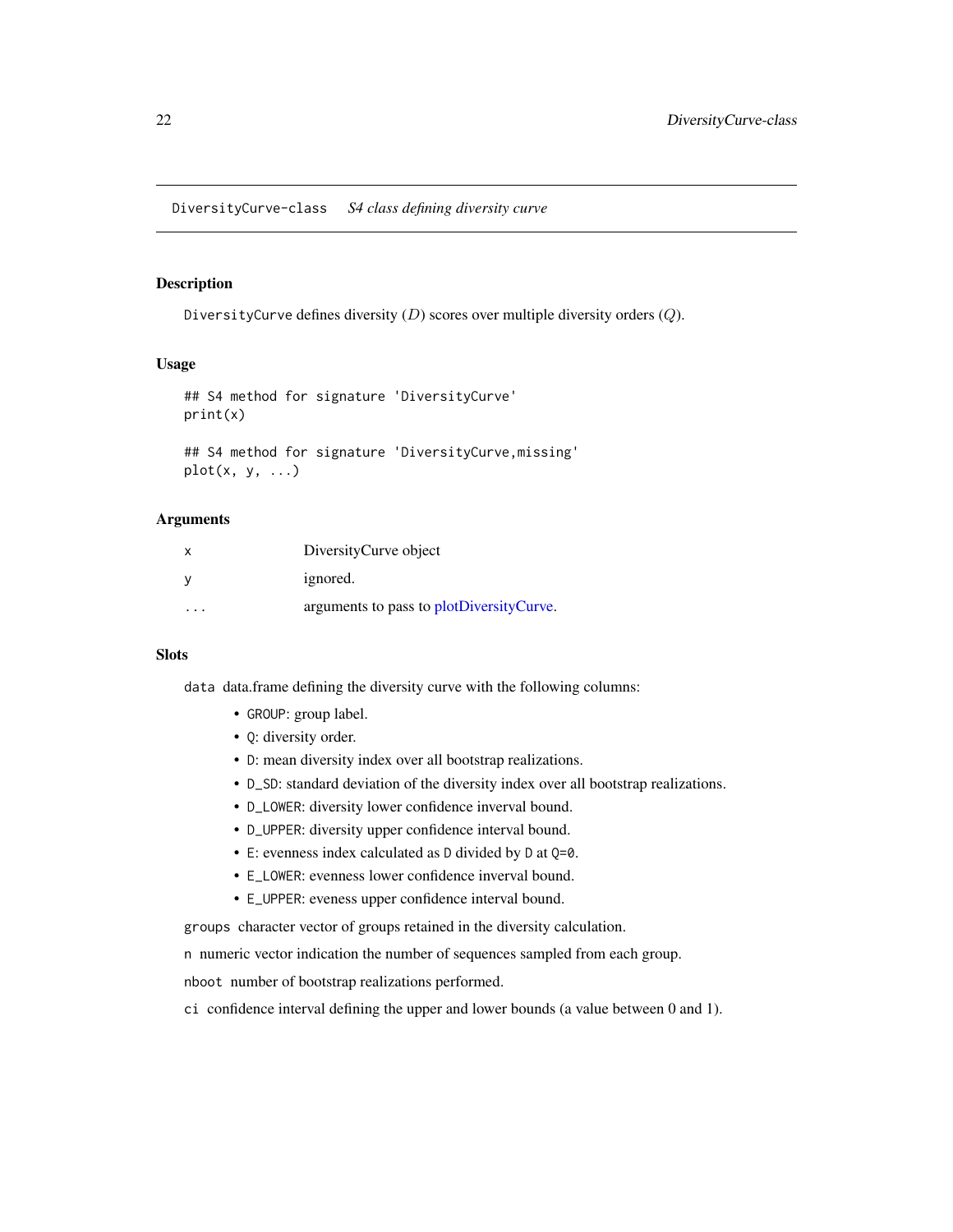<span id="page-22-1"></span><span id="page-22-0"></span>DiversityTest defines the signifance of diversity  $(D)$  differences at a fixed diversity order  $(q)$ .

#### Usage

```
## S4 method for signature 'DiversityTest'
print(x)
```
#### Arguments

x DiversityTest object.

#### **Slots**

tests data.frame describing the significance test results with columns:

- TEST: string listing the two groups tested.
- DELTA\_MEAN: mean of the  $D$  bootstrap delta distribution for the test.
- DELTA\_SD: standard deviation of the  $D$  bootstrap delta distribution for the test.
- PVALUE: p-value for the test.
- summary data.frame containing summary statistics for the diversity index bootstrap distributions, at the given value of  $q$ , with columns:
	- GROUP: the name of the group.
	- MEAN: mean of the  $D$  bootstrap distribution.
	- SD: standard deviation of the D bootstrap distribution.

groups character vector of groups retained in diversity calculation.

- q diversity order tested  $(q)$ .
- n numeric vector indication the number of sequences sampled from each group.

nboot number of bootstrap realizations.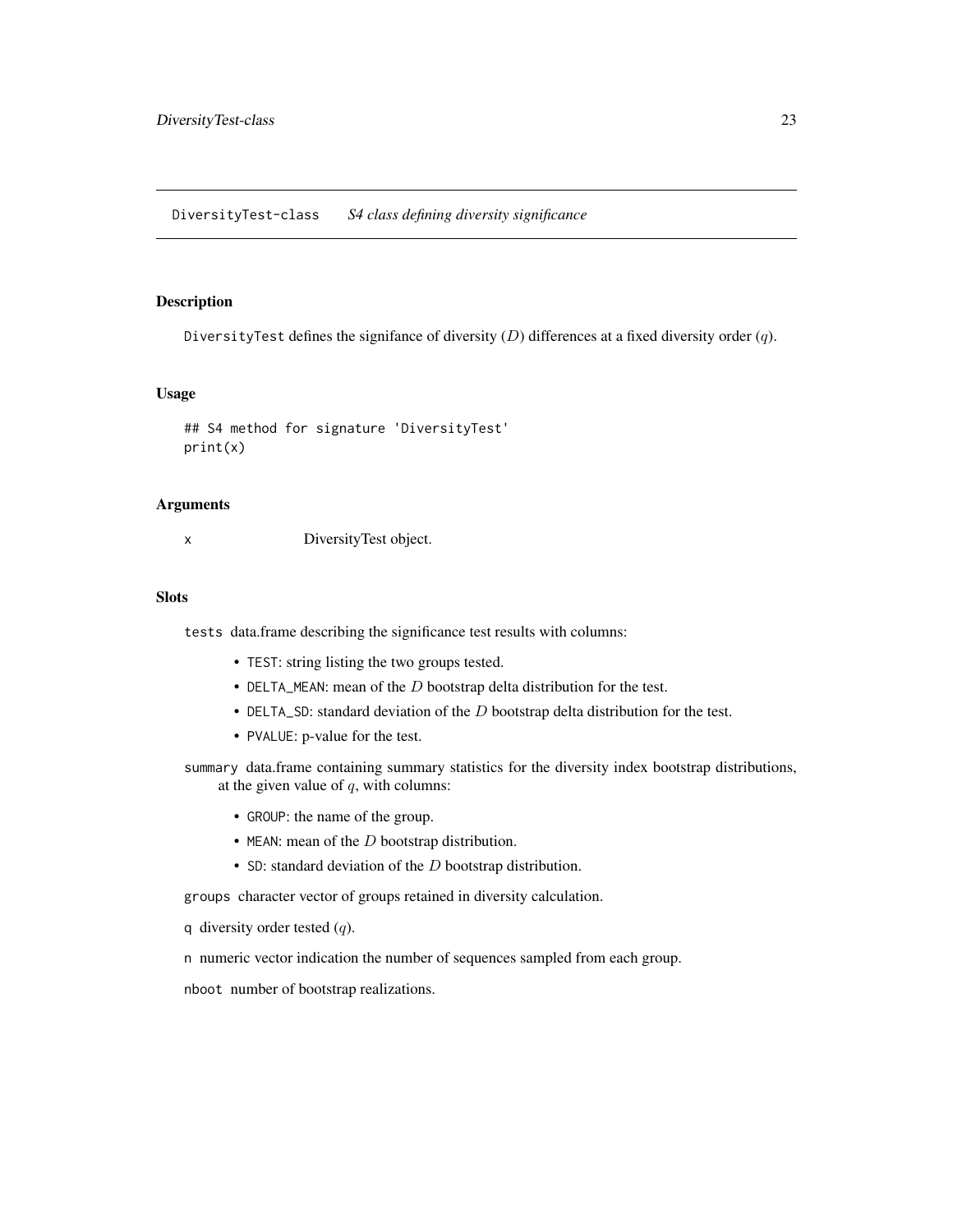<span id="page-23-1"></span><span id="page-23-0"></span>

EdgeTest defines the significance of parent-child annotation enrichment.

#### Usage

```
## S4 method for signature 'EdgeTest'
print(x)
```

```
## S4 method for signature 'EdgeTest,missing'
plot(x, y, ...)
```
#### Arguments

| х | EdgeTest object.                   |
|---|------------------------------------|
|   | ignored.                           |
|   | arguments to pass to plotEdgeTest. |

#### **Slots**

tests data.frame describing the significance test results with columns:

- PARENT: parent node annotation.
- CHILD: child node annotation
- COUNT: count of observed edges with the given parent-child annotation set.
- EXPECTED: mean count of expected edges for the given parent-child relationship.
- PVALUE: one-sided p-value for the hypothesis that the observed edge abundance is greater than expected.

permutations data.frame containing the raw permutation test data with columns:

- PARENT: parent node annotation.
- CHILD: child node annotation
- COUNT: count of edges with the given parent-child annotation set.
- ITER: numerical index define which permutation realization each observation corresponds to.

nperm number of permutation realizations.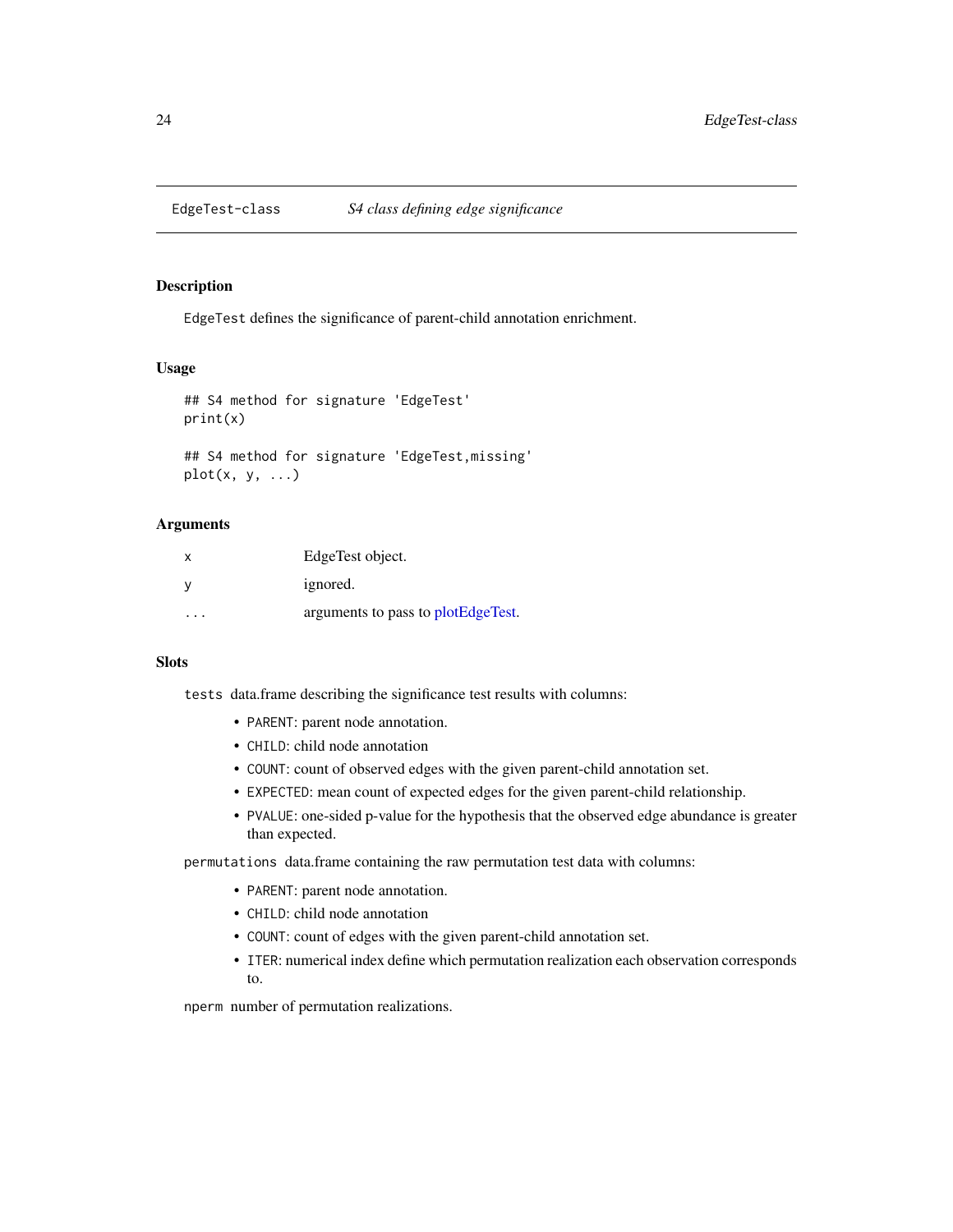<span id="page-24-1"></span><span id="page-24-0"></span>

estimateAbundance estimates the complete clonal relative abundance distribution and confidence intervals on clone sizes using bootstrapping.

# Usage

```
estimateAbundance(data, group, clone = "CLONE", copy = NULL, ci = 0.95,
 nboot = 2000, progress = FALSE)
```
#### Arguments

| data     | data.frame with Change-O style columns containing clonal assignments.                                                                                                                                                                                                                          |
|----------|------------------------------------------------------------------------------------------------------------------------------------------------------------------------------------------------------------------------------------------------------------------------------------------------|
| group    | name of the data column containing group identifiers.                                                                                                                                                                                                                                          |
| clone    | name of the data column containing clone identifiers.                                                                                                                                                                                                                                          |
| CODV     | name of the data column containing copy numbers for each sequence. If copy=NULL<br>(the default), then clone abundance is determined by the number of sequences.<br>If a copy column is specified, then clone abundances is determined by the sum<br>of copy numbers within each clonal group. |
| сi       | confidence interval to calculate; the value must be between 0 and 1.                                                                                                                                                                                                                           |
| nboot    | number of bootstrap realizations to generate.                                                                                                                                                                                                                                                  |
| progress | if TRUE show a progress bar.                                                                                                                                                                                                                                                                   |

#### Details

The complete clonal abundance distribution determined inferred by using the Chao1 estimator to estimate the number of seen clones, and then applying the relative abundance correction and unseen clone frequencies described in Chao et al, 2015.

Confidence intervals are derived using the standard deviation of the resampling realizations, as described in Chao et al, 2015.

# Value

A data.frame with relative clonal abundance data and confidence intervals, containing the following columns:

- GROUP: group identifier.
- CLONE: clone identifier.
- P: relative abundance of the clone.
- LOWER: lower confidence inverval bound.
- UPPER: upper confidence interval bound.
- RANK: the rank of the clone abundance.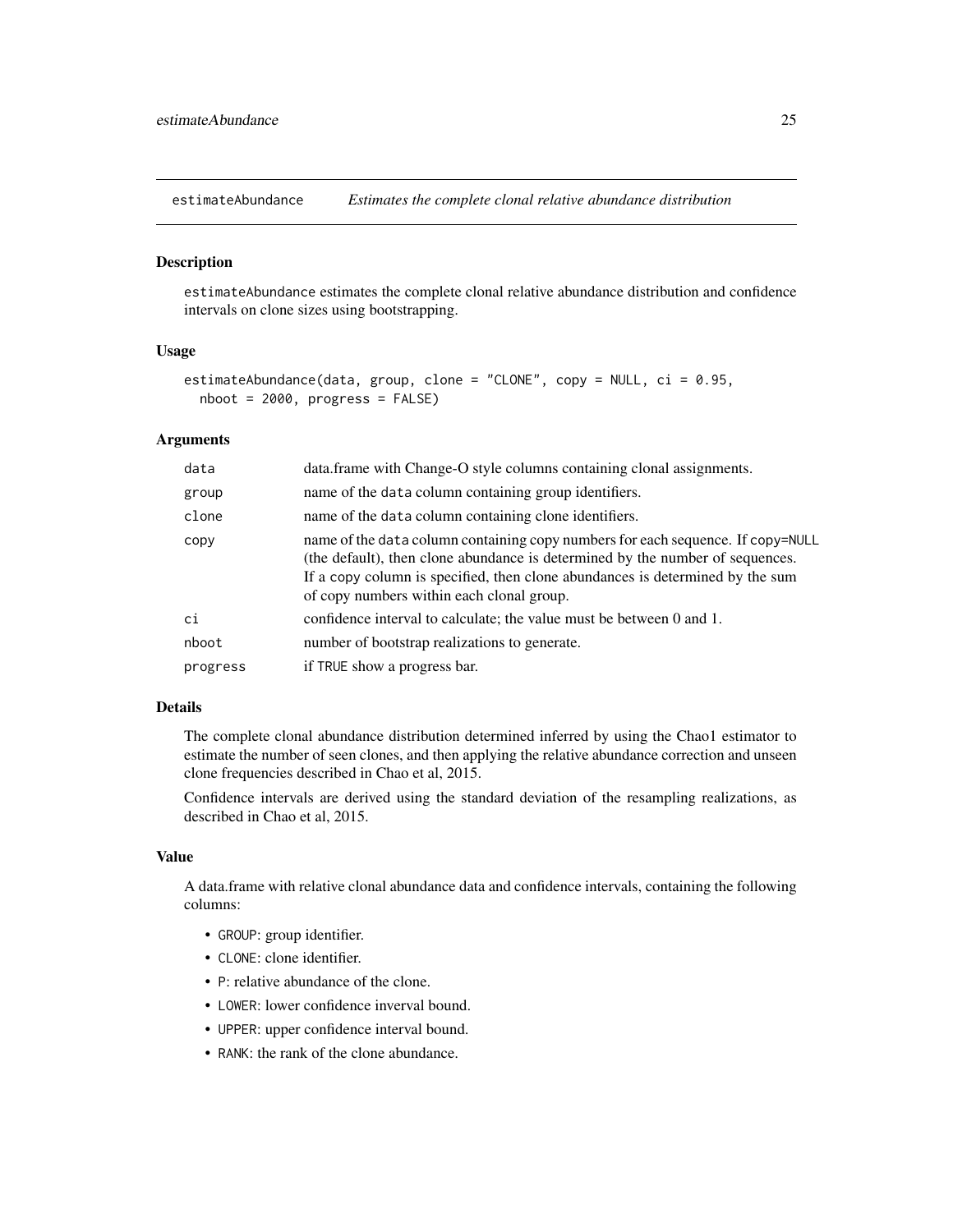#### <span id="page-25-0"></span>References

- 1. Chao A. Nonparametric Estimation of the Number of Classes in a Population. Scand J Stat. 1984 11, 265270.
- 2. Chao A, et al. Rarefaction and extrapolation with Hill numbers: A framework for sampling and estimation in species diversity studies. Ecol Monogr. 2014 84:45-67.
- 3. Chao A, et al. Unveiling the species-rank abundance distribution by generalizing the Good-Turing sample coverage theory. Ecology. 2015 96, 11891201.

# See Also

See [plotAbundance](#page-44-1) for plotting of the abundance distribution. See [rarefyDiversity](#page-50-1) for a similar application to clonal diversity.

#### Examples

abund <- estimateAbundance(ExampleDb, "SAMPLE", nboot=100)

ExampleDb *Example Change-O database*

#### Description

A small example database subset from Laserson and Vigneault et al, 2014.

#### Usage

ExampleDb

#### Format

A data.frame with the following Change-O style columns:

- SEQUENCE\_ID: Sequence identifier
- SEQUENCE\_IMGT: IMGT-gapped observed sequence.
- GERMLINE\_IMGT\_D\_MASK: IMGT-gapped germline sequence with N, P and D regions masked.
- V\_CALL: V region allele assignments.
- V\_CALL\_GENOTYPED: TIgGER corrected V region allele assignment.
- D\_CALL: D region allele assignments.
- J\_CALL: J region allele assignments.
- JUNCTION: Junction region sequence.
- JUNCTION\_LENGTH: Length of the junction region in nucleotides.
- NP1\_LENGTH: Combined length of the N and P regions proximal to the V region.
- NP2\_LENGTH: Combined length of the N and P regions proximal to the J region.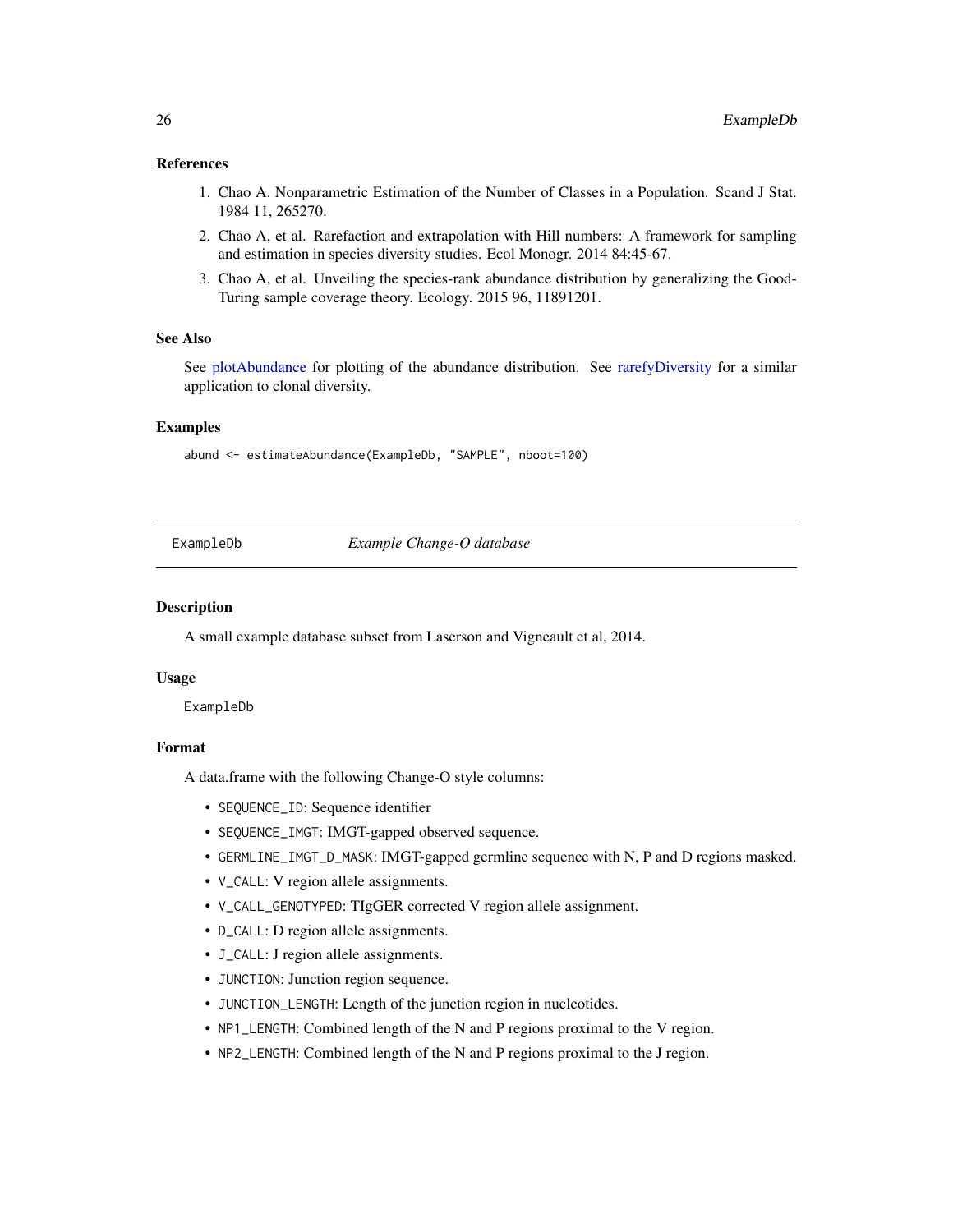# <span id="page-26-0"></span>ExampleTrees 27

- SAMPLE: Sample identifier. Time in relation to vaccination.
- ISOTYPE: Isotype assignment.
- DUPCOUNT: Copy count (number of duplicates) of the sequence.
- CLONE: Change-O assignment clonal group identifier.

#### References

1. Laserson U and Vigneault F, et al. High-resolution antibody dynamics of vaccine-induced immune responses. Proc Natl Acad Sci USA. 2014 111:4928-33.

# See Also

[ExampleTrees](#page-26-1)

#### <span id="page-26-1"></span>ExampleTrees *Example Ig lineage trees*

# Description

A set of Ig lineage trees generated from the ExampleDb file, subset to only those trees with at least four nodes.

#### Usage

ExampleTrees

#### Format

A list of igraph objects output by [buildPhylipLineage.](#page-8-1) Each node of each tree has the following annotations (vertex attributes):

- SAMPLE: Sample identifier(s). Time in relation to vaccination.
- ISOTYPE: Isotype assignment(s).
- DUPCOUNT: Copy count (number of duplicates) of the sequence.

# See Also

[ExampleTrees](#page-26-1)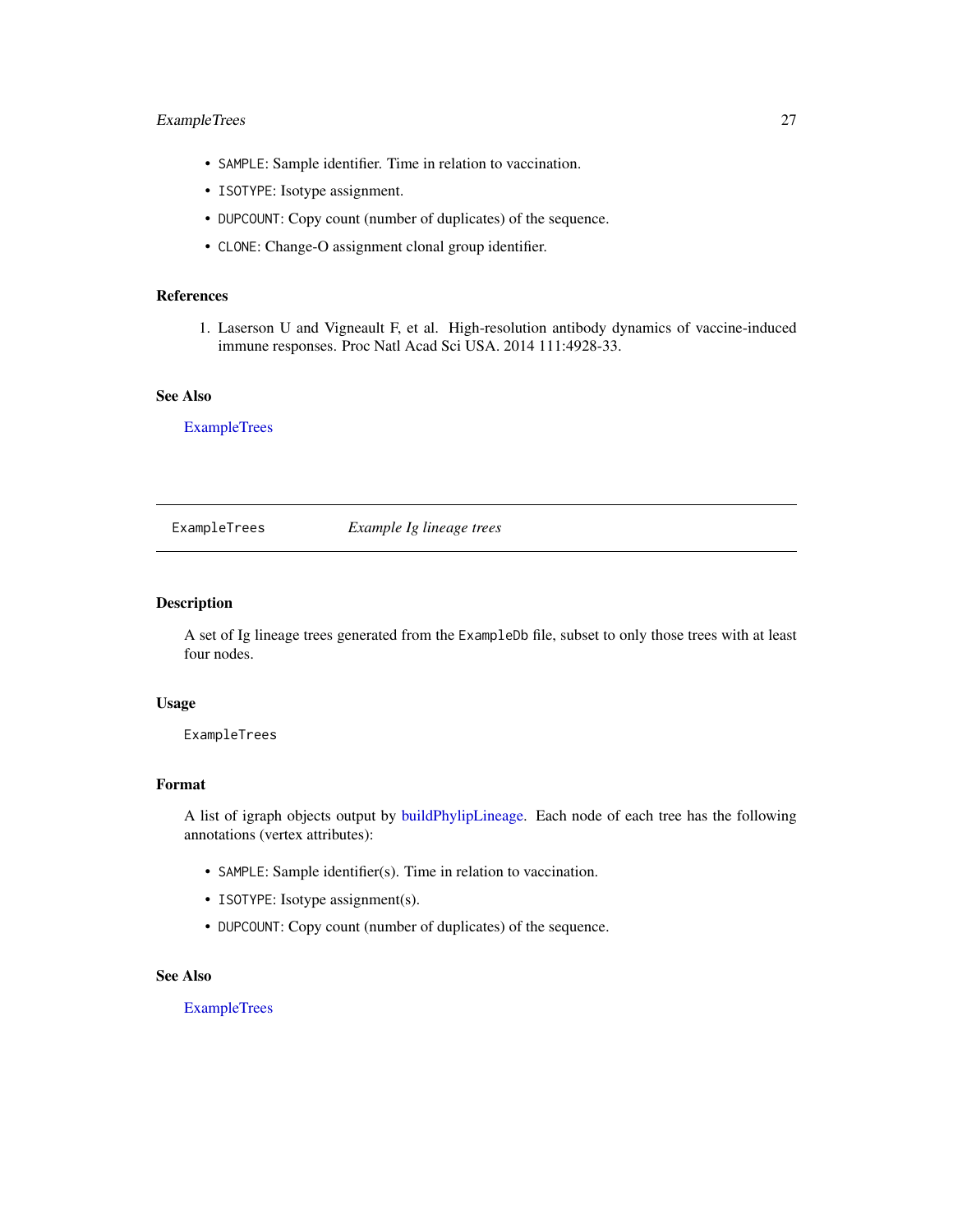<span id="page-27-1"></span><span id="page-27-0"></span>

extractVRegion extracts the framework and complementarity determining regions of the V-segment for IMGT-gapped immunoglobulin (Ig) nucleotide sequences according to the IMGT numbering scheme.

#### Usage

```
extractVRegion(sequences, region = c("FWR1", "CDR1", "FWR2", "CDR2", "FWR3"))
```
#### Arguments

| sequences | character vector of IMGT-gapped nucleotide sequences.                                                                                                                                                                  |
|-----------|------------------------------------------------------------------------------------------------------------------------------------------------------------------------------------------------------------------------|
| region    | string defining the region(s) of the V-segment to extract. May be a single region<br>or multiple regions (as a vector) from $c$ ("FWR1", "CDR1", "FWR2", "CDR2", "FWR3").<br>By default, all regions will be returned. |

# Value

If only one region is specified in the region argument, a character vector of the extracted subsequences will be returned. If multiple regions are specified, then a character matrix will be returned with columns corresponding to the specified regions and a row for each entry in sequences.

# References

1. Lefranc M-P, et al. IMGT unique numbering for immunoglobulin and T cell receptor variable domains and Ig superfamily V-like domains. Dev Comp Immunol. 2003 27(1):55-77.

#### See Also

IMGT-gapped region boundaries are defined in [IMGT\\_REGIONS.](#page-34-1)

```
# Assign example clone
clone <- subset(ExampleDb, CLONE == 3138)
# Get all regions
extractVRegion(clone$SEQUENCE_IMGT)
# Get single region
extractVRegion(clone$SEQUENCE_IMGT, "FWR1")
# Get all CDRs
extractVRegion(clone$SEQUENCE_IMGT, c("CDR1", "CDR2"))
```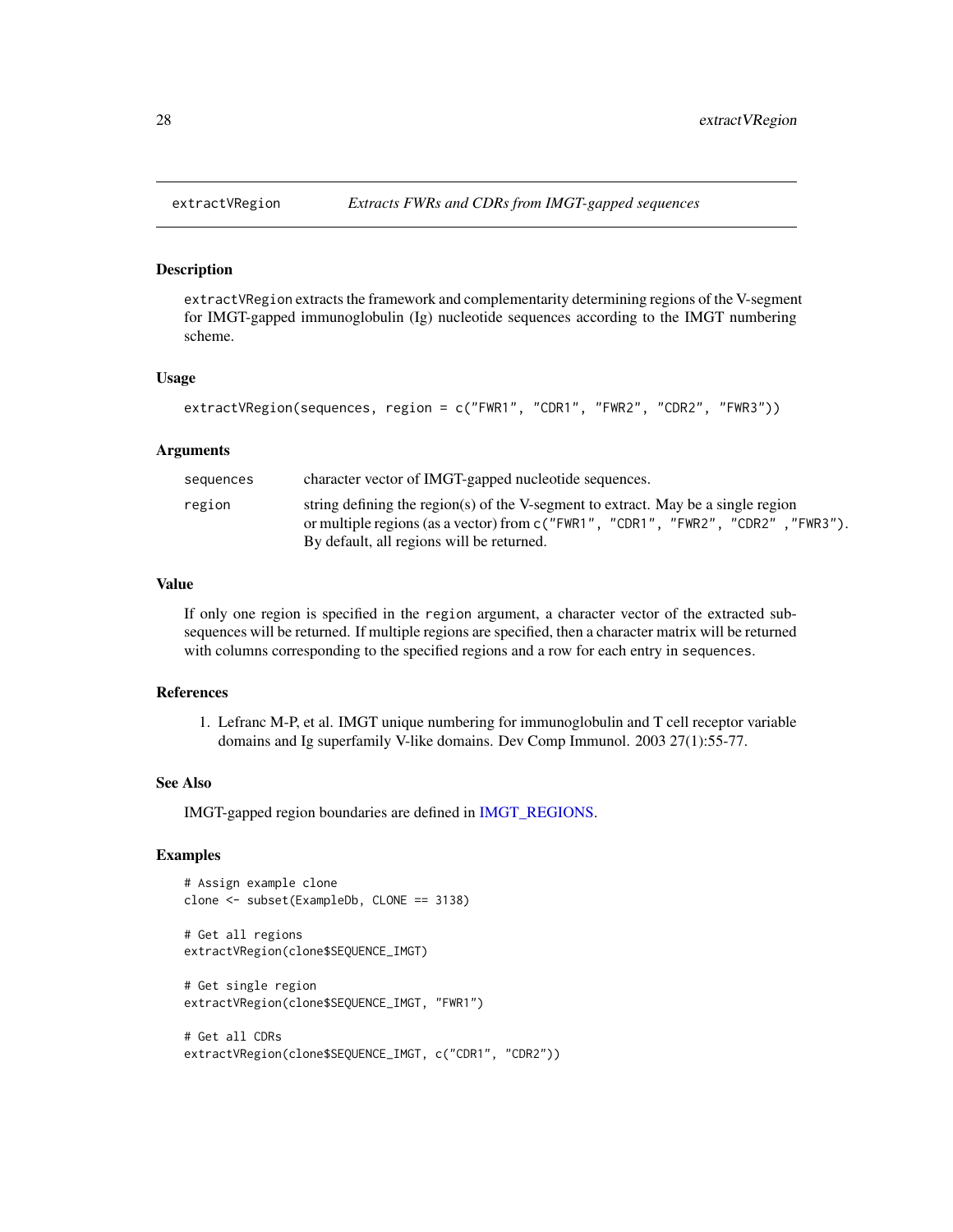```
# Get all FWRs
extractVRegion(clone$SEQUENCE_IMGT, c("FWR1", "FWR2", "FWR3"))
```
<span id="page-28-2"></span>getAAMatrix *Build an AA distance matrix*

#### Description

getAAMatrix returns a Hamming distance matrix for IUPAC ambiguous amino acid characters.

#### Usage

 $getAAMatrix(gap = 0)$ 

#### Arguments

gap value to assign to characters in the set  $c("-", "..").$ 

#### Value

A matrix of amino acid character distances with row and column names indicating the character pair.

# See Also

Creates an amino acid distance matrix for [seqDist.](#page-53-1) See [getDNAMatrix](#page-28-1) for nucleotide distances.

# Examples

getAAMatrix()

<span id="page-28-1"></span>getDNAMatrix *Build a DNA distance matrix*

# Description

getDNAMatrix returns a Hamming distance matrix for IUPAC ambiguous DNA characters with modifications for gap,  $c("-", ".^")$ , and missing,  $c("?"')$ , character values.

#### Usage

 $getDNAMatrix(gap = -1)$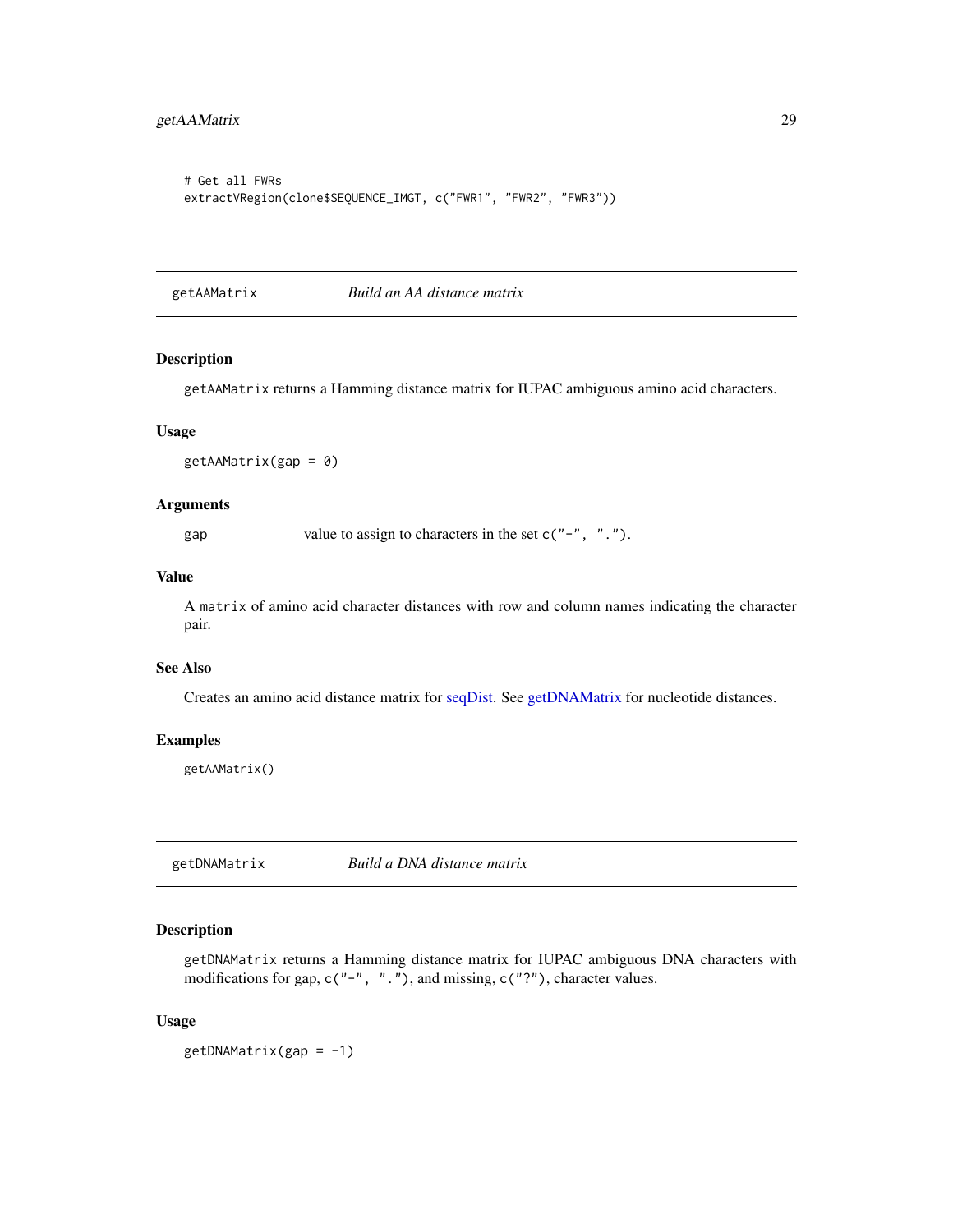#### <span id="page-29-0"></span>**Arguments**

gap value to assign to characters in the set  $c("-", "..").$ 

# Value

A matrix of DNA character distances with row and column names indicating the character pair. By default, distances will be either 0 (equivalent), 1 (non-equivalent or missing), or -1 (gap).

# See Also

Creates DNA distance matrix for [seqDist.](#page-53-1) See [getAAMatrix](#page-28-2) for amino acid distances.

#### Examples

```
# Set gap characters to Inf distance
# Distinguishes gaps from Ns
getDNAMatrix()
# Set gap characters to 0 distance
# Makes gap characters equivalent to Ns
getDNAMatrix(gap=0)
```
<span id="page-29-1"></span>getMRCA *Retrieve the first non-root node of a lineage tree*

# Description

getMRCA returns the set of lineage tree nodes with the minimum weighted or unweighted path length from the root (germline) of the lineage tree, allowing for exclusion of specific groups of nodes.

#### Usage

```
getMRCA(graph, path = c("distance", "steps"), root = "Germline",
 field = NULL, exclude = NULL)
```
# Arguments

| graph   | igraph object containing an annotated lineage tree.                                                                                            |
|---------|------------------------------------------------------------------------------------------------------------------------------------------------|
| path    | string defining whether to use unweighted (steps) or weighted (distance) mea-<br>sures for determining the founder node set                    |
| root    | name of the root (germline) node.                                                                                                              |
| field   | annotation field to use for both unweighted path length exclusion and consider-<br>ation as an MRCA node. If NULL do not exclude any nodes.    |
| exclude | vector of annotation values in field to exclude from the potential MRCA set.<br>If NULL do not exclude any nodes. Has no effect if field=NULL. |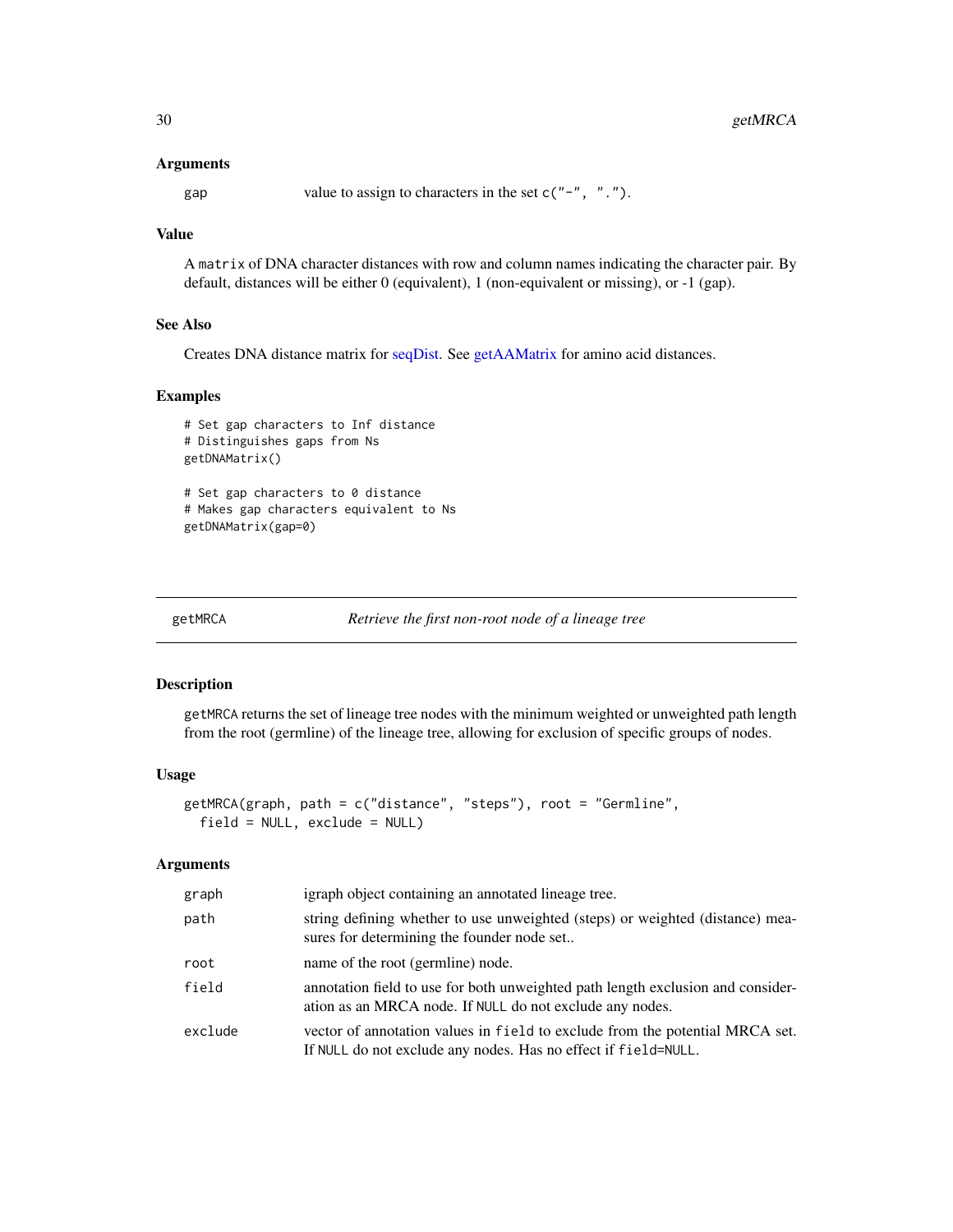# <span id="page-30-0"></span>getPathLengths 31

# Value

A data.frame of the MRCA node(s) containing the columns:

- NAME: node name
- STEPS: path length as the number of nodes traversed
- DISTANCE: path length as the sum of edge weights

Along with additional columns corresponding to the annotations of the input graph.

# See Also

Path lengths are determined with [getPathLengths.](#page-30-1)

# Examples

```
# Define example graph
graph <- ExampleTrees[[23]]
# Use unweighted path length and do not exclude any nodes
getMRCA(graph, path="steps", root="Germline")
```
# Exclude nodes without an isotype annotation and use weighted path length getMRCA(graph, path="distance", root="Germline", field="ISOTYPE", exclude=NA)

<span id="page-30-1"></span>getPathLengths *Calculate path lengths from the tree root*

# Description

getPathLengths calculates the unweighted (number of steps) and weighted (distance) path lengths from the root of a lineage tree.

# Usage

```
getPathLengths(graph, root = "Germline", field = NULL, exclude = NULL)
```
# **Arguments**

| graph   | igraph object containing an annotated lineage tree.                                                                                                                          |
|---------|------------------------------------------------------------------------------------------------------------------------------------------------------------------------------|
| root    | name of the root (germline) node.                                                                                                                                            |
| field   | annotation field to use for exclusion of nodes from step count.                                                                                                              |
| exclude | annotation values specifying which nodes to exclude from step count. If NULL<br>consider all nodes. This does not affect the weighted (distance) path length<br>calculation. |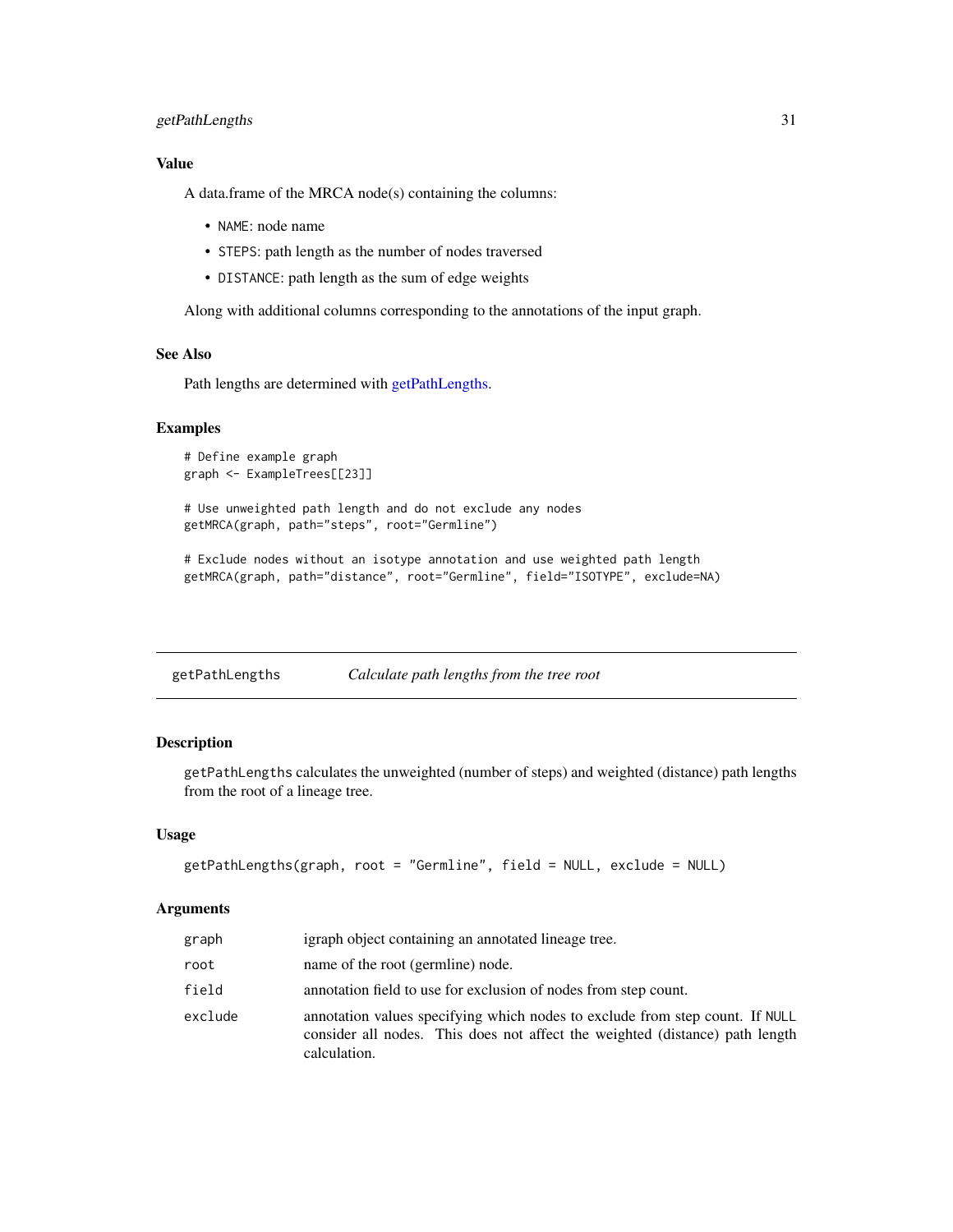# <span id="page-31-0"></span>32 getSegment

# Value

A data.frame with columns:

- NAME: node name
- STEPS: path length as the number of nodes traversed
- DISTANCE: path length as the sum of edge weights

# See Also

See [buildPhylipLineage](#page-8-1) for generating input trees.

#### Examples

```
# Define example graph
graph <- ExampleTrees[[24]]
```
# Consider all nodes getPathLengths(graph, root="Germline")

```
# Exclude nodes without an isotype annotation from step count
getPathLengths(graph, root="Germline", field="ISOTYPE", exclude=NA)
```

| getSegment |  |
|------------|--|
|------------|--|

```
Get Ig segment allele, gene and family names
```
#### <span id="page-31-1"></span>Description

getSegment performs generic matching of delimited segment calls with a custom regular expression. [getAllele,](#page-31-1) [getGene](#page-31-1) and [getFamily](#page-31-1) extract the allele, gene and family names, respectively, from a character vector of immunoglobulin (Ig) or TCR segment allele calls in IMGT format.

#### Usage

```
getSegment(segment_call, segment_regex, first = TRUE, collapse = TRUE,
  strip_d = TRUE, sep = ",")getAllele(segment_call, first = TRUE, collapse = TRUE, strip_d = TRUE,
  sep = ","')getGene(segment_call, first = TRUE, collapse = TRUE, strip_d = TRUE,
  sep = ","')getFamily(segment_call, first = TRUE, collapse = TRUE, strip_d = TRUE,
  sep = ","')
```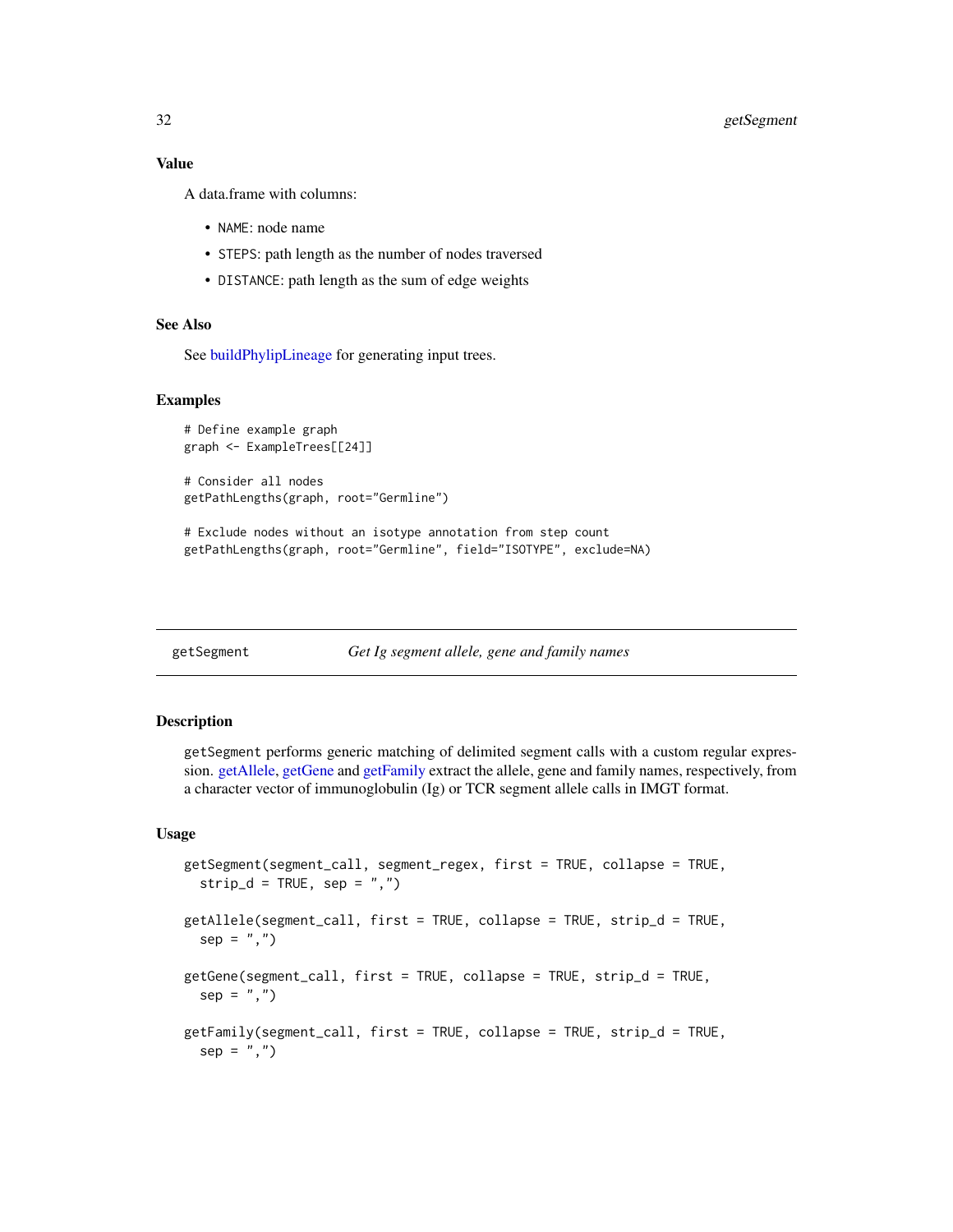# <span id="page-32-0"></span>getSegment 33

# Arguments

| segment_call  | character vector containing segment calls delimited by commas.                                                                                     |
|---------------|----------------------------------------------------------------------------------------------------------------------------------------------------|
| segment_regex | string defining the segment match regular expression.                                                                                              |
| first         | if TRUE return only the first call in segment_call; if FALSE return all calls de-<br>limited by commas.                                            |
| collapse      | if TRUE check for duplicates and return only unique segment assignments; if<br>FALSE return all assignments (faster). Has no effect if first=TRUE. |
| strip_d       | if TRUE remove the "D" from the end of gene annotations (denoting a duplicate<br>gene in the locus); if FALSE do not alter gene names.             |
| sep           | character defining both the input and output segment call delimiter.                                                                               |

# Value

A character vector containing allele, gene or family names.

# References

<http://imgt.org>

# See Also

[countGenes](#page-18-1)

```
kappa_call <- c("Homsap IGKV1D-39*01 F,Homsap IGKV1-39*02 F,Homsap IGKV1-39*01",
                "Homsap IGKJ5*01 F")
getAllele(kappa_call)
getAllele(kappa_call, first=FALSE)
getAllele(kappa_call, first=FALSE, strip_d=FALSE)
getGene(kappa_call)
getGene(kappa_call, first=FALSE)
getGene(kappa_call, first=FALSE, strip_d=FALSE)
getFamily(kappa_call)
```

```
getFamily(kappa_call, first=FALSE)
getFamily(kappa_call, first=FALSE, collapse=FALSE)
getFamily(kappa_call, first=FALSE, strip_d=FALSE)
heavy_call <- c("Homsap IGHV1-69*01 F,Homsap IGHV1-69D*01 F",
```

```
"Homsap IGHD1-1*01 F",
"Homsap IGHJ1*01 F")
```

```
getAllele(heavy_call, first=FALSE)
getAllele(heavy_call, first=FALSE, strip_d=FALSE)
```

```
getGene(heavy_call, first=FALSE)
```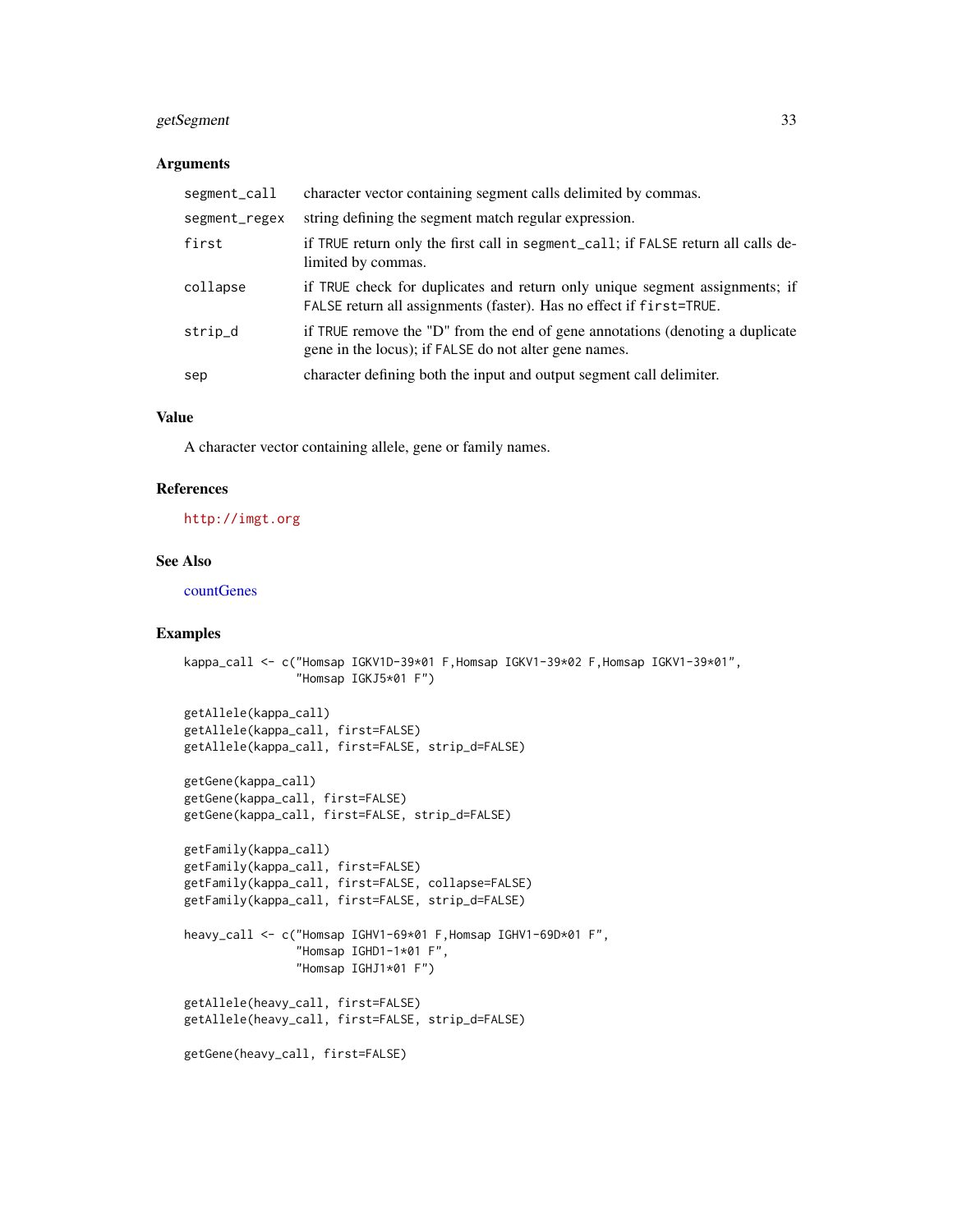<span id="page-33-0"></span>getGene(heavy\_call, first=FALSE, strip\_d=FALSE)

<span id="page-33-1"></span>gravy *Calculates the hydrophobicity of amino acid sequences*

# Description

gravy calculates the Grand Average of Hydrophobicity (GRAVY) index of amino acid sequences using the method of Kyte & Doolittle. Non-informative positions are excluded, where non-informative is defined as any character in  $c("X", "-"", "."," "*")$ .

#### Usage

gravy(seq, hydropathy = NULL)

#### Arguments

| seg        | vector of strings containing amino acid sequences.                                                                                                                                             |
|------------|------------------------------------------------------------------------------------------------------------------------------------------------------------------------------------------------|
| hydropathy | named numerical vector defining hydropathy index values for each amino acid,<br>where names are single-letter amino acid character codes. If NULL, then the Kyte<br>& Doolittle scale is used. |

# Value

A vector of GRAVY scores for the sequence(s).

# References

1. Kyte J, Doolittle RF. A simple method for displaying the hydropathic character of a protein. J Mol Biol. 157, 105-32 (1982).

#### See Also

For additional hydrophobicity indices see [aaindex](#page-0-0).

# Examples

```
# Default scale
seq <- c("CARDRSTPWRRGIASTTVRTSW", "XXTQMYVRT")
gravy(seq)
# Use the Kidera et al, 1985 scores from the seqinr package
library(seqinr)
data(aaindex)
```
x <- aaindex[["KIDA850101"]]\$I

```
# Rename the score vector to use single-letter codes
```

```
names(x) <- translateStrings(names(x), ABBREV_AA)
```

```
# Calculate hydrophobicity
```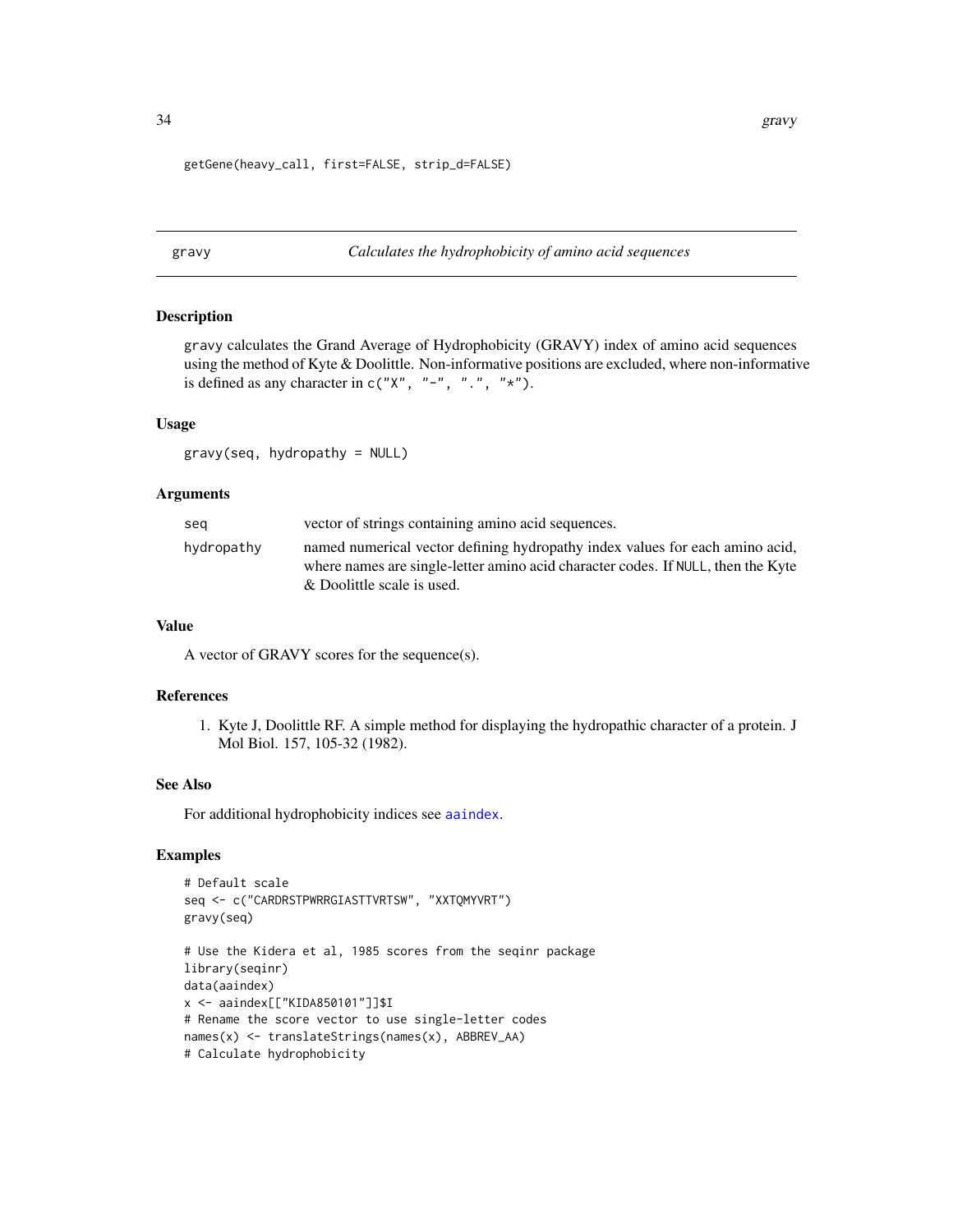#### <span id="page-34-0"></span>gridPlot 35

gravy(seq, hydropathy=x)

gridPlot *Plot multiple ggplot objects*

# Description

Plots multiple ggplot objects in an equally sized grid.

#### Usage

 $gridPlot(..., ncol = 1)$ 

# **Arguments**

| $\cdots$ | ggplot objects to plot.        |
|----------|--------------------------------|
| ncol     | number of columns in the plot. |

#### References

Modified from: http://www.cookbook-r.com/Graphs/Multiple\_graphs\_on\_one\_page\_(ggplot2)

#### See Also

[ggplot.](#page-0-0)

<span id="page-34-1"></span>IMGT\_REGIONS *IMGT V-segment regions*

# Description

A list defining the boundaries of V-segment framework regions (FWRs) and complementarity determining regions (CDRs) for IMGT-gapped immunoglobulin (Ig) nucleotide sequences according to the IMGT numbering scheme.

# Usage

IMGT\_REGIONS

# Format

A list with regions named one of c("FWR1", "CDR1", "FWR2", "CDR2", "FWR3") with values containing a numeric vector of length two defining the c(start, end) positions of the named region.

# References

<http://imgt.org>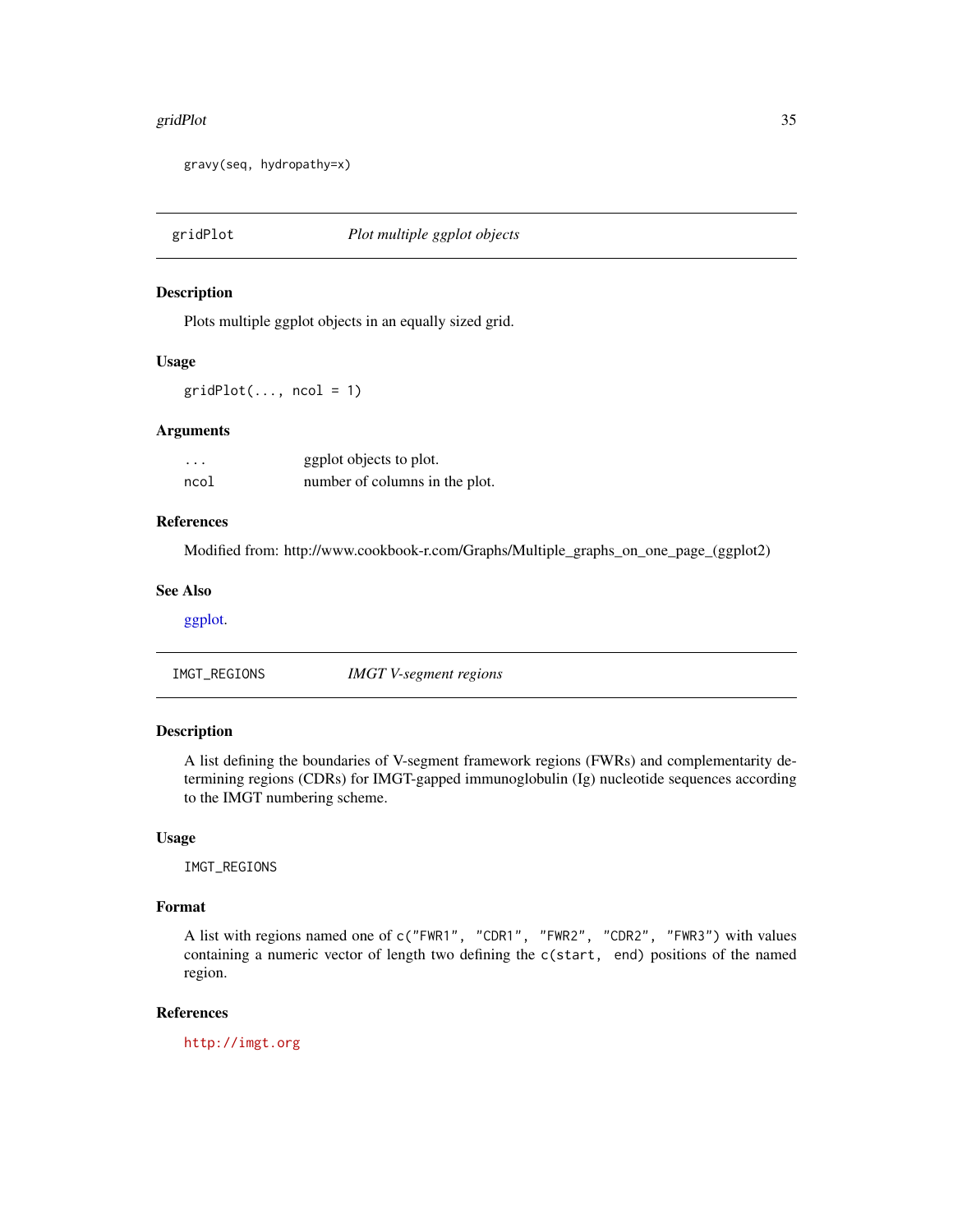<span id="page-35-0"></span>

isValidAASeq checks that a set of sequences are valid non-ambiguous amino acid sequences. A sequence is considered valid if it contains only characters in the the non-ambiguous IUPAC character set or any characters in  $c("X", "."," "-"," "*").$ 

#### Usage

isValidAASeq(seq)

# Arguments

seq character vector of sequences to check.

#### Value

A logical vector with TRUE for each valid amino acid sequences and FALSE for each invalid sequence.

#### See Also

See [ABBREV\\_AA](#page-2-1) for the set of non-ambiguous amino acid characters. See [IUPAC\\_AA](#page-35-1) for the full set of ambiguous amino acid characters.

#### Examples

```
seq <- c("CARDRSTPWRRGIASTTVRTSW", "XXTQMYVR--XX", "CARJ", "10")
isValidAASeq(seq)
```
IUPAC\_CODES *IUPAC ambiguous characters*

#### <span id="page-35-1"></span>Description

A translation list mapping IUPAC ambiguous characters code to corresponding nucleotide amino acid characters.

#### Usage

IUPAC\_DNA

IUPAC\_AA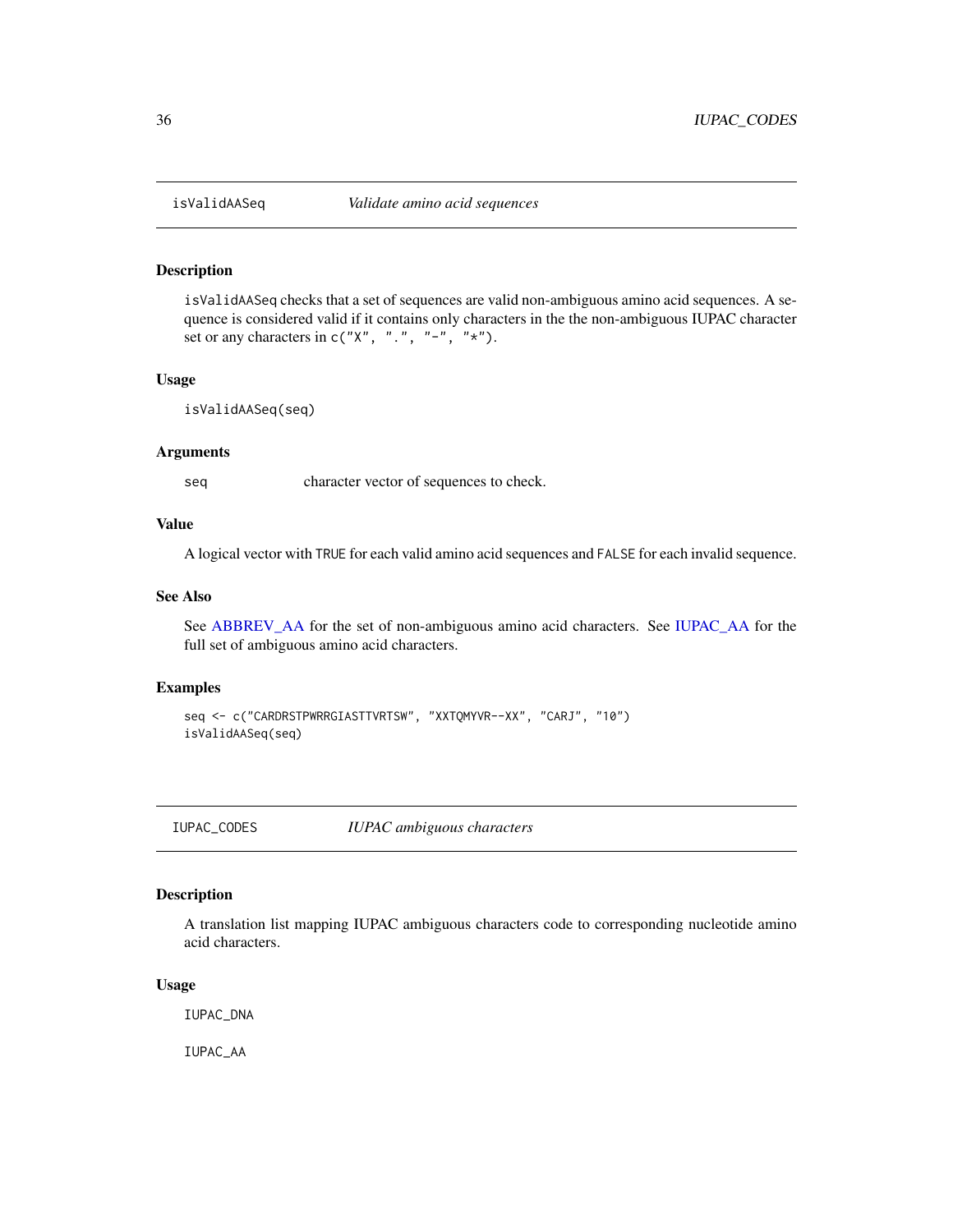# <span id="page-36-0"></span>makeChangeoClone 37

# Format

A list with single character codes as names and values containing character vectors that define the set of standard characters that match to each each ambiguous character.

- IUPAC\_DNA: DNA ambiguous character translations.
- IUPAC\_AA: Amino acid ambiguous character translations.

<span id="page-36-1"></span>makeChangeoClone *Generate a ChangeoClone object for lineage construction*

# **Description**

makeChangeoClone takes a data.frame with Change-O style columns as input and masks gap positions, masks ragged ends, removes duplicates sequences, and merges annotations associated with duplicate sequences. It returns a ChangeoClone object which serves as input for lineage reconstruction.

# Usage

```
makeChangeoClone(data, id = "SEQUENCE_ID", seq = "SEQUENCE_IMGT",
 germ = "GERMLINE_IMGT_D_MASK", vcall = "V_CALL", jcall = "J_CALL",
  junc_len = "JUNCTION_LENGTH", clone = "CLONE", max_mask = 0,
  text_fields = NULL, num_fields = NULL, seq_fields = NULL,
  add\_count = TRUE)
```
# Arguments

| data     | data.frame containing the Change-O data for a clone. See Details for the list of<br>required columns and their default values.                                                                       |
|----------|------------------------------------------------------------------------------------------------------------------------------------------------------------------------------------------------------|
| id       | name of the column containing sequence identifiers.                                                                                                                                                  |
| seq      | name of the column containing observed DNA sequences. All sequences in this<br>column must be multiple aligned.                                                                                      |
| germ     | name of the column containing germline DNA sequences. All entries in this col-<br>umn should be identical for any given clone, and they must be multiple aligned<br>with the data in the seq column. |
| vcall    | name of the column containing V-segment allele assignments. All entries in this<br>column should be identical to the gene level.                                                                     |
| icall    | name of the column containing J-segment allele assignments. All entries in this<br>column should be identical to the gene level.                                                                     |
| junc_len | name of the column containing the length of the junction as a numeric value.<br>All entries in this column should be identical for any given clone.                                                  |
| clone    | name of the column containing the identifier for the clone. All entries in this<br>column should be identical.                                                                                       |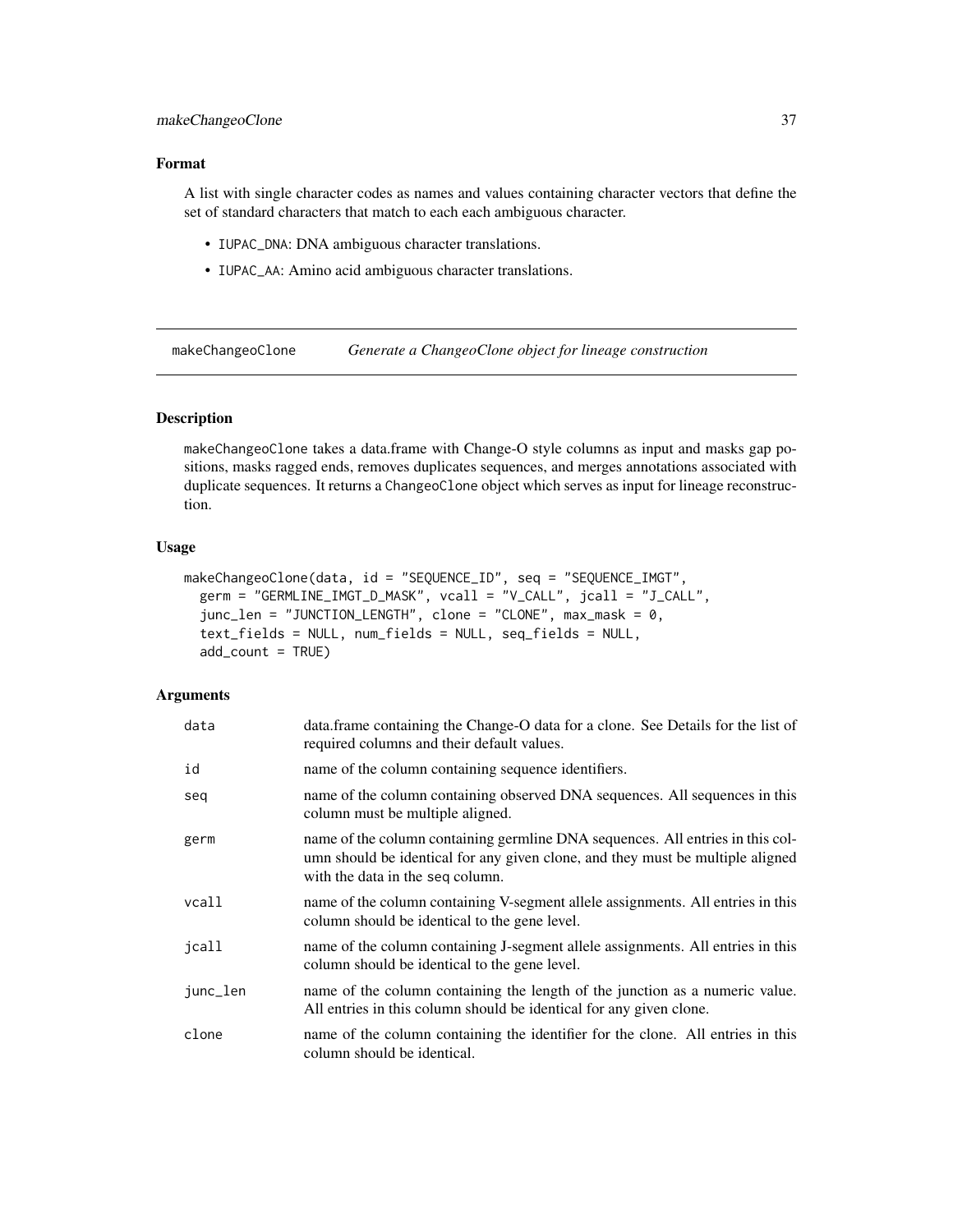<span id="page-37-0"></span>

| max_mask    | maximum number of characters to mask at the leading and trailing sequence<br>ends. If NULL then the upper masking bound will be automatically determined<br>from the maximum number of observed leading or trailing Ns amongst all se-<br>quences. If set to 0 (default) then masking will not be performed. |
|-------------|--------------------------------------------------------------------------------------------------------------------------------------------------------------------------------------------------------------------------------------------------------------------------------------------------------------|
| text_fields | text annotation columns to retain and merge during duplicate removal.                                                                                                                                                                                                                                        |
| num_fields  | numeric annotation columns to retain and sum during duplicate removal.                                                                                                                                                                                                                                       |
| seq_fields  | sequence annotation columns to retain and collapse during duplicate removal.<br>Note, this is distinct from the seq and germ arguments, which contain the pri-<br>mary sequence data for the clone and should not be repeated in this argument.                                                              |
| add_count   | if TRUE add an additional annotation column called COLLAPSE COUNT dur-<br>ing duplicate removal that indicates the number of sequences that were col-<br>lapsed.                                                                                                                                             |

#### Details

The input data.frame (data) must columns for each of the required column name arguments: id, seq, germ, vcall, jcall, junc\_len, and clone. The default values are as follows:

- id = "SEQUENCE\_ID": unique sequence identifier.
- seq = "SEQUENCE\_IMGT": IMGT-gapped sample sequence.
- germ = "GERMLINE\_IMGT\_D\_MASK": IMGT-gapped germline sequence.
- $vcall = "V_CALL": V-segment allele call.$
- jcall = "J\_CALL": J-segment allele call.
- junc\_len = "JUNCTION\_LENGTH": junction sequence length.
- clone = "CLONE": clone identifier.

Additional annotation columns specified in the text\_fields, num\_fields or seq\_fields arguments will be retained in the data slot of the return object, but are not required. If the input data.frame data already contains a column named SEQUENCE, which is not used as the seq argument, then that column will not be retained.

The default columns are IMGT-gapped sequence columns, but this is not a requirement. However, all sequences (both observed and germline) must be multiple aligned using some scheme for both proper duplicate removal and lineage reconstruction.

The value for the germline sequence, V-segment gene call, J-segment gene call, junction length, and clone identifier are determined from the first entry in the germ, vcall, jcall, junc\_len and clone columns, respectively. For any given clone, each value in these columns should be identical.

# Value

A [ChangeoClone](#page-13-1) object containing the modified clone.

# See Also

Executes in order [maskSeqGaps,](#page-40-1) [maskSeqEnds](#page-39-1) and [collapseDuplicates.](#page-15-1) Returns a [ChangeoClone](#page-13-1) object which serves as input to [buildPhylipLineage.](#page-8-1)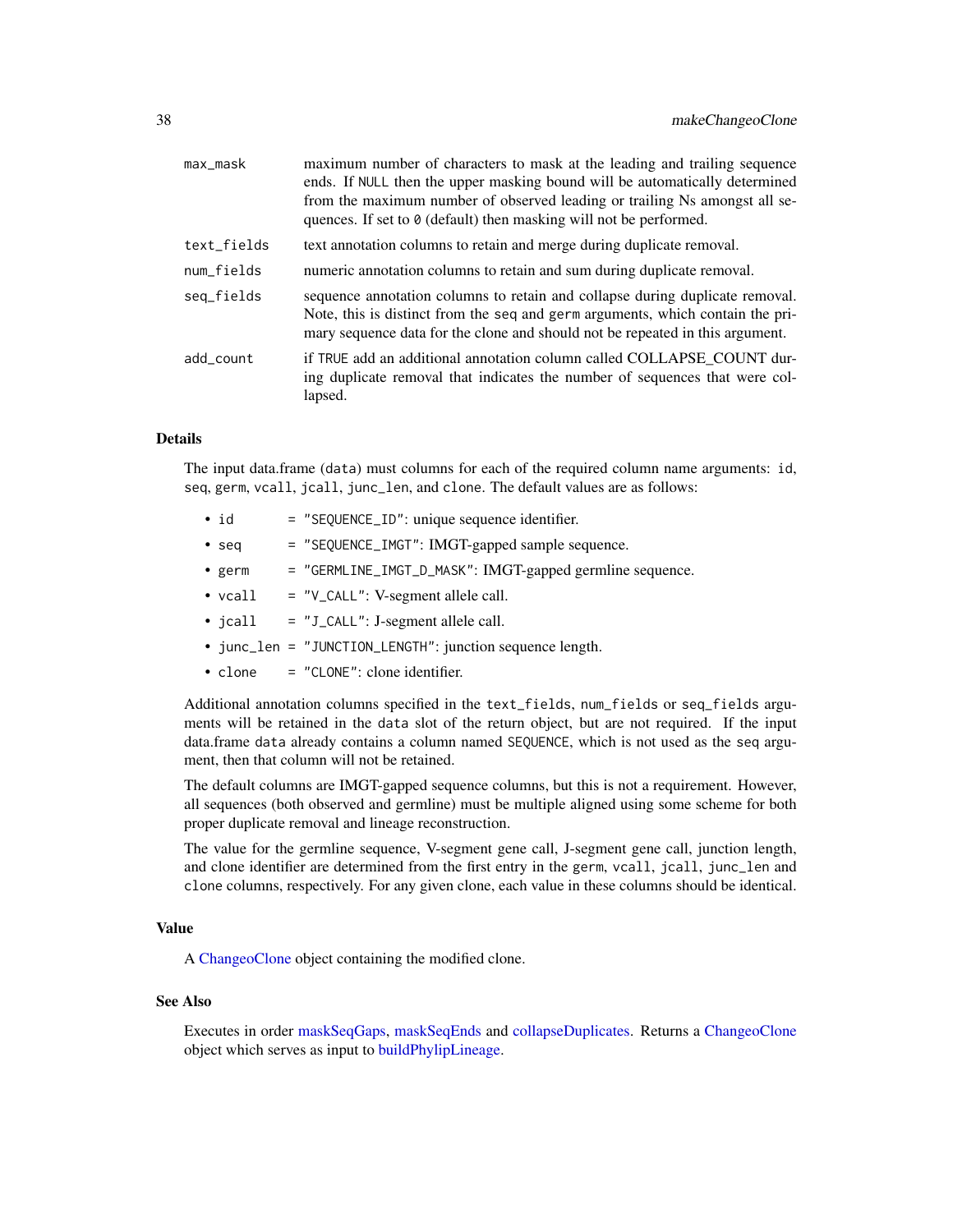# <span id="page-38-0"></span>makeTempDir 39

# Examples

```
# Example Change-O data.frame
db <- data.frame(SEQUENCE_ID=LETTERS[1:4],
                 SEQUENCE_IMGT=c("CCCCTGGG", "CCCCTGGN", "NAACTGGN", "NNNCTGNN"),
                 V_CALL="Homsap IGKV1-39*01 F",
                 J_CALL="Homsap IGKJ5*01 F",
                 JUNCTION_LENGTH=2,
                 GERMLINE_IMGT_D_MASK="CCCCAGGG",
                 CLONE=1,
                 TYPE=c("IgM", "IgG", "IgG", "IgA"),
                 COUNT=1:4.
                 stringsAsFactors=FALSE)
# Without end masking
makeChangeoClone(db, text_fields="TYPE", num_fields="COUNT")
# With end masking
makeChangeoClone(db, max_mask=3, text_fields="TYPE", num_fields="COUNT")
```
<span id="page-38-1"></span>

makeTempDir *Create a temporary folder*

# Description

makeTempDir creates a randomly named temporary folder in the system temp location.

#### Usage

makeTempDir(prefix)

#### Arguments

prefix prefix name for the folder.

# Value

The path to the temporary folder.

# See Also

This is just a wrapper for [tempfile](#page-0-0) and [dir.create.](#page-0-0)

# Examples

makeTempDir("Clone50")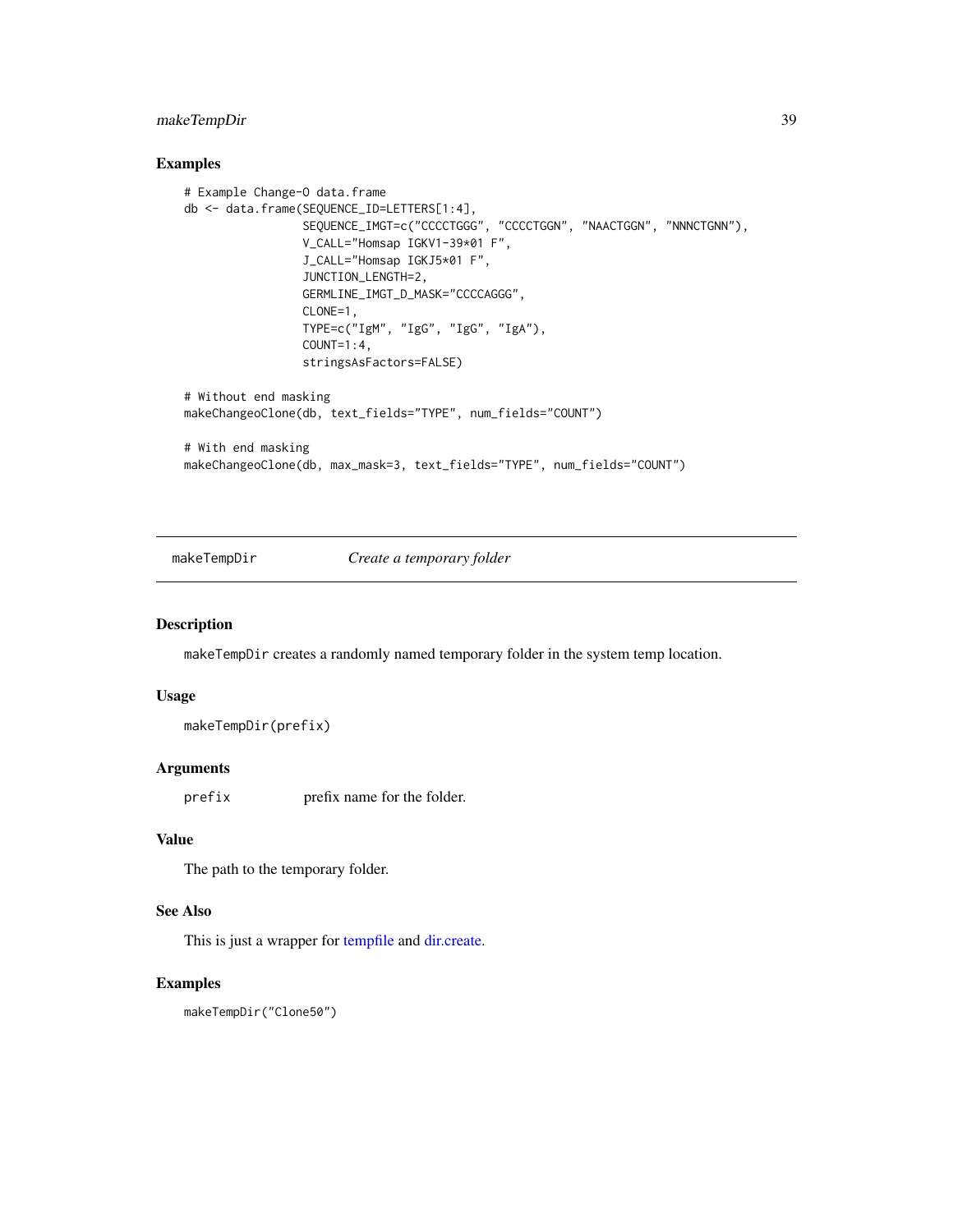<span id="page-39-1"></span><span id="page-39-0"></span>

maskSeqEnds takes a vector of DNA sequences, as character strings, and replaces the leading and trailing characters with "N" characters to create a sequence vector with uniformly masked outer sequence segments.

#### Usage

maskSeqEnds(seq, max\_mask = NULL, trim = FALSE)

# Arguments

| seg      | a character vector of DNA sequence strings.                                                                                                                                                                                                                                         |
|----------|-------------------------------------------------------------------------------------------------------------------------------------------------------------------------------------------------------------------------------------------------------------------------------------|
| max_mask | the maximum number of characters to mask. If set to 0 then no masking will<br>be performed. If set to NULL then the upper masking bound will be automati-<br>cally determined from the maximum number of observed leading or trailing "N"<br>characters amongst all strings in seq. |
| trim     | if TRUE leading and trailing characters will be cut rather than masked with "N"<br>characters.                                                                                                                                                                                      |

#### Value

A modified seq vector with masked (or optionally trimmed) sequences.

#### See Also

See [maskSeqGaps](#page-40-1) for masking internal gaps.

# Examples

```
# Default behavior uniformly masks ragged ends
seq <- c("CCCCTGGG", "NAACTGGN", "NNNCTGNN")
maskSeqEnds(seq)
```
# Does nothing maskSeqEnds(seq, max\_mask=0)

```
# Cut ragged sequence ends
maskSeqEnds(seq, trim=TRUE)
```

```
# Set max_mask to limit extent of masking and trimming
maskSeqEnds(seq, max_mask=1)
maskSeqEnds(seq, max_mask=1, trim=TRUE)
```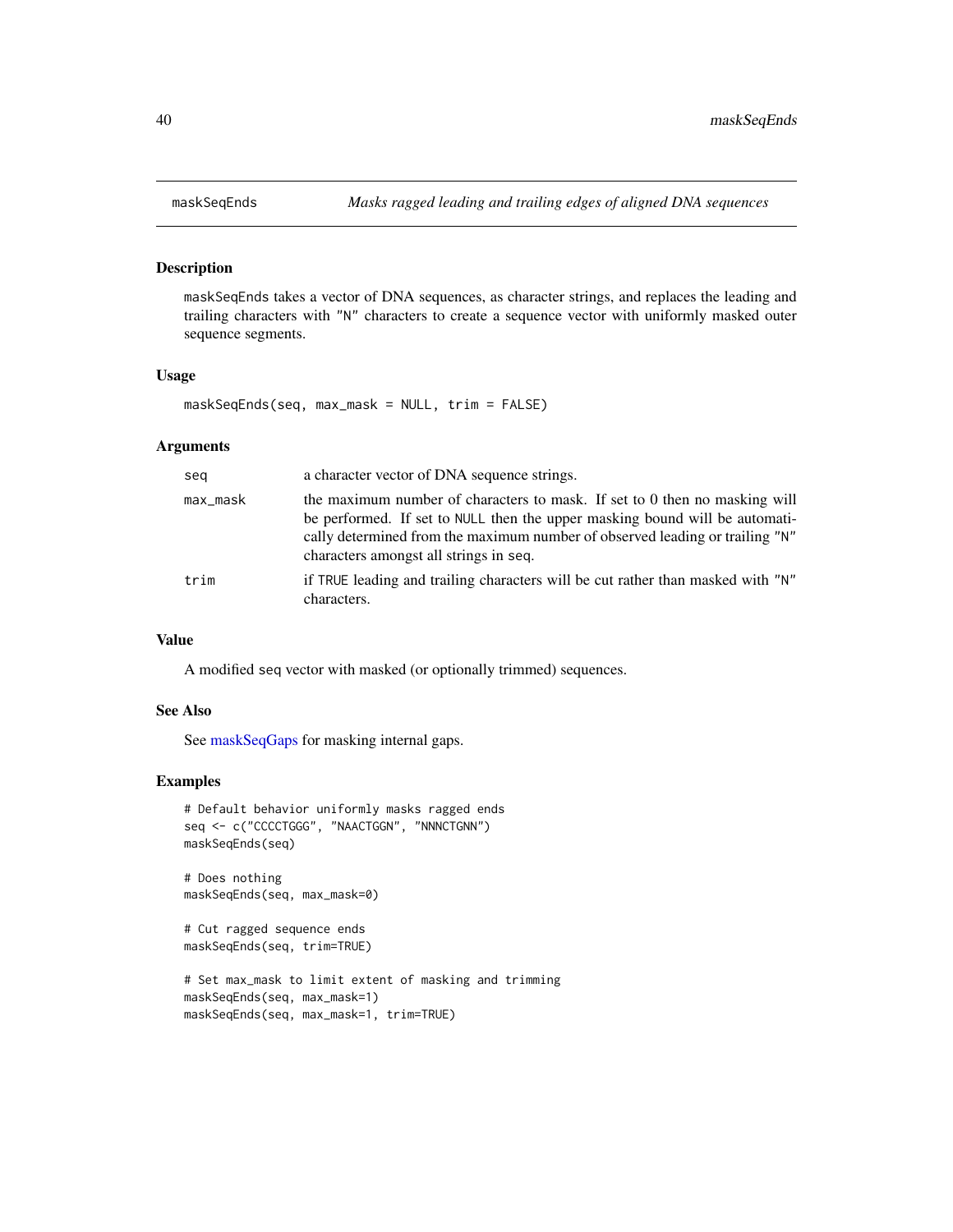<span id="page-40-1"></span><span id="page-40-0"></span>

maskSeqGaps substitutes gap characters, c("-", "."), with "N" in a vector of DNA sequences.

#### Usage

```
maskSeqGaps(seq, outer_only = FALSE)
```
# Arguments

| sea        | a character vector of DNA sequence strings.                                     |
|------------|---------------------------------------------------------------------------------|
| outer_only | if TRUE replace only contiguous leading and trailing gaps; if FALSE replace all |
|            | gap characters.                                                                 |

# Value

A modified seq vector with "N" in place of c("-", ".") characters.

#### See Also

See [maskSeqEnds](#page-39-1) for masking ragged edges.

# Examples

```
maskSeqGaps(c("ATG-C", "CC..C"))
maskSeqGaps("--ATG-C-")
maskSeqGaps("--ATG-C-", outer_only=TRUE)
```
MRCATest-class *S4 class defining edge significance*

# <span id="page-40-2"></span>Description

MRCATest defines the significance of enrichment for annotations appearing at the MRCA of the tree.

#### Usage

```
## S4 method for signature 'MRCATest'
print(x)
## S4 method for signature 'MRCATest,missing'
plot(x, y, ...)
```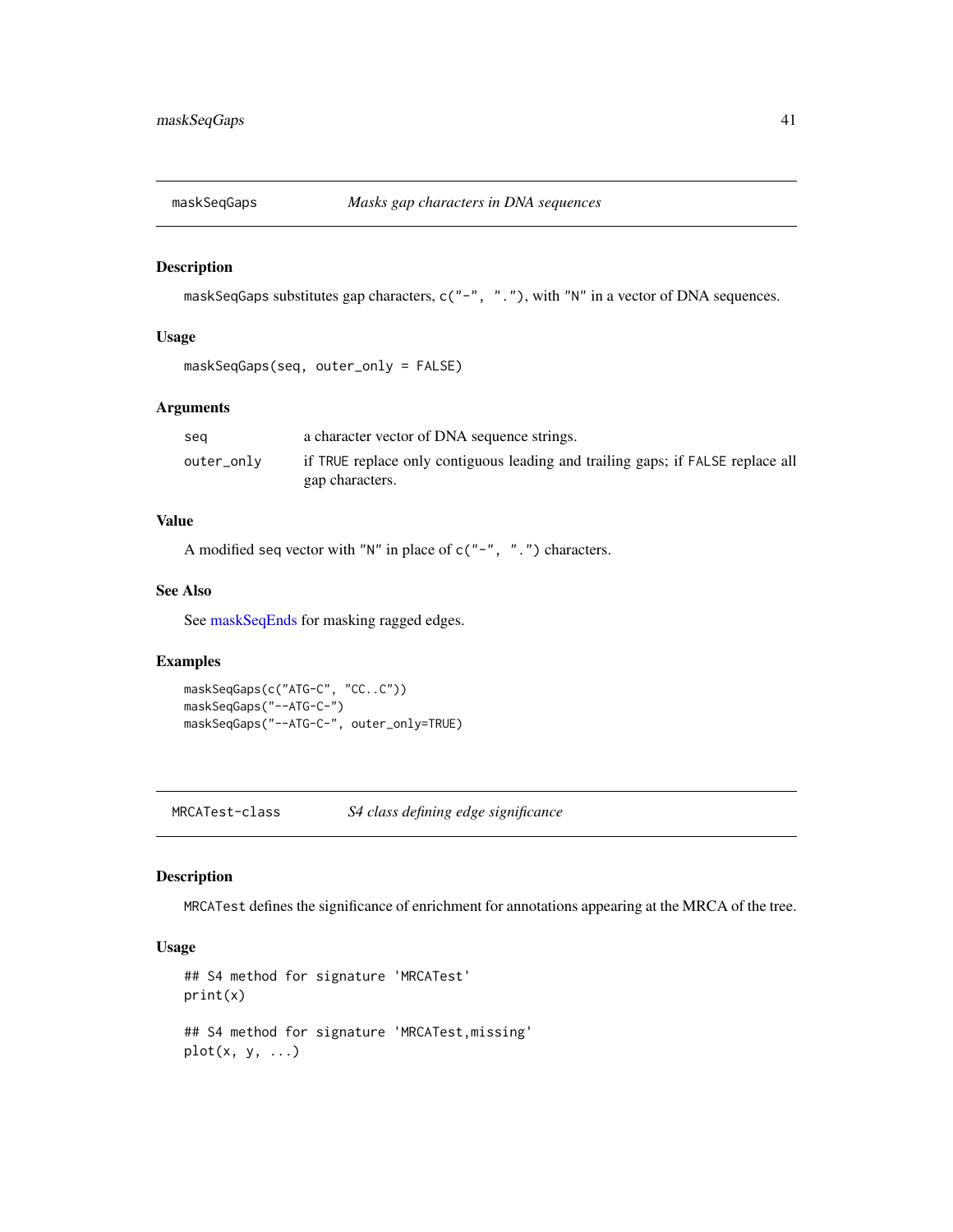<span id="page-41-0"></span>42 pairwiseDist

#### **Arguments**

| x                       | MRCATest object.                   |
|-------------------------|------------------------------------|
|                         | ignored.                           |
| $\cdot$ $\cdot$ $\cdot$ | arguments to pass to plotMRCATest. |

# **Slots**

tests data.frame describing the significance test results with columns:

- ANNOTATION: annotation value.
- COUNT: observed count of MRCA positions with the given annotation.
- EXPECTED: expected mean count of MRCA occurance for the annotation.
- PVALUE: one-sided p-value for the hypothesis that the observed annotation abundance is greater than expected.

permutations data.frame containing the raw permutation test data with columns:

- ANNOTATION: annotation value.
- COUNT: count of MRCA positions with the given annotation.
- ITER: numerical index define which permutation realization each observation corresponds to.

nperm number of permutation realizations.

<span id="page-41-1"></span>pairwiseDist *Calculate pairwise distances between sequences*

# Description

pairwiseDist calculates all pairwise distance between a set of sequences.

#### Usage

pairwiseDist(seq, dist\_mat = getDNAMatrix())

# Arguments

| seq      | character vector containing a DNA sequences.                                                                                                                                                                                                                                                                                                                                                                                                                                      |
|----------|-----------------------------------------------------------------------------------------------------------------------------------------------------------------------------------------------------------------------------------------------------------------------------------------------------------------------------------------------------------------------------------------------------------------------------------------------------------------------------------|
| dist_mat | Character distance matrix. Defaults to a Hamming distance matrix returned by<br>getDNAMatrix. If gap characters, $c("$ –", "."), are assigned a value of -1 in<br>dist_mat then contiguous gaps of any run length, which are not present in both<br>sequences, will be counted as a distance of 1. Meaning, indels of any length<br>will increase the sequence distance by 1. Gap values other than -1 will return a<br>distance that does not consider indels as a special case. |

# Value

A matrix of numerical distance between each entry in seq. If seq is a named vector, row and columns names will be added accordingly.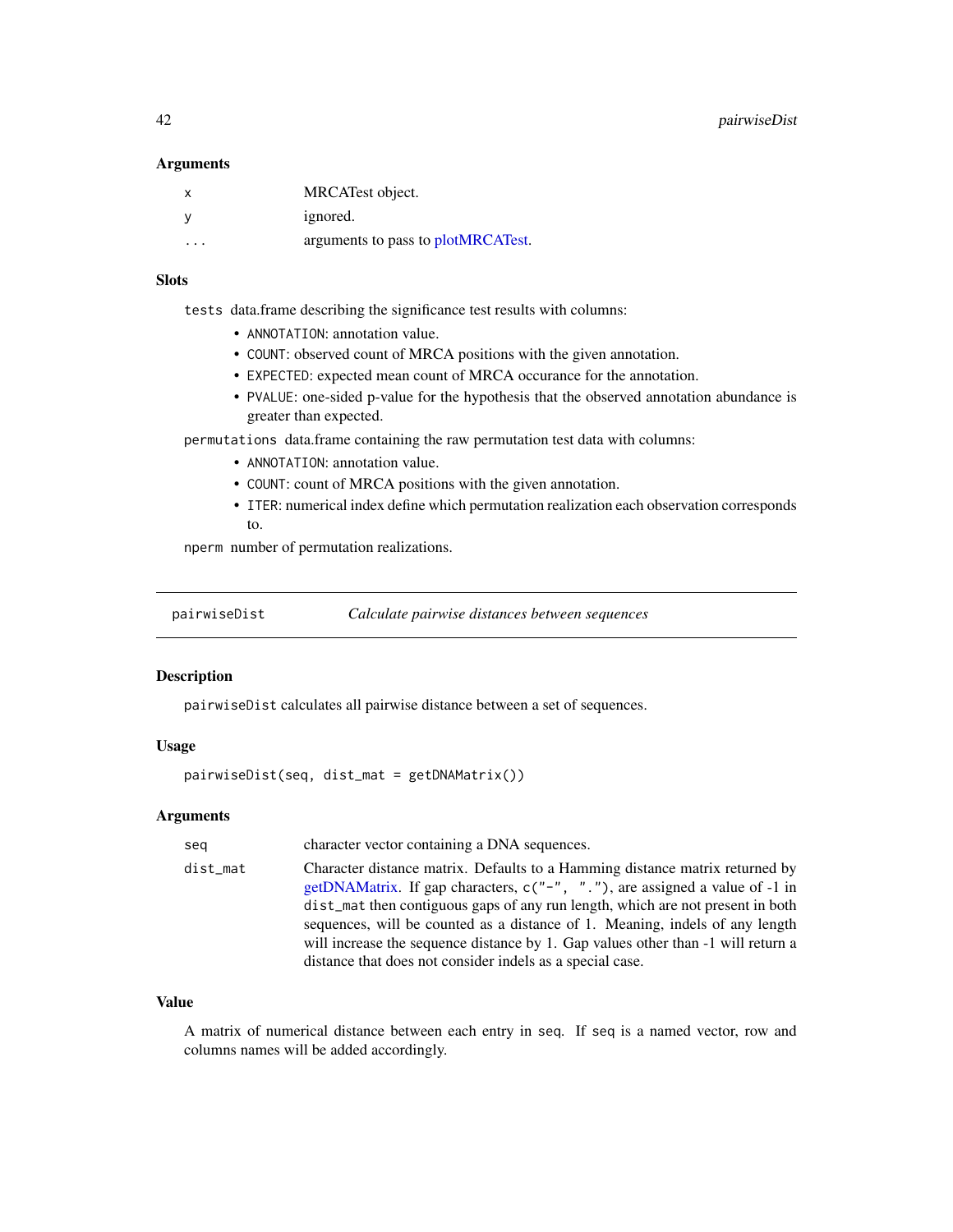# <span id="page-42-0"></span>pairwiseEqual 43

# See Also

Nucleotide distance matrix may be built with [getDNAMatrix.](#page-28-1) Amino acid distance matrix may be built with [getAAMatrix.](#page-28-2) Uses [seqDist](#page-53-1) for calculating distances between pairs. See [pairwiseEqual](#page-42-1) for generating an equivalence matrix.

#### Examples

```
# Gaps will be treated as Ns with a gap=0 distance matrix
pairwiseDist(c(A="ATGGC", B="ATGGG", C="ATGGG", D="AT--C"),
             dist_mat=getDNAMatrix(gap=0))
# Gaps will be treated as universally non-matching characters with gap=1
pairwiseDist(c(A="ATGGC", B="ATGGG", C="ATGGG", D="AT--C"),
             dist_mat=getDNAMatrix(gap=1))
# Gaps of any length will be treated as single mismatches with a gap=-1 distance matrix
pairwiseDist(c(A="ATGGC", B="ATGGG", C="ATGGG", D="AT--C"),
             dist_mat=getDNAMatrix(gap=-1))
```
<span id="page-42-1"></span>

pairwiseEqual *Calculate pairwise equivalence between sequences*

# Description

pairwiseEqual determined pairwise equivalence between a pairs in a set of sequences, excluding ambiguous positions (Ns and gaps).

# Usage

```
pairwiseEqual(seq)
```
#### Arguments

seq character vector containing a DNA sequences.

#### Value

A logical matrix of equivalence between each entry in seq. Values are TRUE when sequences are equivalent and FALSE when they are not.

#### See Also

Uses [seqEqual](#page-55-1) for testing equivalence between pairs. See [pairwiseDist](#page-41-1) for generating a sequence distance matrix.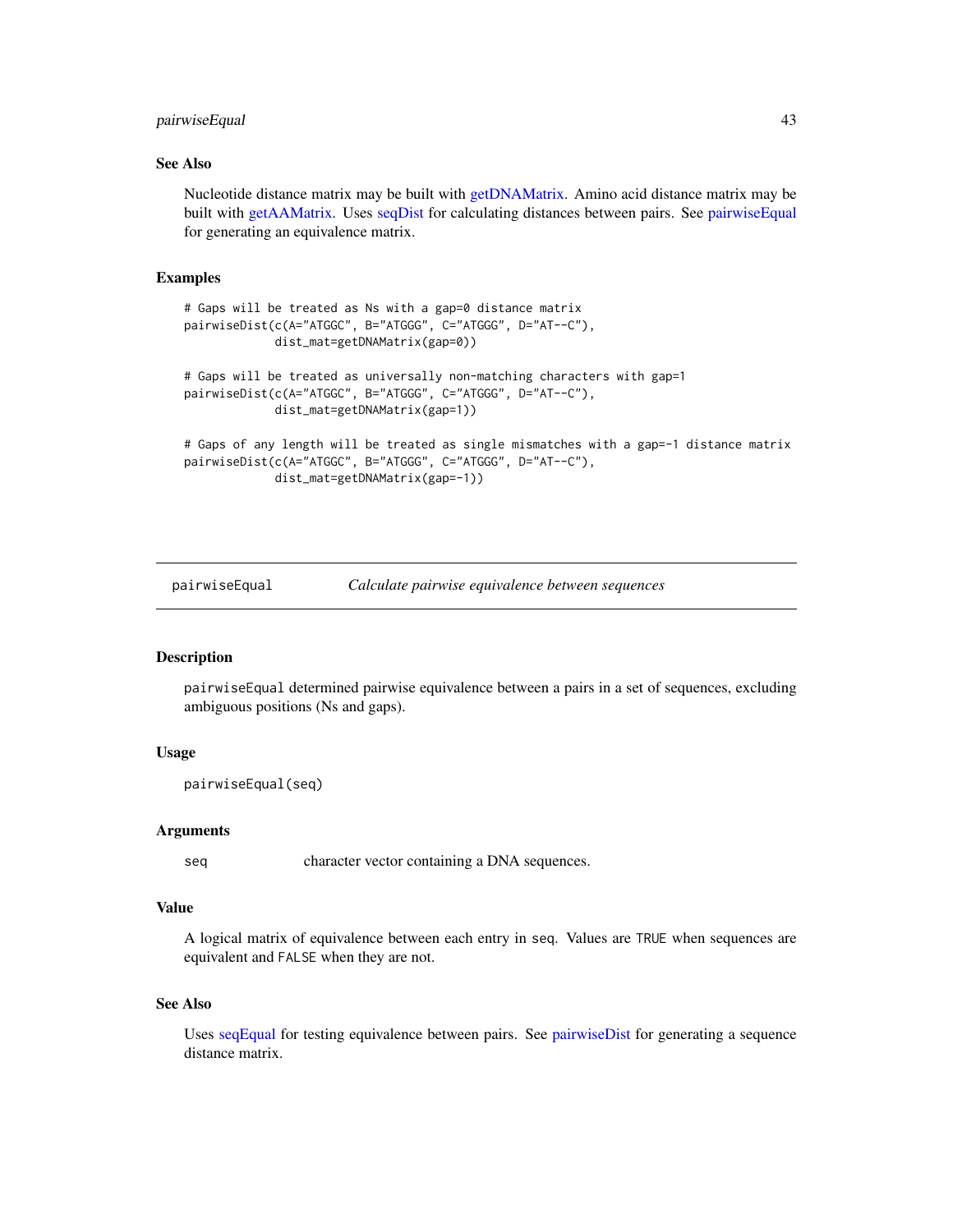#### Examples

```
# Gaps and Ns will match any character
seq <- c(A="ATGGC", B="ATGGG", C="ATGGG", D="AT--C", E="NTGGG")
d <- pairwiseEqual(seq)
rownames(d) <- colnames(d) <- seq
d
```
<span id="page-43-1"></span>permuteLabels *Permute the node labels of a tree*

# Description

permuteLabels permutes the node annotations of a lineage tree.

#### Usage

```
permuteLabels(graph, field, exclude = c("Germline", NA))
```
# Arguments

| graph   | igraph object containing an annotated lineage tree.                  |
|---------|----------------------------------------------------------------------|
| field   | string defining the annotation field to permute.                     |
| exclude | vector of strings defining field values to exclude from permutation. |

# Value

A modified igraph object with vertex annotations permuted.

#### See Also

[testEdges.](#page-61-1)

```
# Define and plot example graph
library(igraph)
graph <- ExampleTrees[[23]]
plot(graph, layout=layout_as_tree, vertex.label=V(graph)$ISOTYPE,
     vertex.size=50, edge.arrow.mode=0, vertex.color="grey80")
# Permute annotations and plot new tree
g <- permuteLabels(graph, "ISOTYPE")
plot(g, layout=layout_as_tree, vertex.label=V(g)$ISOTYPE,
     vertex.size=50, edge.arrow.mode=0, vertex.color="grey80")
```
<span id="page-43-0"></span>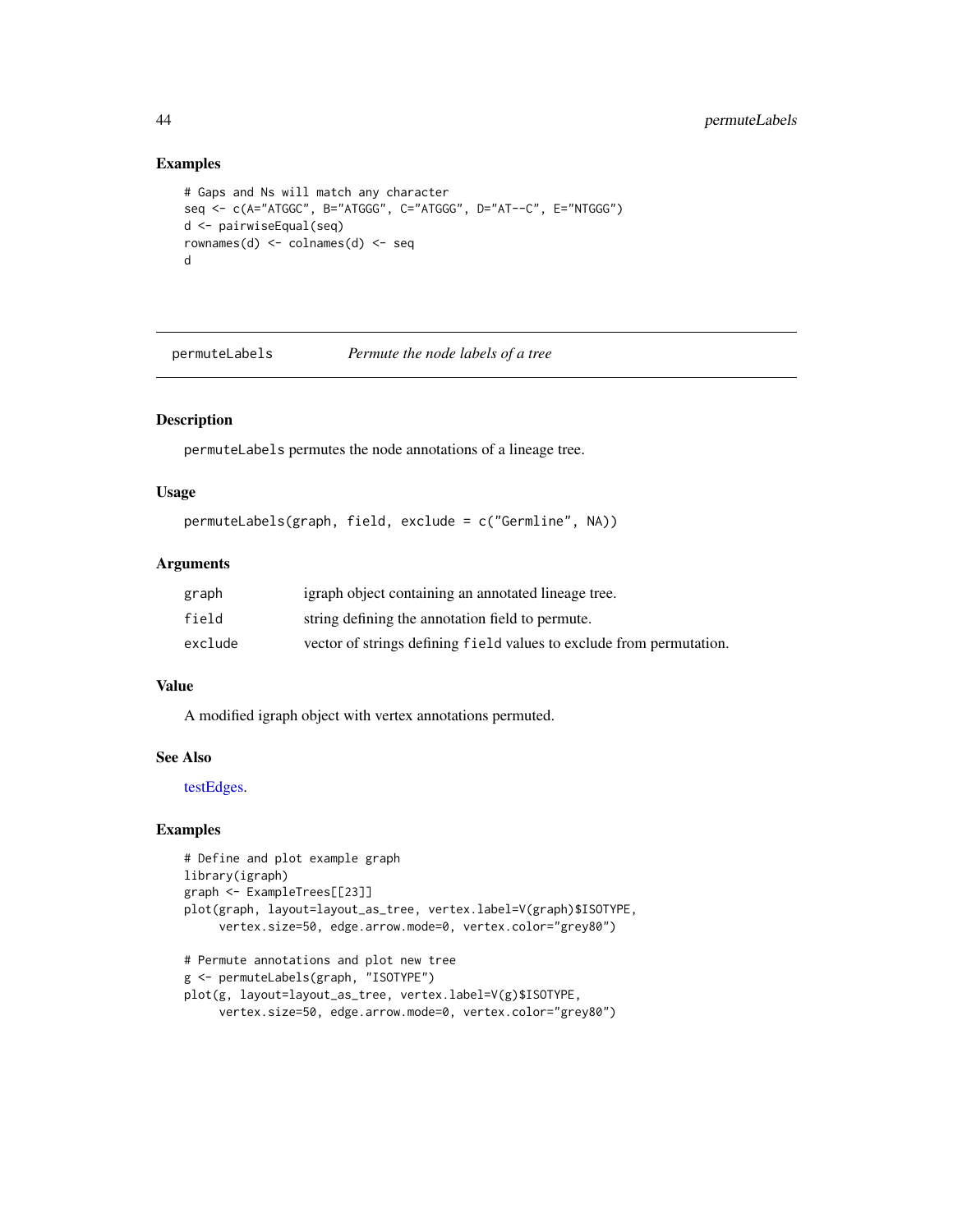<span id="page-44-1"></span><span id="page-44-0"></span>plotAbundance plots the results from estimating the complete clonal relative abundance distribution. The distribution is plotted as a log rank abundance distribution.

#### Usage

```
plotAbundance(data, colors = NULL, main_title = "Rank Abundance",
  legend_title = NULL, xlim = NULL, ylim = NULL, silent = FALSE, ...)
```
#### Arguments

| data         | data.frame returned by estimateAbundance.                                                                                                |
|--------------|------------------------------------------------------------------------------------------------------------------------------------------|
| colors       | named character vector whose names are values in the group column of data<br>and whose values are colors to assign to those group names. |
| main_title   | string specifying the plot title.                                                                                                        |
| legend_title | string specifying the legend title.                                                                                                      |
| xlim         | numeric vector of two values specifying the c(lower, upper) x-axis limits.                                                               |
| ylim         | numeric vector of two values specifying the c(lower, upper) y-axis limits.                                                               |
| silent       | if TRUE do not draw the plot and just return the ggplot2 object; if FALSE draw<br>the plot.                                              |
| $\cdots$     | additional arguments to pass to ggplot2::theme.                                                                                          |
|              |                                                                                                                                          |

#### Value

A ggplot object defining the plot.

#### See Also

See [estimateAbundance](#page-24-1) for generating the input abundance distribution. Plotting is performed with [ggplot.](#page-0-0)

```
# Estimate abundance by sample and plot
abund <- estimateAbundance(ExampleDb, "SAMPLE", nboot=100)
plotAbundance(abund)
```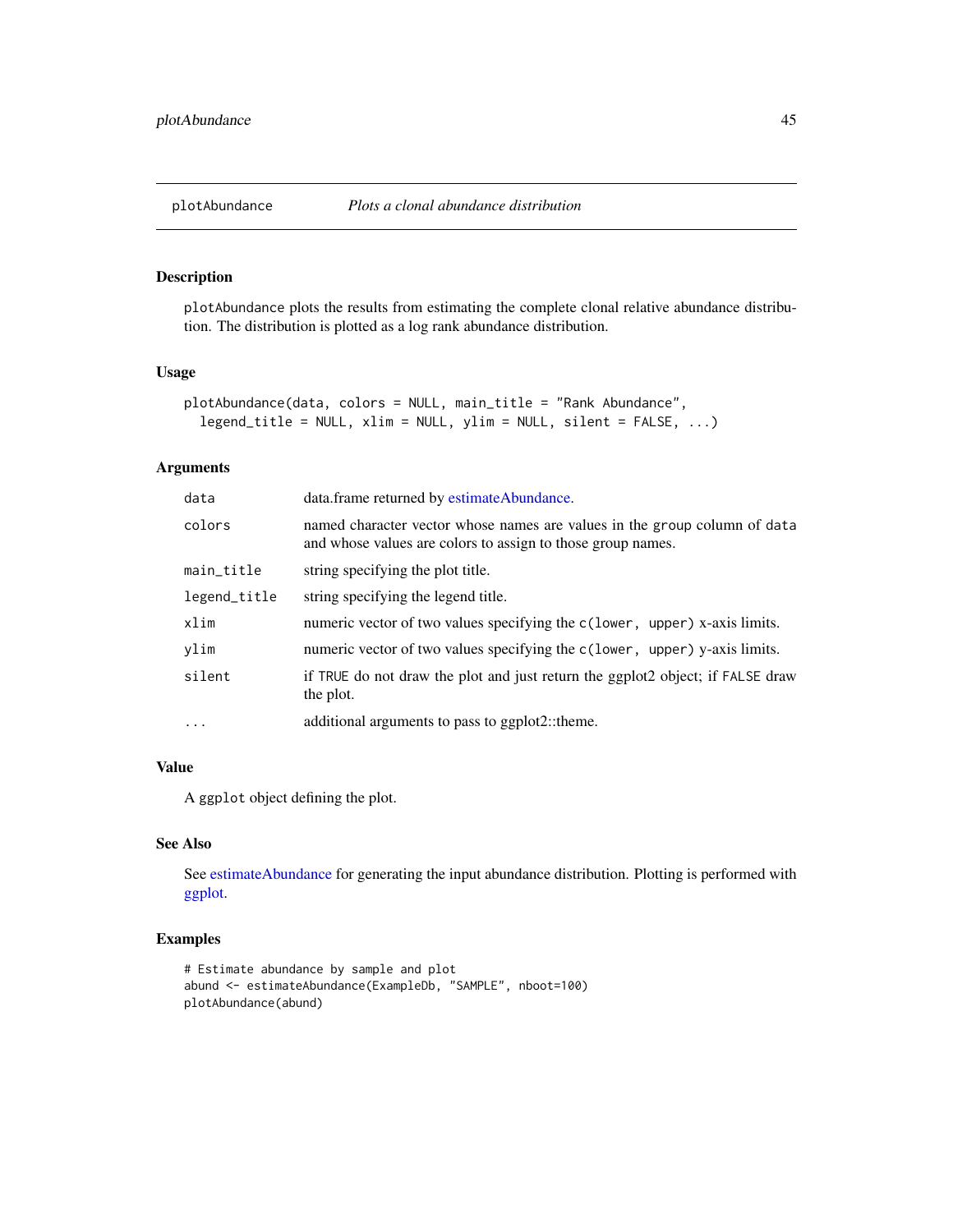<span id="page-45-1"></span><span id="page-45-0"></span>plotDiversityCurve *Plot the results of rarefyDiversity*

# Description

plotDiversityCurve plots a DiversityCurve object.

#### Usage

```
plotDiversityCurve(data, colors = NULL, main_title = "Diversity",
  legend_title = "Group", log_q = TRUE, log_d = TRUE, xlim = NULL,
 ylim = NULL, annotate = c("none", "depth"), silent = FALSE, ...)
```
# Arguments

| data         | DiversityCurve object returned by rarefyDiversity.                                                                                                                                                     |
|--------------|--------------------------------------------------------------------------------------------------------------------------------------------------------------------------------------------------------|
| colors       | named character vector whose names are values in the group column of the<br>data slot of data, and whose values are colors to assign to those group names.                                             |
| main_title   | string specifying the plot title.                                                                                                                                                                      |
| legend_title | string specifying the legend title.                                                                                                                                                                    |
| $log_q$      | if TRUE then plot q on a log scale; if FALSE plot on a linear scale.                                                                                                                                   |
| $log_d$      | if TRUE then plot the diversity scores $D$ on a log scale; if FALSE plot on a linear<br>scale.                                                                                                         |
| xlim         | numeric vector of two values specifying the c(lower, upper) x-axis limits.                                                                                                                             |
| ylim         | numeric vector of two values specifying the c(lower, upper) y-axis limits.                                                                                                                             |
| annotate     | string defining whether to added values to the group labels of the legend. When<br>"none" (default) is specified no annotations are added. Specifying ("depth")<br>adds sequence counts to the labels. |
| silent       | if TRUE do not draw the plot and just return the ggplot2 object; if FALSE draw<br>the plot.                                                                                                            |
| $\cdots$     | additional arguments to pass to ggplot2::theme.                                                                                                                                                        |

#### Value

A ggplot object defining the plot.

#### See Also

See [rarefyDiversity](#page-50-1) for generating [DiversityCurve](#page-21-1) objects for input. Plotting is performed with [ggplot.](#page-0-0)

```
# All groups pass default minimum sampling threshold of 10 sequences
div <- rarefyDiversity(ExampleDb, "SAMPLE", step_q=0.1, max_q=10, nboot=100)
plotDiversityCurve(div, legend_title="Sample")
```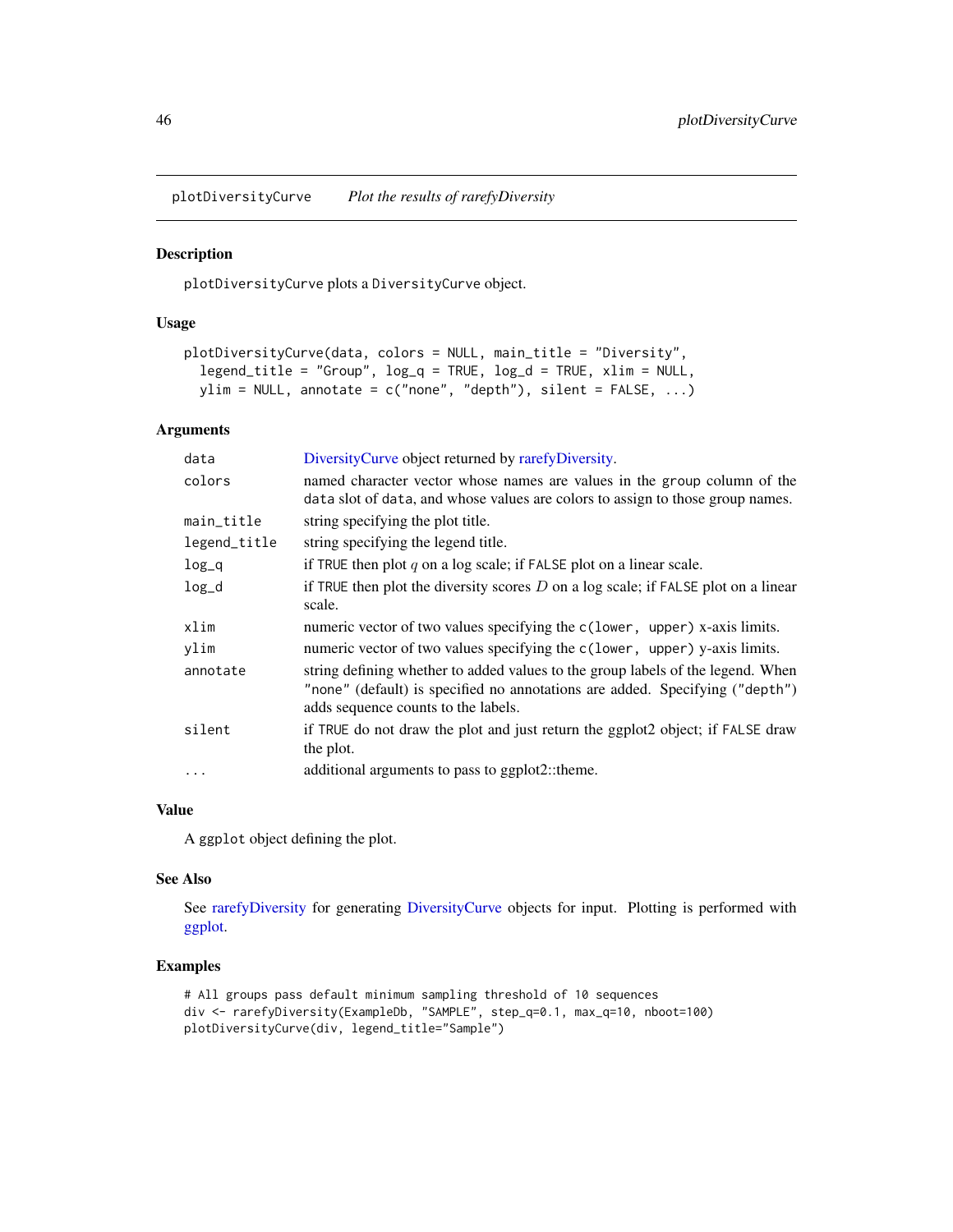<span id="page-46-1"></span><span id="page-46-0"></span>

plotEdgeTest plots the results of an edge permutation test performed with testEdges as either a histogram or cumulative distribution function.

# Usage

```
plotEdgeTest(data, color = "black", main_title = "Edge Test",
  style = c("histogram", "cdf"), silent = FALSE, ...)
```
# Arguments

| data       | EdgeTest object returned by testEdges.                                                                                                                            |
|------------|-------------------------------------------------------------------------------------------------------------------------------------------------------------------|
| color      | color of the histogram or lines.                                                                                                                                  |
| main_title | string specifying the plot title.                                                                                                                                 |
| style      | type of plot to draw. One of:                                                                                                                                     |
|            | • "histogram": histogram of the edge count distribution with a red dotted<br>line denoting the observed value.                                                    |
|            | • "cdf": cumulative distribution function of edge counts with a red dotted<br>line denoting the observed value and a blue dotted line indicating the p-<br>value. |
| silent     | if TRUE do not draw the plot and just return the ggplot2 object; if FALSE draw<br>the plot.                                                                       |
| $\cdot$    | additional arguments to pass to ggplot2::theme.                                                                                                                   |
|            |                                                                                                                                                                   |

# Value

A ggplot object defining the plot.

# See Also

See [testEdges](#page-61-1) for performing the test.

# Examples

```
# Define example tree set
graphs <- ExampleTrees[1-10]
# Perform edge test on isotypes
x <- testEdges(graphs, "ISOTYPE", nperm=10)
```
# Plot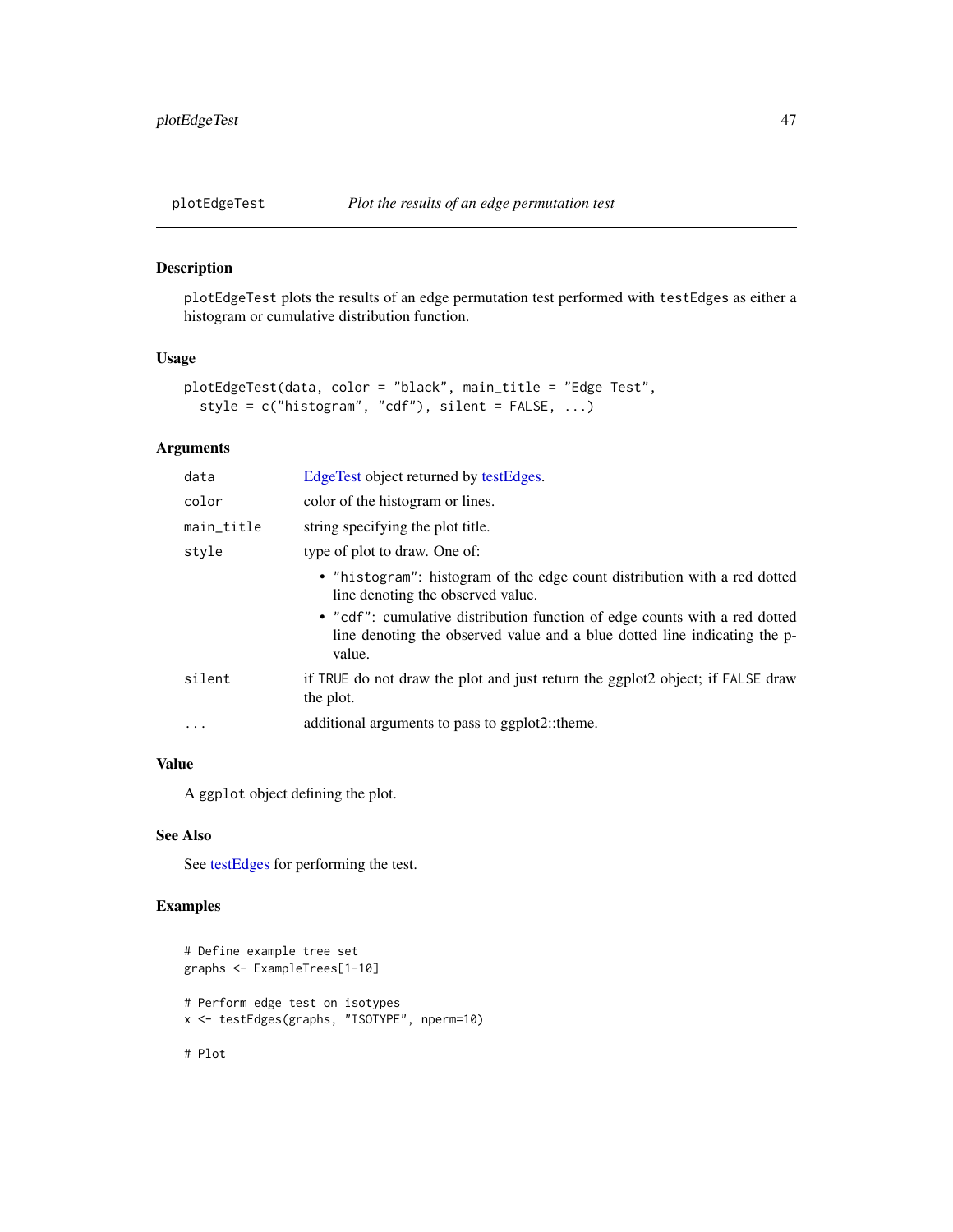```
plotEdgeTest(x, color="steelblue", style="hist")
plotEdgeTest(x, style="cdf")
```
<span id="page-47-1"></span>plotMRCATest *Plot the results of a founder permutation test*

# Description

plotMRCATest plots the results of a founder permutation test performed with testMRCA.

# Usage

```
plotMRCATest(data, color = "black", main_title = "MRCA Test",
  style = c("histogram", "cdf"), silent = FALSE, ...)
```
# Arguments

| data       | MRCATest object returned by testMRCA.                                                                                                                                  |
|------------|------------------------------------------------------------------------------------------------------------------------------------------------------------------------|
| color      | color of the histogram or lines.                                                                                                                                       |
| main_title | string specifying the plot title.                                                                                                                                      |
| style      | type of plot to draw. One of:                                                                                                                                          |
|            | • "histogram": histogram of the annotation count distribution with a red<br>dotted line denoting the observed value.                                                   |
|            | • "cdf": cumulative distribution function of annotation counts with a red<br>dotted line denoting the observed value and a blue dotted line indicating<br>the p-value. |
| silent     | if TRUE do not draw the plot and just return the ggplot2 object; if FALSE draw<br>the plot.                                                                            |
| $\cdots$   | additional arguments to pass to ggplot2::theme.                                                                                                                        |

# Value

A ggplot object defining the plot.

# See Also

See [testEdges](#page-61-1) for performing the test.

<span id="page-47-0"></span>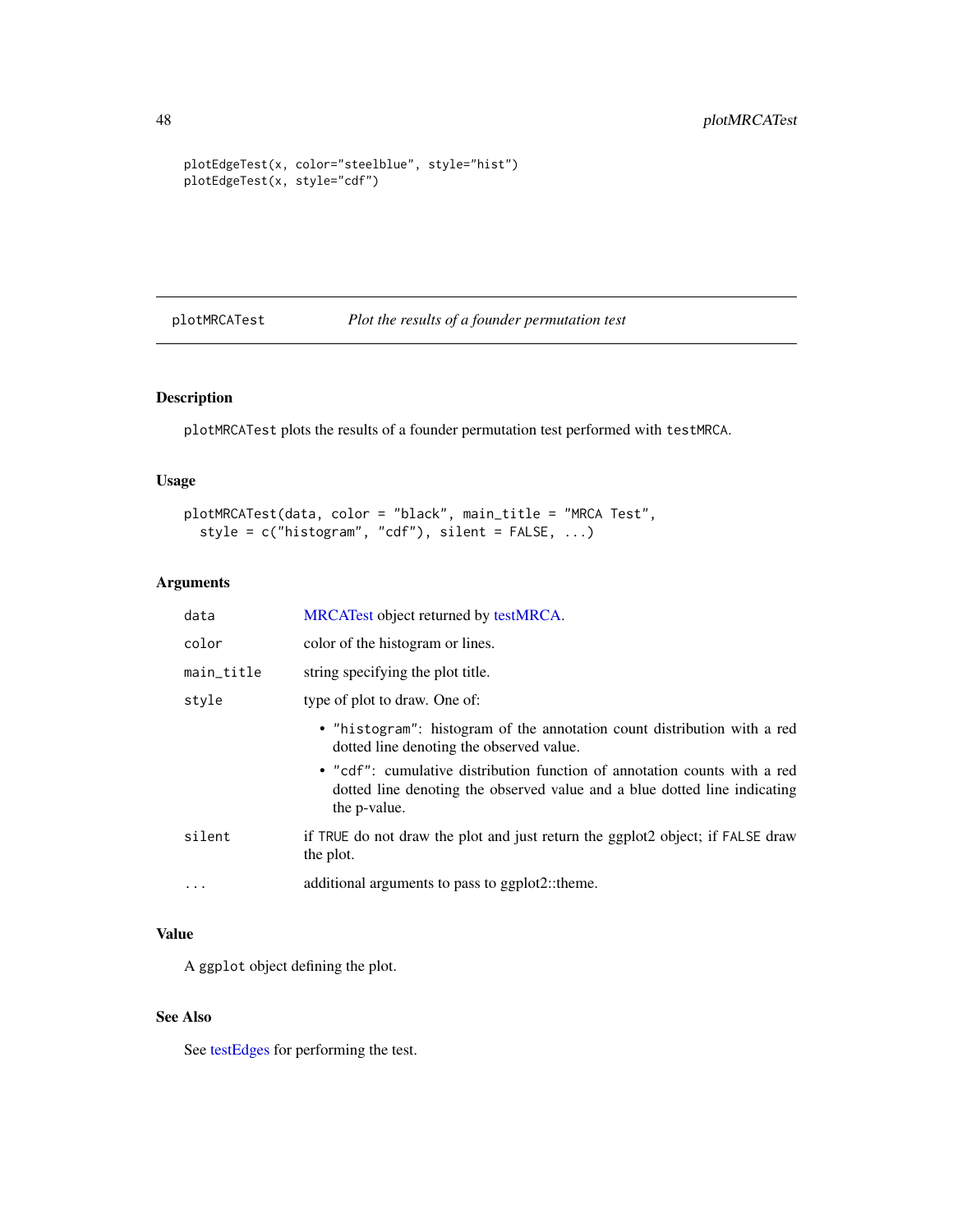# <span id="page-48-0"></span>plotSubtrees 49

# Examples

```
# Define example tree set
graphs <- ExampleTrees[1-10]
# Perform MRCA test on isotypes
x <- testMRCA(graphs, "ISOTYPE", nperm=10)
# Plot
plotMRCATest(x, color="steelblue", style="hist")
plotMRCATest(x, style="cdf")
```
#### <span id="page-48-1"></span>plotSubtrees *Plots subtree statistics for multiple trees*

# Description

plotSubtree plots distributions of normalized subtree statistics for a set of lineage trees, broken down by annotation value.

# Usage

```
plotSubtrees(graphs, field, stat, root = "Germline", exclude = c("Germline",
 NA), colors = NULL, main_title = "Subtrees",
  legend_title = "Annotation", style = c("box", "violin"), silent = FALSE,
  ...)
```
#### Arguments

| graphs     | list of igraph objects containing annotated lineage trees.                                                                                                                                                                                                          |
|------------|---------------------------------------------------------------------------------------------------------------------------------------------------------------------------------------------------------------------------------------------------------------------|
| field      | string defining the annotation field.                                                                                                                                                                                                                               |
| stat       | string defining the subtree statistic to plot. One of:                                                                                                                                                                                                              |
|            | • outdegree: distribution of normalized node outdegrees.                                                                                                                                                                                                            |
|            | • size: distribution of normalized subtree sizes.                                                                                                                                                                                                                   |
|            | • depth: distribution of subtree depths.                                                                                                                                                                                                                            |
|            | • pathlength: distribution of maximum pathlength beneath nodes.                                                                                                                                                                                                     |
| root       | name of the root (germline) node.                                                                                                                                                                                                                                   |
| exclude    | vector of strings defining field values to exclude from plotting.                                                                                                                                                                                                   |
| colors     | named vector of colors for values in field, with names defining annotation<br>names field column and values being colors. Also controls the order in which<br>values appear on the plot. If NULL alphabetical ordering and a default color<br>palette will be used. |
| main_title | string specifying the plot title.                                                                                                                                                                                                                                   |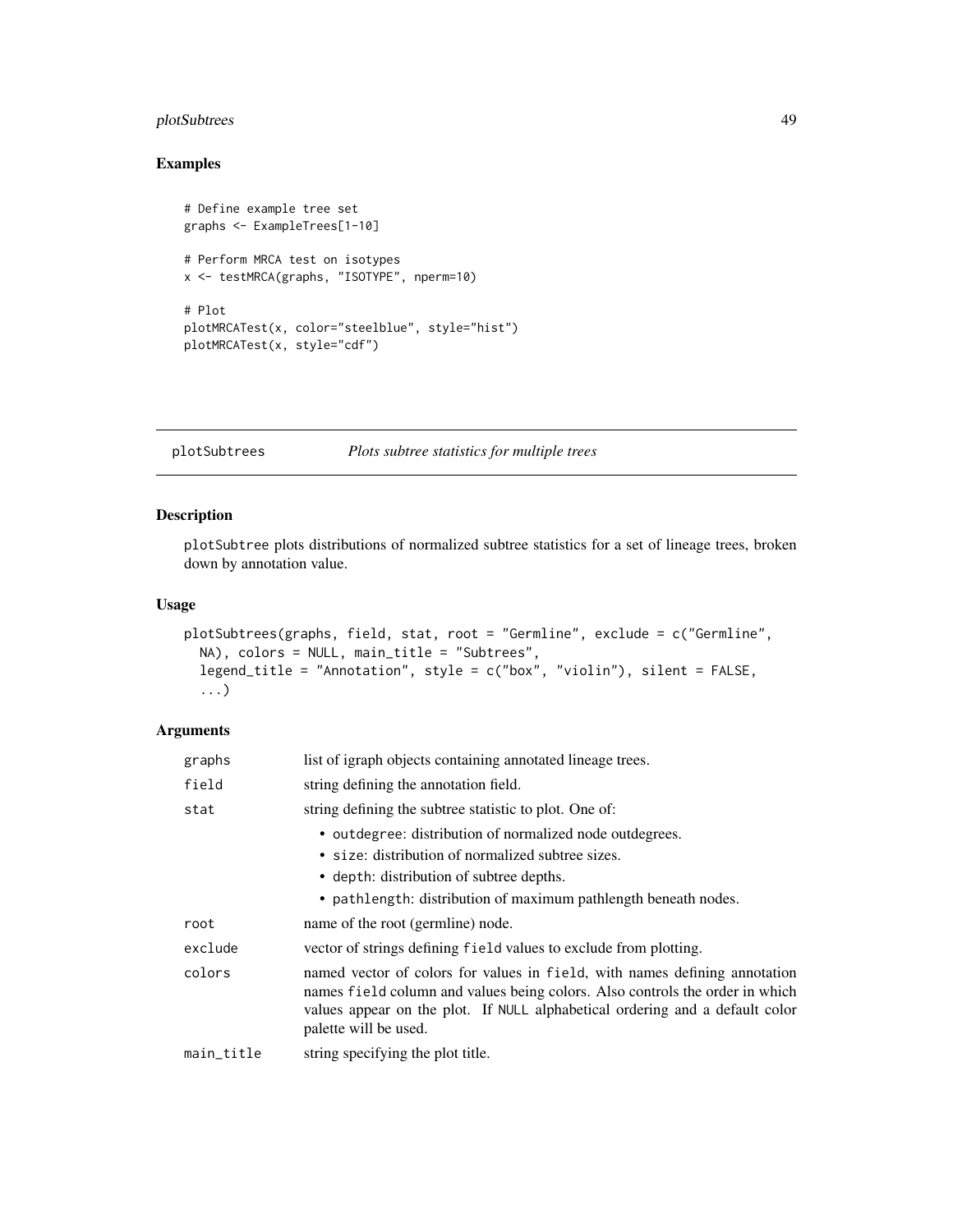<span id="page-49-0"></span>

| legend_title | string specifying the legend title.                                                                                                                                    |
|--------------|------------------------------------------------------------------------------------------------------------------------------------------------------------------------|
| style        | string specifying the style of plot to draw. One of:                                                                                                                   |
|              | • "histogram": histogram of the annotation count distribution with a red<br>dotted line denoting the observed value.                                                   |
|              | • "cdf": cumulative distribution function of annotation counts with a red<br>dotted line denoting the observed value and a blue dotted line indicating<br>the p-value. |
| silent       | if TRUE do not draw the plot and just return the ggplot2 object; if FALSE draw<br>the plot.                                                                            |
| $\ddots$     | additional arguments to pass to ggplot2::theme.                                                                                                                        |

### Value

A ggplot object defining the plot.

#### See Also

Subtree statistics are calculated with [summarizeSubtrees.](#page-57-1)

#### Examples

```
# Define example tree set
graphs <- ExampleTrees[1-10]
# Plot violins of outdegree by sample
plotSubtrees(graphs, "SAMPLE", "out", main_title="Node outdegree",
            style="v")
# Plot violins of subtree by sample
plotSubtrees(graphs, "SAMPLE", "size", style="v")
# Plot boxplot of pathlength by isotype
plotSubtrees(graphs, "ISOTYPE", "path", colors=IG_COLORS,
            legend_title="Isotype", style="b")
# Plot boxplot of depth by isotype
plotSubtrees(graphs, "ISOTYPE", "depth", style="b")
```
<span id="page-49-1"></span>polar *Calculates the average polarity of amino acid sequences*

# Description

polar calculates the average polarity score of amino acid sequences. Non-informative positions are excluded, where non-informative is defined as any character in c("X", "-", ".", "\*").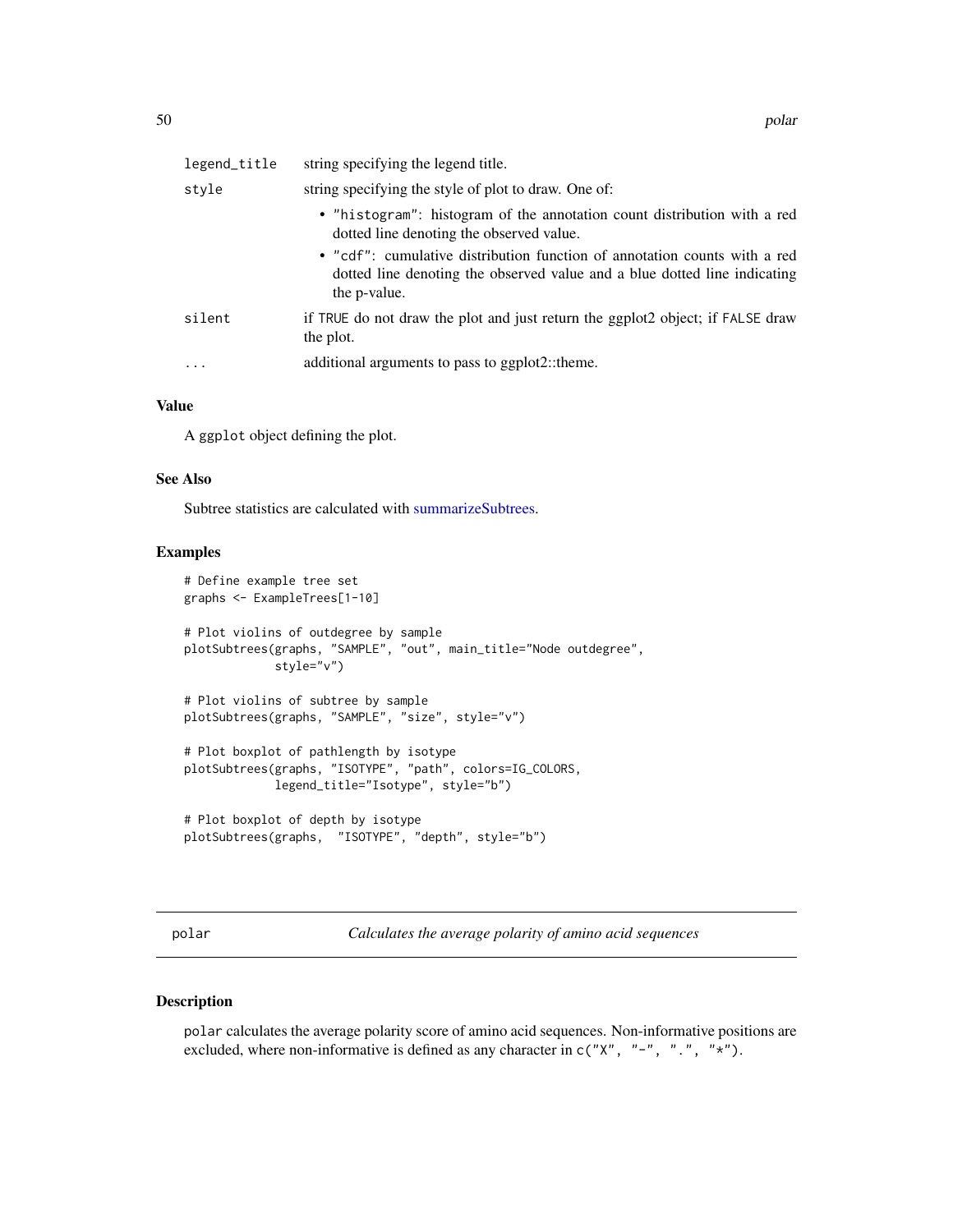# <span id="page-50-0"></span>rarefyDiversity 51

# Usage

polar(seq, polarity = NULL)

#### Arguments

| sea      | vector of strings containing amino acid sequences.                                                                                                                                   |
|----------|--------------------------------------------------------------------------------------------------------------------------------------------------------------------------------------|
| polarity | named numerical vector defining polarity scores for each amino acid, where<br>names are single-letter amino acid character codes. If NULL, then the Grantham,<br>1974 scale is used. |

# Value

A vector of bulkiness scores for the sequence(s).

# References

1. Grantham R. Amino acid difference formula to help explain protein evolution. Science 185, 862-864 (1974).

#### See Also

For additional size related indices see [aaindex](#page-0-0).

# Examples

```
# Default scale
seq <- c("CARDRSTPWRRGIASTTVRTSW", "XXTQMYVRT")
polar(seq)
# Use the Zimmerman et al, 1968 polarity scale from the seqinr package
library(seqinr)
data(aaindex)
x <- aaindex[["ZIMJ680103"]]$I
# Rename the score vector to use single-letter codes
names(x) <- translateStrings(names(x), ABBREV_AA)
# Calculate polarity
polar(seq, polarity=x)
```
<span id="page-50-1"></span>rarefyDiversity *Generate a clonal diversity index curve*

# Description

rarefyDiversity divides a set of clones by a group annotation, uniformly resamples the sequences from each group, and calculates diversity scores  $(D)$  over an interval of diversity orders  $(q)$ .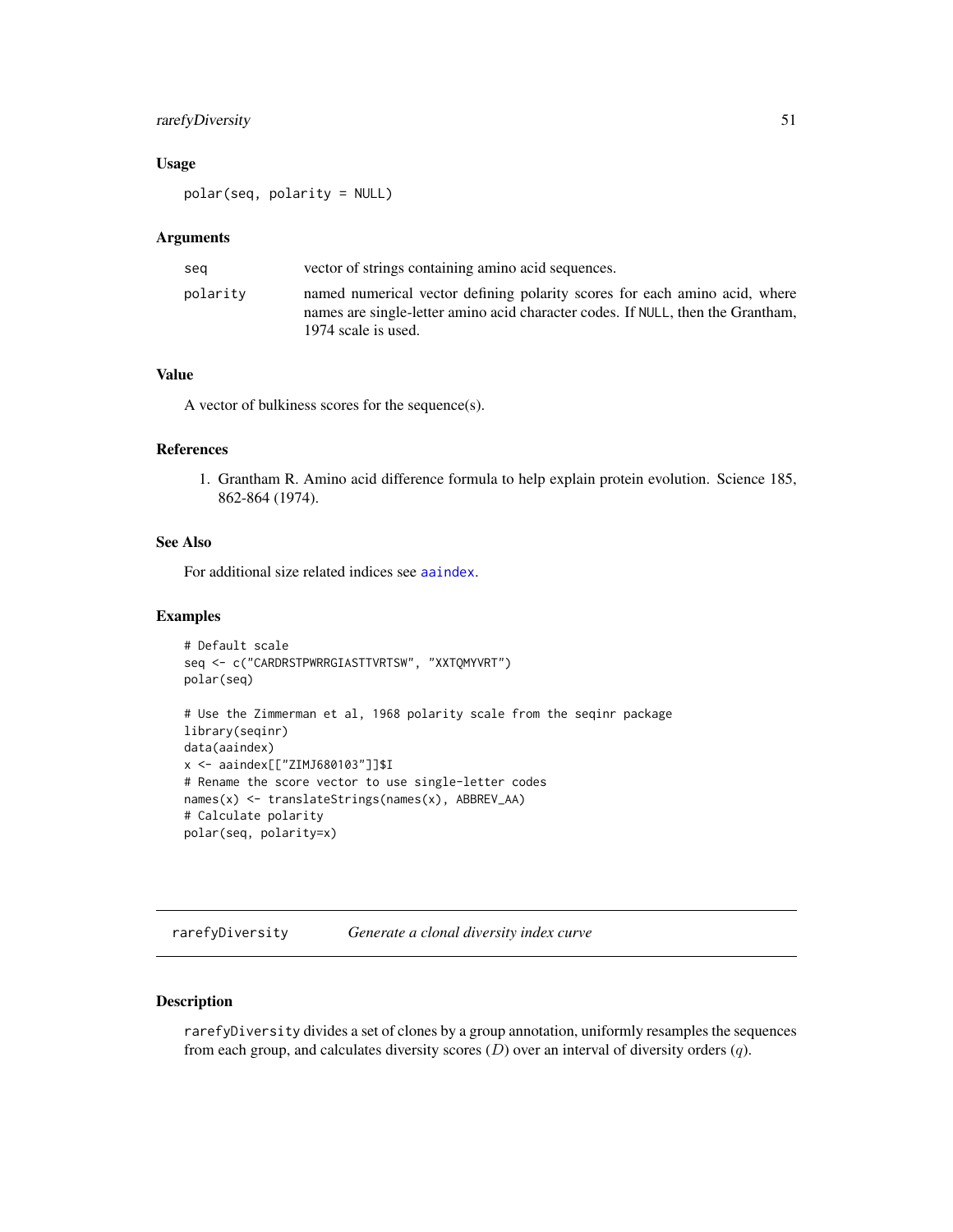#### <span id="page-51-0"></span>Usage

```
rarefyDiversity(data, group, clone = "CLONE", copy = NULL, min_q = 0,
 max_q = 4, step_q = 0.05, min_n = 30, max_n = NULL, ci = 0.95,
 nboot = 2000, progress = FALSE)
```
#### Arguments

| data     | data.frame with Change-O style columns containing clonal assignments.                                                                                                                                                                                                                          |
|----------|------------------------------------------------------------------------------------------------------------------------------------------------------------------------------------------------------------------------------------------------------------------------------------------------|
| group    | name of the data column containing group identifiers.                                                                                                                                                                                                                                          |
| clone    | name of the data column containing clone identifiers.                                                                                                                                                                                                                                          |
| copy     | name of the data column containing copy numbers for each sequence. If copy=NULL<br>(the default), then clone abundance is determined by the number of sequences.<br>If a copy column is specified, then clone abundances is determined by the sum<br>of copy numbers within each clonal group. |
| $min_q$  | minimum value of $q$ .                                                                                                                                                                                                                                                                         |
| $max_q$  | maximum value of $q$ .                                                                                                                                                                                                                                                                         |
| step_q   | value by which to increment $q$ .                                                                                                                                                                                                                                                              |
| $min_n$  | minimum number of observations to sample. A group with less observations<br>than the minimum is excluded.                                                                                                                                                                                      |
| $max_n$  | maximum number of observations to sample. If NULL the maximum if automat-<br>ically determined from the size of the largest group.                                                                                                                                                             |
| сi       | confidence interval to calculate; the value must be between 0 and 1.                                                                                                                                                                                                                           |
| nboot    | number of bootstrap realizations to generate.                                                                                                                                                                                                                                                  |
| progress | if TRUE show a progress bar.                                                                                                                                                                                                                                                                   |

#### Details

Clonal diversity is calculated using the generalized diversity index (Hill numbers) proposed by Hill (Hill, 1973). See [calcDiversity](#page-12-1) for further details.

Diversity is calculated on the estimated complete clonal abundance distribution. This distribution is inferred by using the Chao1 estimator to estimate the number of seen clones, and applying the relative abundance correction and unseen clone frequency described in Chao et al, 2015.

To generate a smooth curve, D is calculated for each value of q from  $\min_q$  to  $\max_q$  incremented by step\_q. Variability in total sequence counts across unique values in the group column is corrected by repeated resampling from the estimated complete clonal distribution to a common number of sequences.

The diversity index  $(D)$  for each group is the mean value of over all resampling realizations. Confidence intervals are derived using the standard deviation of the resampling realizations, as described in Chao et al, 2015.

# Value

A [DiversityCurve](#page-21-1) object summarizing the diversity scores.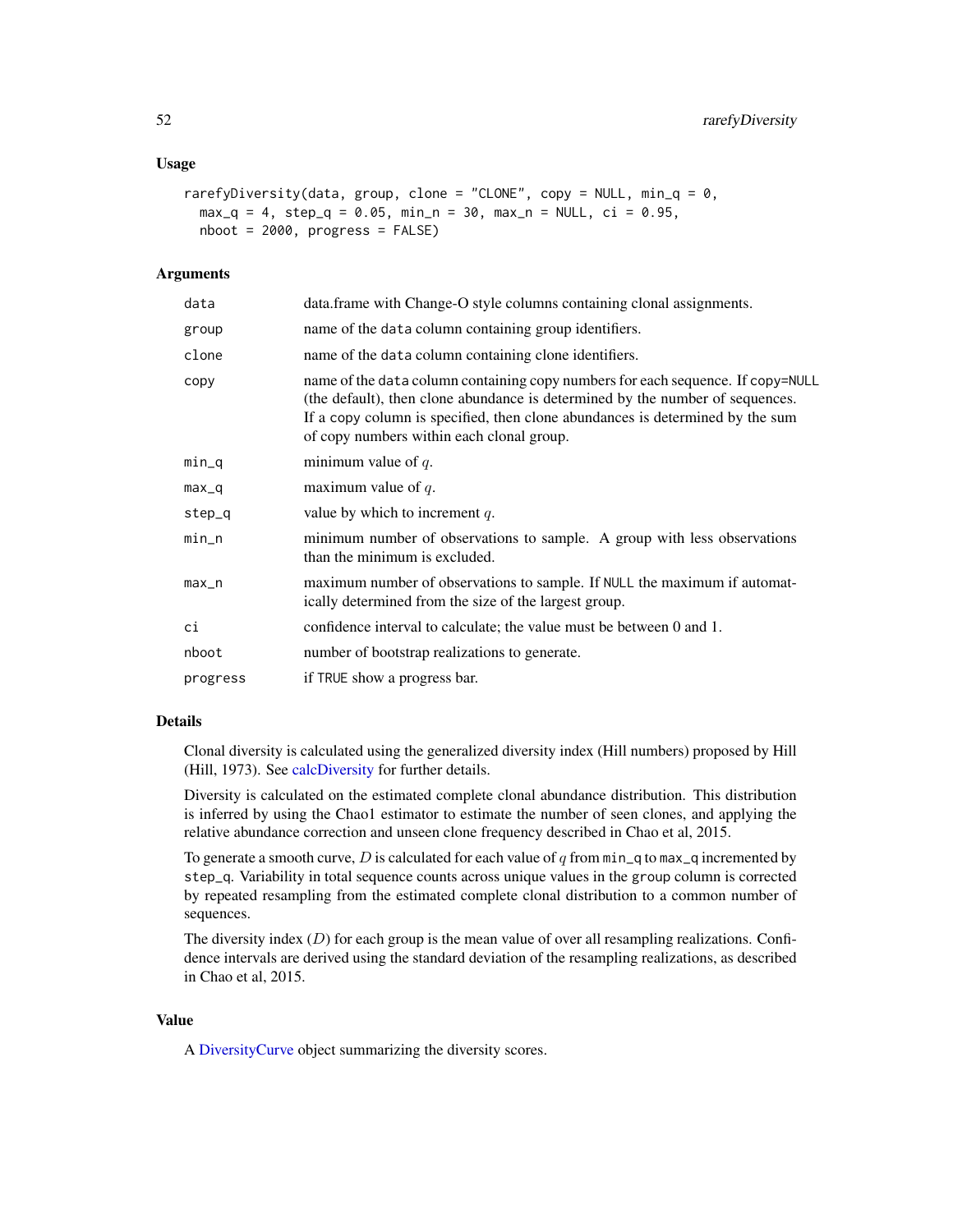#### <span id="page-52-0"></span>References

- 1. Hill M. Diversity and evenness: a unifying notation and its consequences. Ecology. 1973 54(2):427-32.
- 2. Chao A. Nonparametric Estimation of the Number of Classes in a Population. Scand J Stat. 1984 11, 265270.
- 3. Chao A, et al. Rarefaction and extrapolation with Hill numbers: A framework for sampling and estimation in species diversity studies. Ecol Monogr. 2014 84:45-67.
- 4. Chao A, et al. Unveiling the species-rank abundance distribution by generalizing the Good-Turing sample coverage theory. Ecology. 2015 96, 11891201.

#### See Also

See [calcDiversity](#page-12-1) for the basic calculation and [DiversityCurve](#page-21-1) for the return object. See [testDiver](#page-59-1)[sity](#page-59-1) for significance testing. See [plotDiversityCurve](#page-45-1) for plotting the return object.

#### Examples

```
# Group by sample identifier
div <- rarefyDiversity(ExampleDb, "SAMPLE", step_q=1, max_q=10, nboot=100)
plotDiversityCurve(div, legend_title="Sample")
# Grouping by isotype rather than sample identifier
div <- rarefyDiversity(ExampleDb, "ISOTYPE", min_n=40, step_q=1, max_q=10,
                       nboot=100)
plotDiversityCurve(div, legend_title="Isotype")
```
<span id="page-52-1"></span>readChangeoDb *Read a Change-O tab-delimited database file*

# **Description**

readChangeoDb reads a tab-delimited database file created by a Change-O tool into a data.frame.

#### Usage

```
readChangeoDb(file, select = NULL, drop = NULL, seq_upper = TRUE)
```
#### Arguments

| file      | tab-delimited database file output by a Change-O tool.                                                                                         |
|-----------|------------------------------------------------------------------------------------------------------------------------------------------------|
| select    | columns to select from database file.                                                                                                          |
| drop      | columns to drop from database file.                                                                                                            |
| seq_upper | if TRUE convert sequence columns to upper case; if FALSE do not alter sequence<br>columns. See Value for a list of which columns are effected. |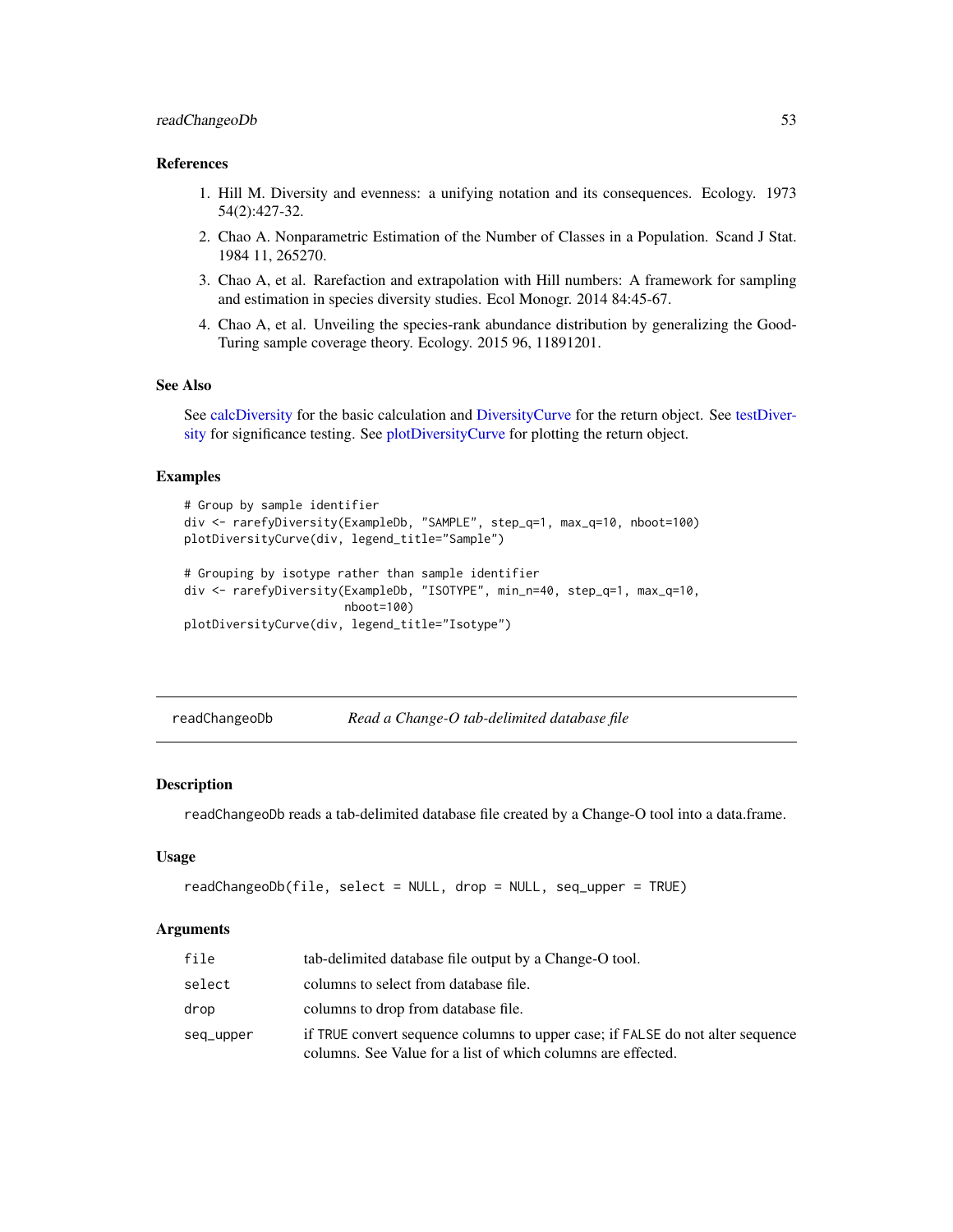# <span id="page-53-0"></span>Value

A data.frame of the database file. Columns will be imported as is, except for the following columns which will be explicitly converted into character values:

- SEQUENCE\_ID
- CLONE
- SAMPLE

And the following sequence columns which will converted to upper case if seq\_upper=TRUE (default).

- SEQUENCE\_INPUT
- SEQUENCE\_VDJ
- SEQUENCE\_IMGT
- JUNCTION
- GERMLINE\_IMGT
- GERMLINE\_IMGT\_D\_MASK

#### See Also

Wraps [read.table](#page-0-0) and [fread.](#page-0-0) See [writeChangeoDb](#page-65-1) for writing to Change-O files.

# Examples

```
## Not run:
   # Read all columns in and convert sequence fields to upper case
   db <- readChangeoDb("changeo.tsv")
   # Subset columns and convert sequence fields to upper case
   db <- readChangeoDb("changeo.tsv", select=c("SEQUENCE_ID", "SEQUENCE_IMGT"))
   # Drop columns and do not alter sequence field case
   db <- readChangeoDb("changeo.tsv", drop=c("D_CALL", "DUPCOUNT"),
                        seq_upper=FALSE)
```
## End(Not run)

<span id="page-53-1"></span>seqDist *Calculate distance between two sequences*

# Description

seqDist calculates the distance between two DNA sequences.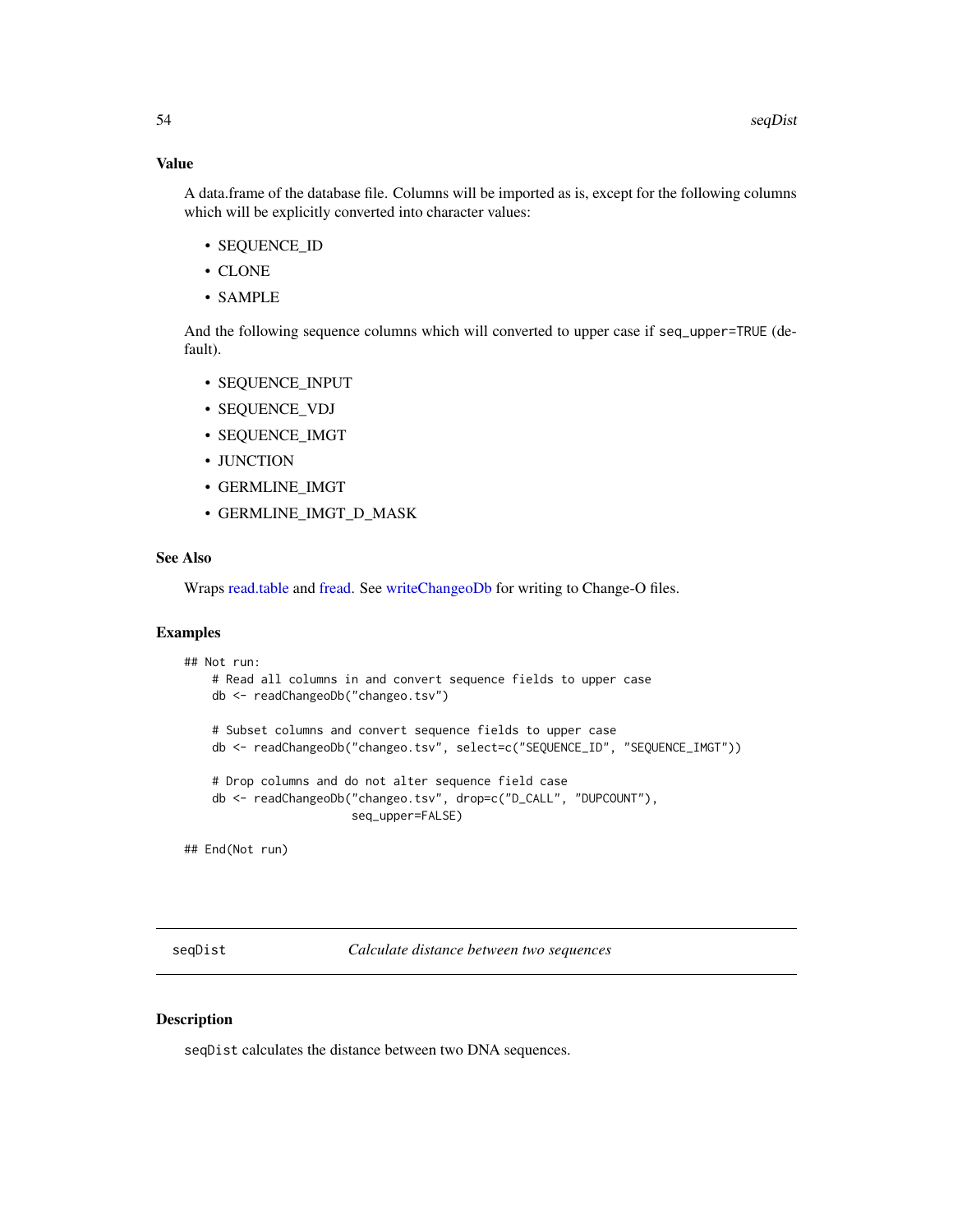#### <span id="page-54-0"></span> $seqDist$  55

#### Usage

seqDist(seq1, seq2, dist\_mat = getDNAMatrix())

#### **Arguments**

| seg1     | character string containing a DNA sequence.                                                                                                                                                                                                                                                                                                                                                                                                                                    |
|----------|--------------------------------------------------------------------------------------------------------------------------------------------------------------------------------------------------------------------------------------------------------------------------------------------------------------------------------------------------------------------------------------------------------------------------------------------------------------------------------|
| seg2     | character string containing a DNA sequence.                                                                                                                                                                                                                                                                                                                                                                                                                                    |
| dist_mat | Character distance matrix. Defaults to a Hamming distance matrix returned by<br>getDNAMatrix. If gap characters, c("-", "."), are assigned a value of -1 in<br>dist_mat then contiguous gaps of any run length, which are not present in both<br>sequences, will be counted as a distance of 1. Meaning, indels of any length<br>will increase the sequence distance by 1. Gap values other than -1 will return a<br>distance that does not consider indels as a special case. |

# Value

Numerical distance between seq1 and seq2.

# See Also

Nucleotide distance matrix may be built with [getDNAMatrix.](#page-28-1) Amino acid distance matrix may be built with [getAAMatrix.](#page-28-2) Used by [pairwiseDist](#page-41-1) for generating distance matrices. See [seqEqual](#page-55-1) for testing sequence equivalence.

```
# Ungapped examples
seqDist("ATGGC", "ATGGG")
seqDist("ATGGC", "ATG??")
# Gaps will be treated as Ns with a gap=0 distance matrix
seqDist("ATGGC", "AT--C", dist_mat=getDNAMatrix(gap=0))
# Gaps will be treated as universally non-matching characters with gap=1
seqDist("ATGGC", "AT--C", dist_mat=getDNAMatrix(gap=1))
# Gaps of any length will be treated as single mismatches with a gap=-1 distance matrix
seqDist("ATGGC", "AT--C", dist_mat=getDNAMatrix(gap=-1))
# Gaps of equivalent run lengths are not counted as gaps
seqDist("ATG-C", "ATG-C", dist_mat=getDNAMatrix(gap=-1))
# Overlapping runs of gap characters are counted as a single gap
seqDist("ATG-C", "AT--C", dist_mat=getDNAMatrix(gap=-1))
seqDist("A-GGC", "AT--C", dist_mat=getDNAMatrix(gap=-1))
seqDist("AT--C", "AT--C", dist_mat=getDNAMatrix(gap=-1))
# Discontiguous runs of gap characters each count as separate gaps
```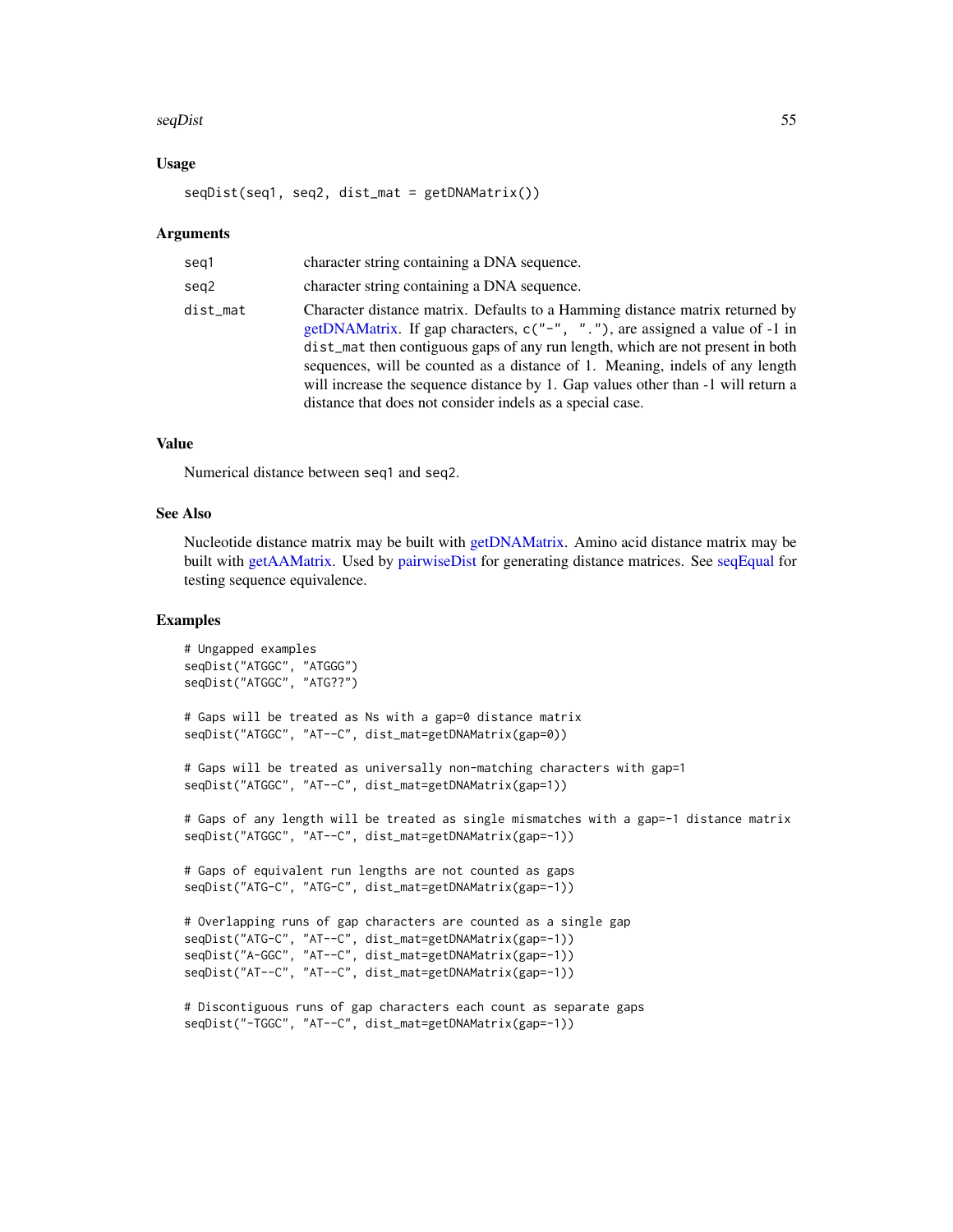<span id="page-55-1"></span><span id="page-55-0"></span>

seqEqual checks if two DNA sequences are identical.

#### Usage

```
seqEqual(seq1, seq2, ignore = as.charAtacter(c("N", "-"", "."", "?"))
```
# Arguments

| seg1   | character string containing a DNA sequence.                                                    |
|--------|------------------------------------------------------------------------------------------------|
| sea2   | character string containing a DNA sequence.                                                    |
| ignore | vector of characters to ignore when testing for equality. Default is to ignore<br>c("N",".".". |

# Value

Returns TRUE if sequences are equal and FALSE if they are not. Sequences of unequal length will always return FALSE regardless of their character values.

# See Also

Used by [pairwiseEqual](#page-42-1) within [collapseDuplicates.](#page-15-1) See [seqDist](#page-53-1) for calculation Hamming distances between sequences.

```
# Ignore gaps
seqEqual("ATG-C", "AT--C")
seqEqual("ATGGC", "ATGGN")
seqEqual("AT--T", "ATGGC")
# Ignore only Ns
seqEqual("ATG-C", "AT--C", ignore="N")
seqEqual("ATGGC", "ATGGN", ignore="N")
seqEqual("AT--T", "ATGGC", ignore="N")
```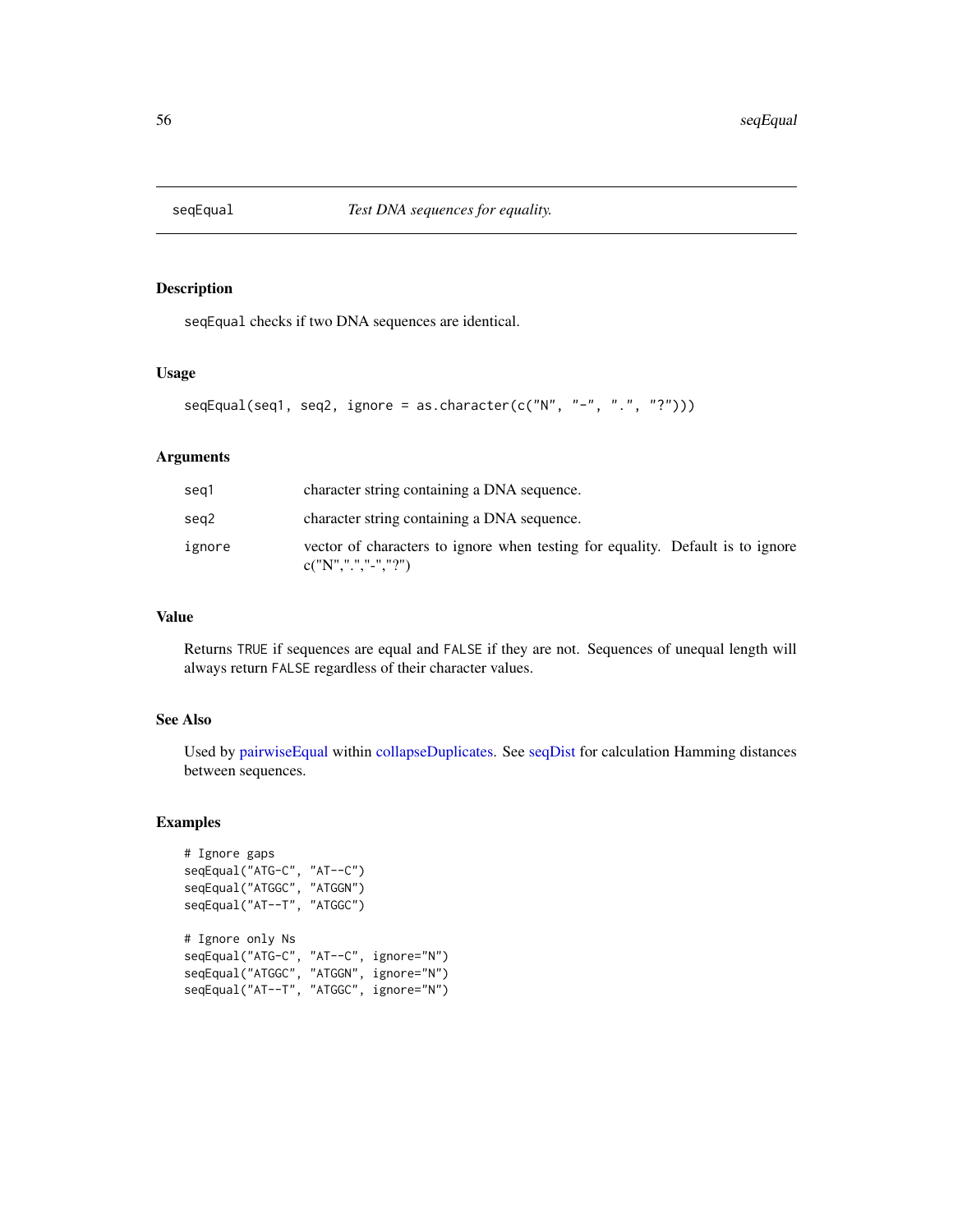<span id="page-56-0"></span>

sortGenes sorts a vector of V(D)J gene names by either lexicographic ordering or locus position.

# Usage

```
sortGenes(genes, method = c("name", "position"))
```
# Arguments

| genes  | vector of strings respresenting $V(D)J$ gene names.                                                                                                                    |
|--------|------------------------------------------------------------------------------------------------------------------------------------------------------------------------|
| method | string defining the method to use for sorting genes. One of:                                                                                                           |
|        | • "name": sort in lexicographic order. Order is by family first, then gene, and<br>then allele.                                                                        |
|        | • "position": sort by position in the locus, as determined by the final two<br>numbers in the gene name. Non-localized genes are assigned to the highest<br>positions. |
|        |                                                                                                                                                                        |

# Value

A sorted character vector of gene names.

# See Also

See getAllele, getGene and getFamily for parsing gene names.

# Examples

```
# Create a list of allele names
genes <- c("IGHV1-69D*01","IGHV1-69*01","IGHV4-38-2*01","IGHV1-69-2*01",
           "IGHV2-5*01","IGHV1-NL1*01", "IGHV1-2*01,IGHV1-2*05",
           "IGHV1-2", "IGHV1-2*02", "IGHV1-69*02")
# Sort genes by name
sortGenes(genes)
```
# Sort genes by position in the locus sortGenes(genes, method="pos")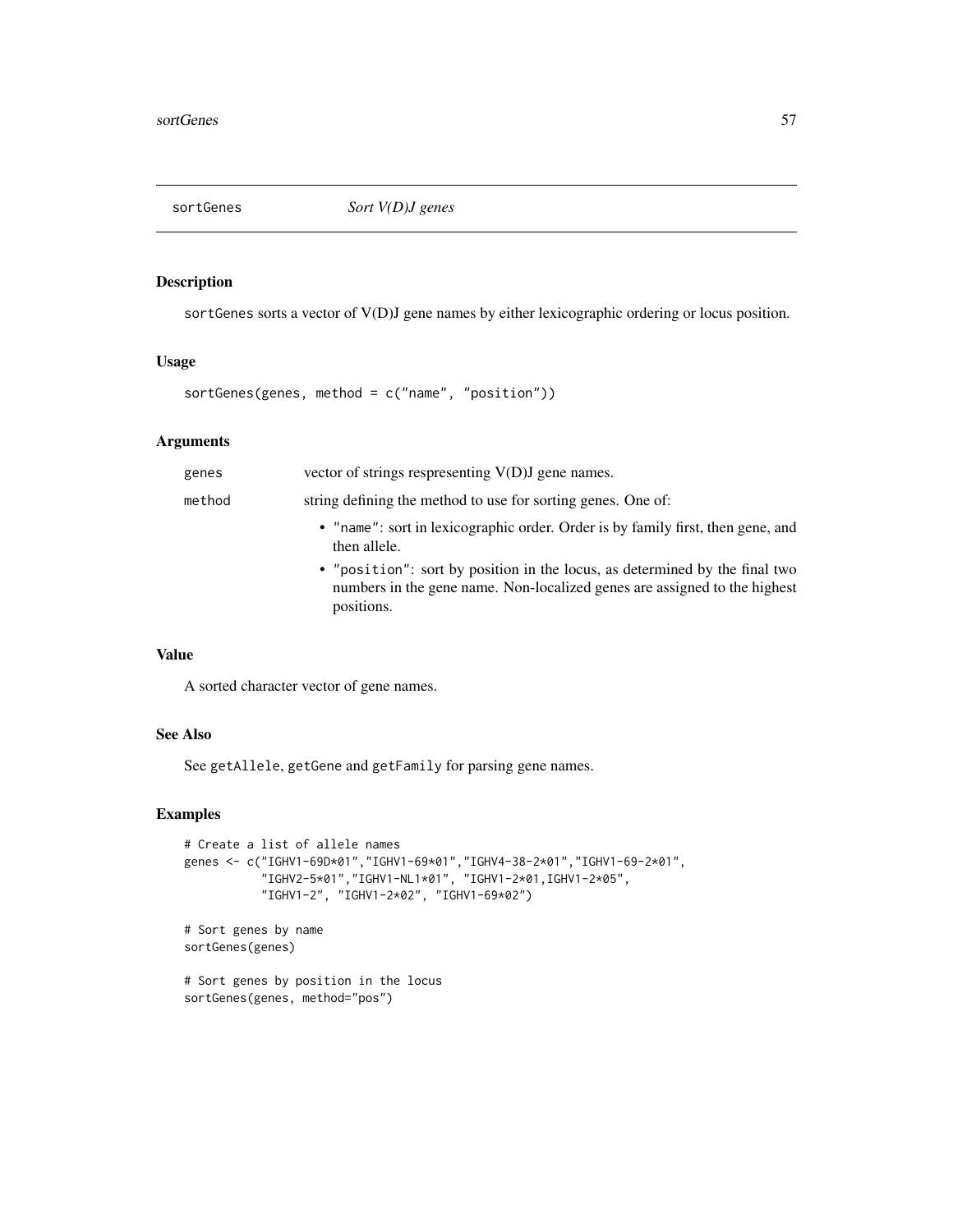<span id="page-57-0"></span>

stoufferMeta combines multiple weighted p-values into a meta-analysis p-value using Stouffer's Z-score method.

#### Usage

stoufferMeta(p, w = NULL)

#### Arguments

| p | numeric vector of p-values. |
|---|-----------------------------|
| W | numeric vector of weights.  |

# Value

A named numeric vector with the combined Z-score and p-value in the form c(Z, pvalue).

#### Examples

```
# Define p-value and weight vectors
p <- c(0.1, 0.05, 0.3)
w \leq c(5, 10, 1)# Unweighted
stoufferMeta(p)
# Weighted
stoufferMeta(p, w)
```
<span id="page-57-1"></span>summarizeSubtrees *Generate subtree summary statistics for a tree*

# Description

summarizeSubtrees calculates summary statistics for each node of a tree. Includes both node properties and subtree properties.

# Usage

```
summarizeSubtrees(graph, fields = NULL, root = "Germline")
```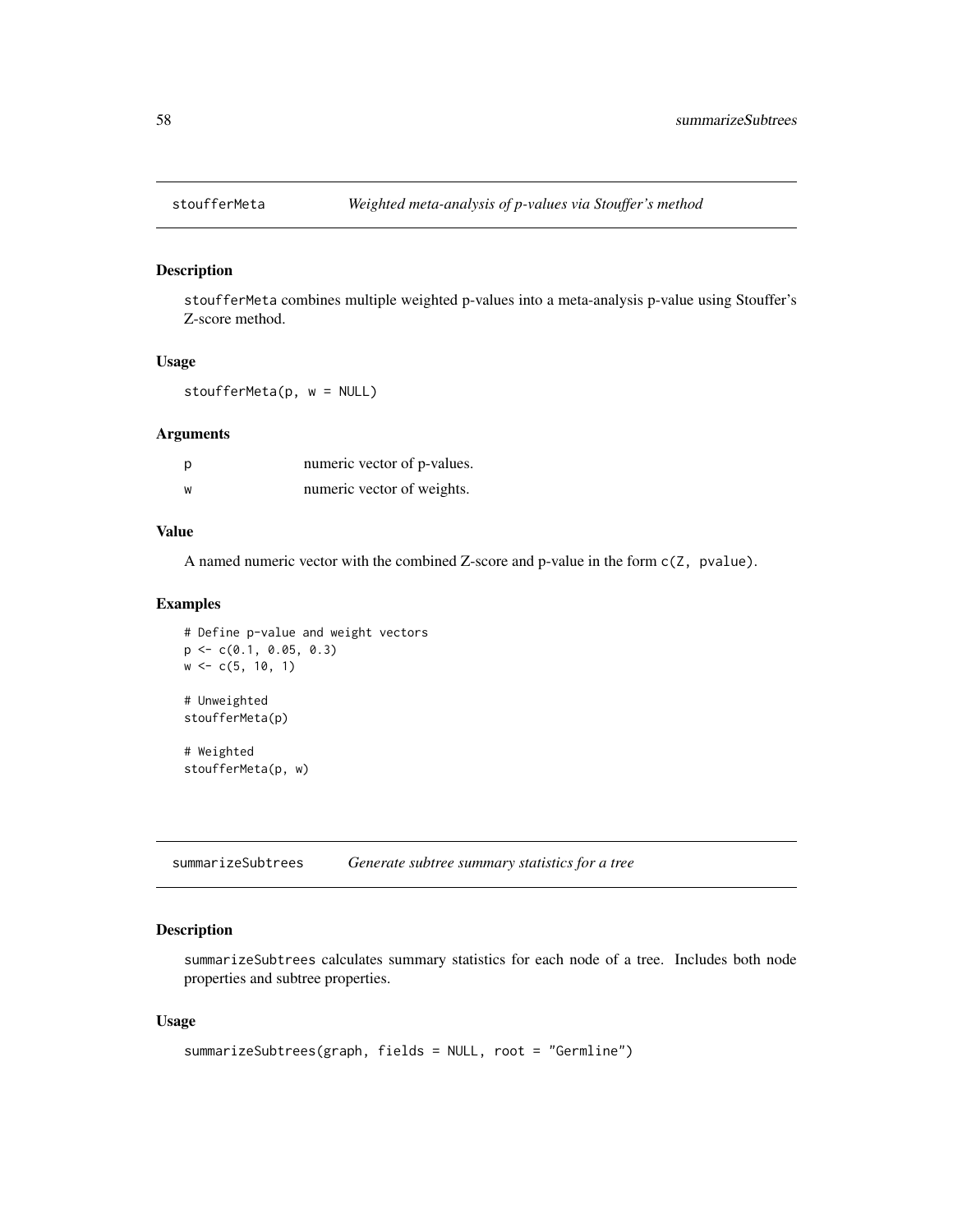#### <span id="page-58-0"></span>tableEdges 59

#### Arguments

| graph  | igraph object containing an annotated lineage tree. |
|--------|-----------------------------------------------------|
| fields | annotation fields to add to the output.             |
| root   | name of the root (germline) node.                   |

# Value

A data.frame with columns:

- NAME: node name.
- PARENT: name of the parent node.
- OUTDEGREE: number of edges leading from the node.
- SIZE: total number of nodes within the subtree rooted at the node.
- DEPTH: the depth of the subtree that is rooted at the node.
- PATHLENGTH: the maximum pathlength beneath the node.
- OUTDEGREE\_NORM: OUTDEGREE normalized by the total number of edges.
- SIZE\_NORM: SIZE normalized by the largest subtree size (the germline).
- DEPTH\_NORM: DEPTH normalized by the largest subtree depth (the germline).
- PATHLENGTH\_NORM: PATHLEGNTH normalized by the largest subtree pathlength (the germline).

An additional column corresponding to the value of field is added when specified.

#### See Also

See [buildPhylipLineage](#page-8-1) for generating input trees. See [getPathLengths](#page-30-1) for calculating path length to nodes.

# Examples

```
# Summarize a tree
graph <- ExampleTrees[[23]]
summarizeSubtrees(graph, fields="ISOTYPE", root="Germline")
```
<span id="page-58-1"></span>

| tableEdges | Tabulate the number of edges between annotations within a lineage |  |
|------------|-------------------------------------------------------------------|--|
|            | tree                                                              |  |

# Description

tableEdges creates a table of the total number of connections (edges) for each unique pair of annotations within a tree over all nodes.

#### Usage

```
tableEdges(graph, field, indirect = FALSE, exclude = NULL)
```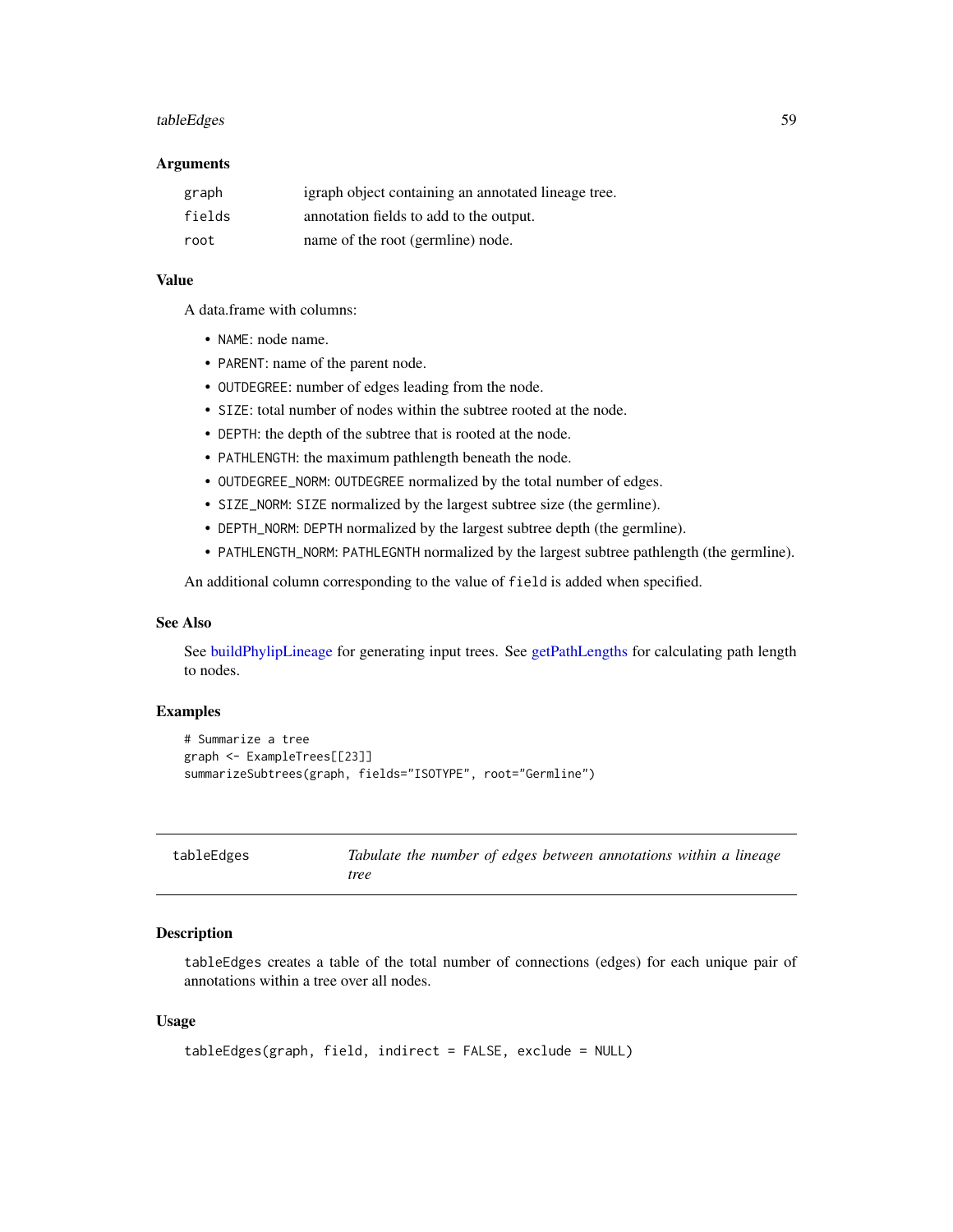#### <span id="page-59-0"></span>**Arguments**

| graph    | igraph object containing an annotated lineage tree.                                                                                                                                                                              |
|----------|----------------------------------------------------------------------------------------------------------------------------------------------------------------------------------------------------------------------------------|
| field    | string defining the annotation field to count.                                                                                                                                                                                   |
| indirect | if FALSE count direct connections (edges) only. If TRUE walk through any nodes<br>with annotations specified in the argument to count indirect connections. Spec-<br>ifying indirect=TRUE with exclude=NULL will have no effect. |
| exclude  | vector of strings defining field values to exclude from counts. Edges that either<br>start or end with the specified annotations will not be counted. If NULL count all<br>edges.                                                |

# Value

A data.frame defining total annotation connections in the tree with columns:

- PARENT: parent annotation
- CHILD: child annotation
- COUNT: count of edges for the parent-child relationship

#### See Also

See [testEdges](#page-61-1) for performed a permutation test on edge relationships.

#### Examples

```
# Define example graph
graph <- ExampleTrees[[23]]
# Count direct edges between isotypes including inferred nodes
tableEdges(graph, "ISOTYPE")
```
# Count direct edges excluding edges to and from germline and inferred nodes tableEdges(graph, "ISOTYPE", exclude=c("Germline", NA))

```
# Count indirect edges walking through germline and inferred nodes
tableEdges(graph, "ISOTYPE", indirect=TRUE, exclude=c("Germline", NA))
```
<span id="page-59-1"></span>testDiversity *Pairwise test of the diversity index*

# Description

testDiversity performs pairwise significance tests of the diversity index  $(D)$  at a given diversity order  $(q)$  for a set of annotation groups via rarefaction and bootstrapping.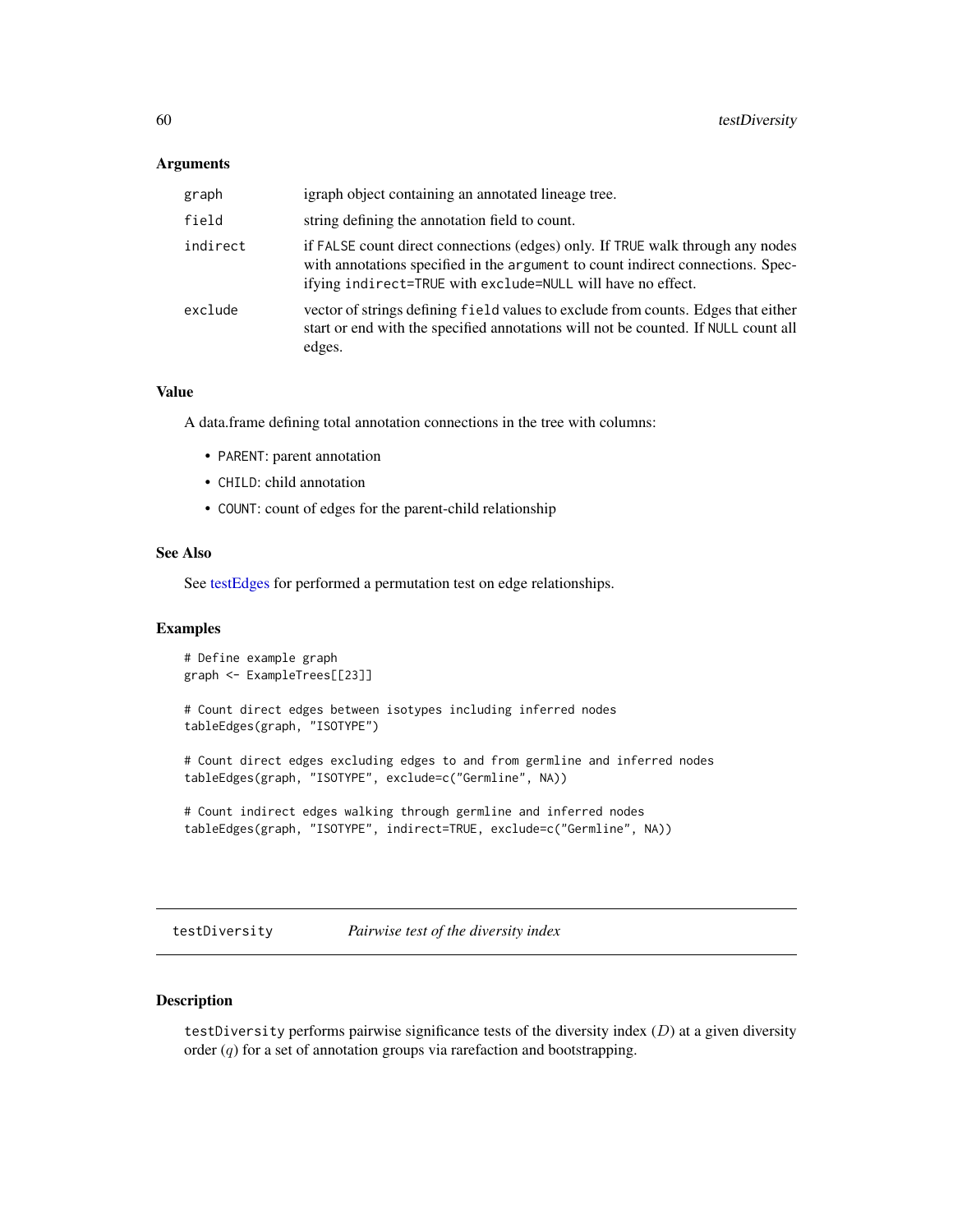#### <span id="page-60-0"></span>testDiversity 61

#### Usage

```
testDiversity(data, q, group, clone = "CLONE", copy = NULL, min_n = 30,
 max_n = NULL, nboot = 2000, progress = FALSE)
```
#### Arguments

| data     | data.frame with Change-O style columns containing clonal assignments.                                                                                                                                                                                                                          |
|----------|------------------------------------------------------------------------------------------------------------------------------------------------------------------------------------------------------------------------------------------------------------------------------------------------|
| q        | diversity order to test.                                                                                                                                                                                                                                                                       |
| group    | name of the data column containing group identifiers.                                                                                                                                                                                                                                          |
| clone    | name of the data column containing clone identifiers.                                                                                                                                                                                                                                          |
| copy     | name of the data column containing copy numbers for each sequence. If copy=NULL<br>(the default), then clone abundance is determined by the number of sequences.<br>If a copy column is specified, then clone abundances is determined by the sum<br>of copy numbers within each clonal group. |
| $min\_n$ | minimum number of observations to sample. A group with less observations<br>than the minimum is excluded.                                                                                                                                                                                      |
| $max_n$  | maximum number of observations to sample. If NULL the maximum if automat-<br>ically determined from the size of the largest group.                                                                                                                                                             |
| nboot    | number of bootstrap realizations to perform.                                                                                                                                                                                                                                                   |
| progress | if TRUE show a progress bar.                                                                                                                                                                                                                                                                   |
|          |                                                                                                                                                                                                                                                                                                |

# Details

Clonal diversity is calculated using the generalized diversity index proposed by Hill (Hill, 1973). See [calcDiversity](#page-12-1) for further details.

Diversity is calculated on the estimated complete clonal abundance distribution. This distribution is inferred by using the Chao1 estimator to estimate the number of seen clones, and applying the relative abundance correction and unseen clone frequency described in Chao et al, 2014.

Variability in total sequence counts across unique values in the group column is corrected by repeated resampling from the estimated complete clonal distribution to a common number of sequences. The diversity index estimate  $(D)$  for each group is the mean value of over all bootstrap realizations.

Significance of the difference in diversity index  $(D)$  between groups is tested by constructing a bootstrap delta distribution for each pair of unique values in the group column. The bootstrap delta distribution is built by subtracting the diversity index  $Da$  in  $group - a$  from the corresponding value Db in  $group - b$ , for all bootstrap realizations, yeilding a distribution of nboot total deltas; where  $group-a$  is the group with the greater mean D. The p-value for hypothesis  $Da! = Db$  is the value of  $P(0)$  from the empirical cumulative distribution function of the bootstrap delta distribution, multiplied by 2 for the two-tailed correction.

# Value

A [DiversityTest](#page-22-1) object containing p-values and summary statistics.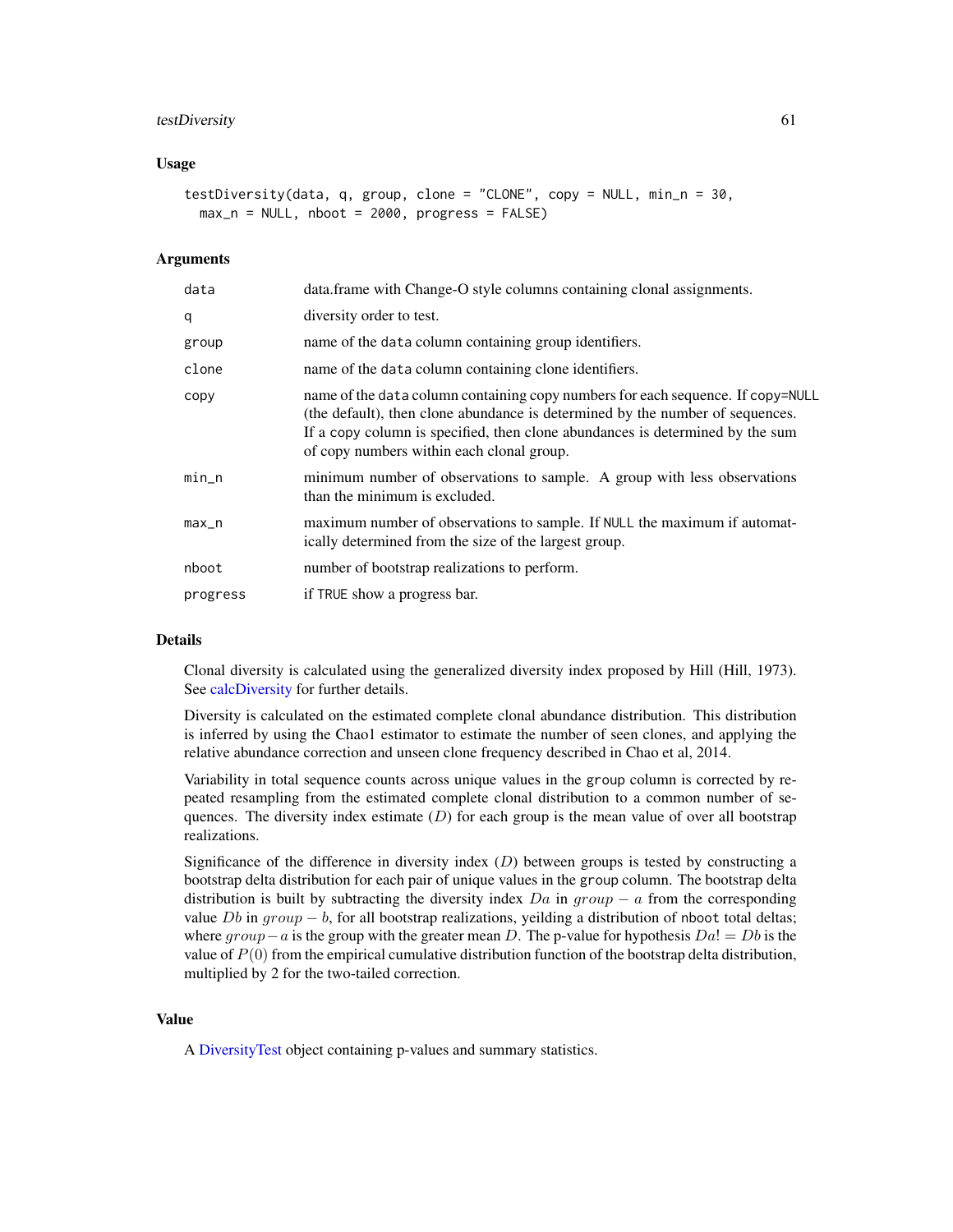This method may inflate statistical significance when clone sizes are uniformly small, such as when most clones sizes are 1, sample size is small, and max\_n is near the total count of the smallest data group. Use caution when interpreting the results in such cases. We are currently investigating this potential problem.

#### References

- 1. Hill M. Diversity and evenness: a unifying notation and its consequences. Ecology. 1973 54(2):427-32.
- 2. Chao A. Nonparametric Estimation of the Number of Classes in a Population. Scand J Stat. 1984 11, 265270.
- 3. Wu Y-CB, et al. Influence of seasonal exposure to grass pollen on local and peripheral blood IgE repertoires in patients with allergic rhinitis. J Allergy Clin Immunol. 2014 134(3):604-12.
- 4. Chao A, et al. Rarefaction and extrapolation with Hill numbers: A framework for sampling and estimation in species diversity studies. Ecol Monogr. 2014 84:45-67.
- 5. Chao A, et al. Unveiling the species-rank abundance distribution by generalizing the Good-Turing sample coverage theory. Ecology. 2015 96, 11891201.

#### See Also

See [calcDiversity](#page-12-1) for the basic calculation and [DiversityTest](#page-22-1) for the return object. See [rarefyDi](#page-50-1)[versity](#page-50-1) for curve generation. See [ecdf](#page-0-0) for computation of the empirical cumulative distribution function.

# Examples

# Groups under the size threshold are excluded and a warning message is issued. testDiversity(ExampleDb, "SAMPLE", q=0, min\_n=30, nboot=100)

<span id="page-61-1"></span>testEdges *Tests for parent-child annotation enchrichment in lineage trees*

#### **Description**

testEdges performs a permutation test on a set of lineage trees to determine the significance of an annotation's association with parent-child relationships.

#### Usage

```
testEdges(graphs, field, indirect = FALSE, exclude = c("Germline", NA),
  nperm = 200, progress = FALSE)
```
<span id="page-61-0"></span>

# Note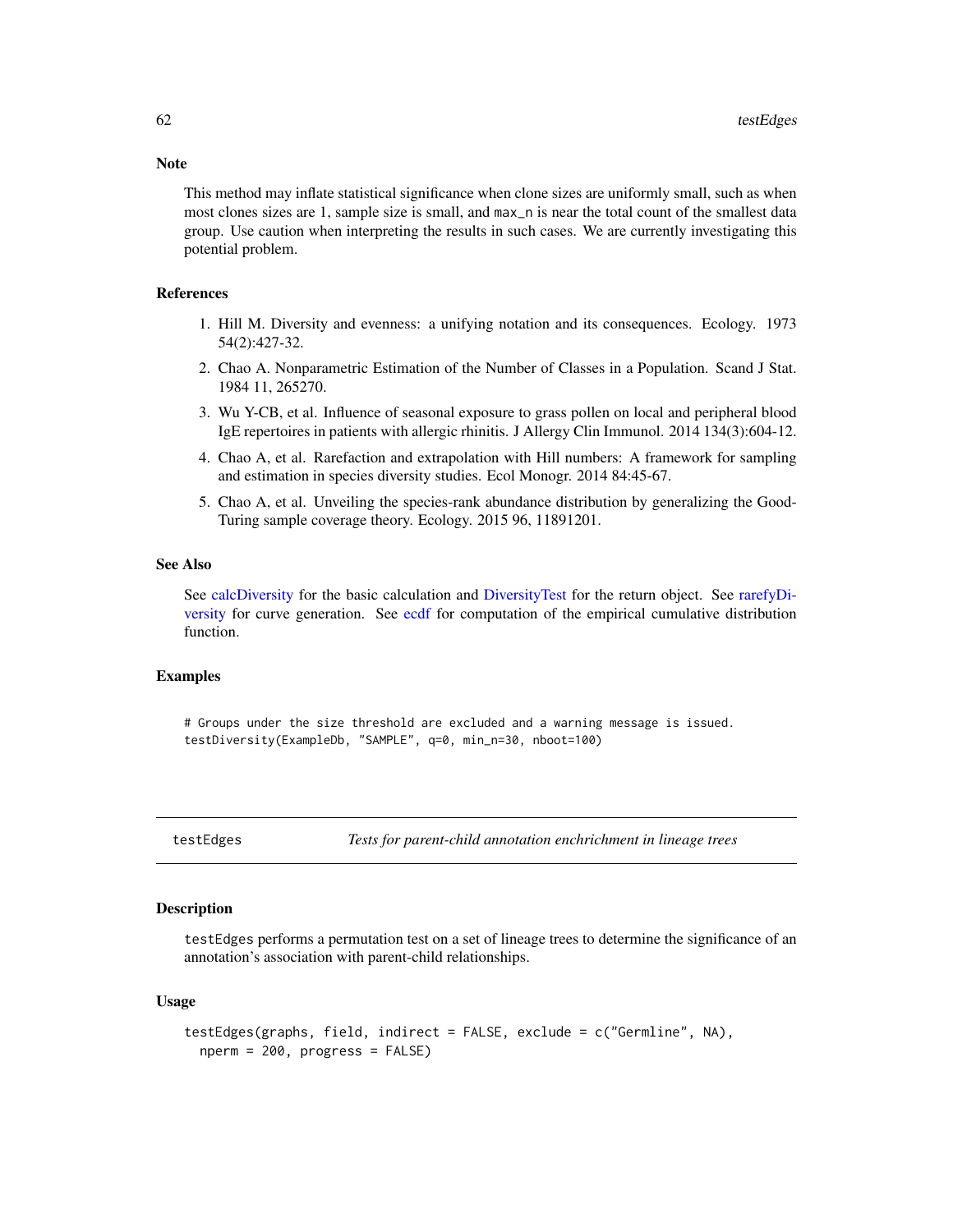#### <span id="page-62-0"></span>testMRCA 63

#### Arguments

| graphs   | list of igraph objects with vertex annotations.                                                                                                                                                                                  |
|----------|----------------------------------------------------------------------------------------------------------------------------------------------------------------------------------------------------------------------------------|
| field    | string defining the annotation field to permute.                                                                                                                                                                                 |
| indirect | if FALSE count direct connections (edges) only. If TRUE walk through any nodes<br>with annotations specified in the argument to count indirect connections. Spec-<br>ifying indirect=TRUE with exclude=NULL will have no effect. |
| exclude  | vector of strings defining field values to exclude from permutation.                                                                                                                                                             |
| nperm    | number of permutations to perform.                                                                                                                                                                                               |
| progress | if TRUE show a progress bar.                                                                                                                                                                                                     |

#### Value

An [EdgeTest](#page-23-1) object containing the test results and permutation realizations.

#### See Also

Uses [tableEdges](#page-58-1) and [permuteLabels.](#page-43-1) See [plotEdgeTest](#page-46-1) for plotting the permutation distributions.

#### Examples

```
# Define example tree set
graphs <- ExampleTrees[1-10]
# Perform edge test on isotypes
x <- testEdges(graphs, "ISOTYPE", nperm=10)
print(x)
```
<span id="page-62-1"></span>

# Description

testMRCA performs a permutation test on a set of lineage trees to determine the significance of an annotation's association with the MRCA position of the lineage trees.

# Usage

```
testMRCA(graphs, field, root = "Germline", exclude = c("Germline", NA),
  nperm = 200, progress = FALSE)
```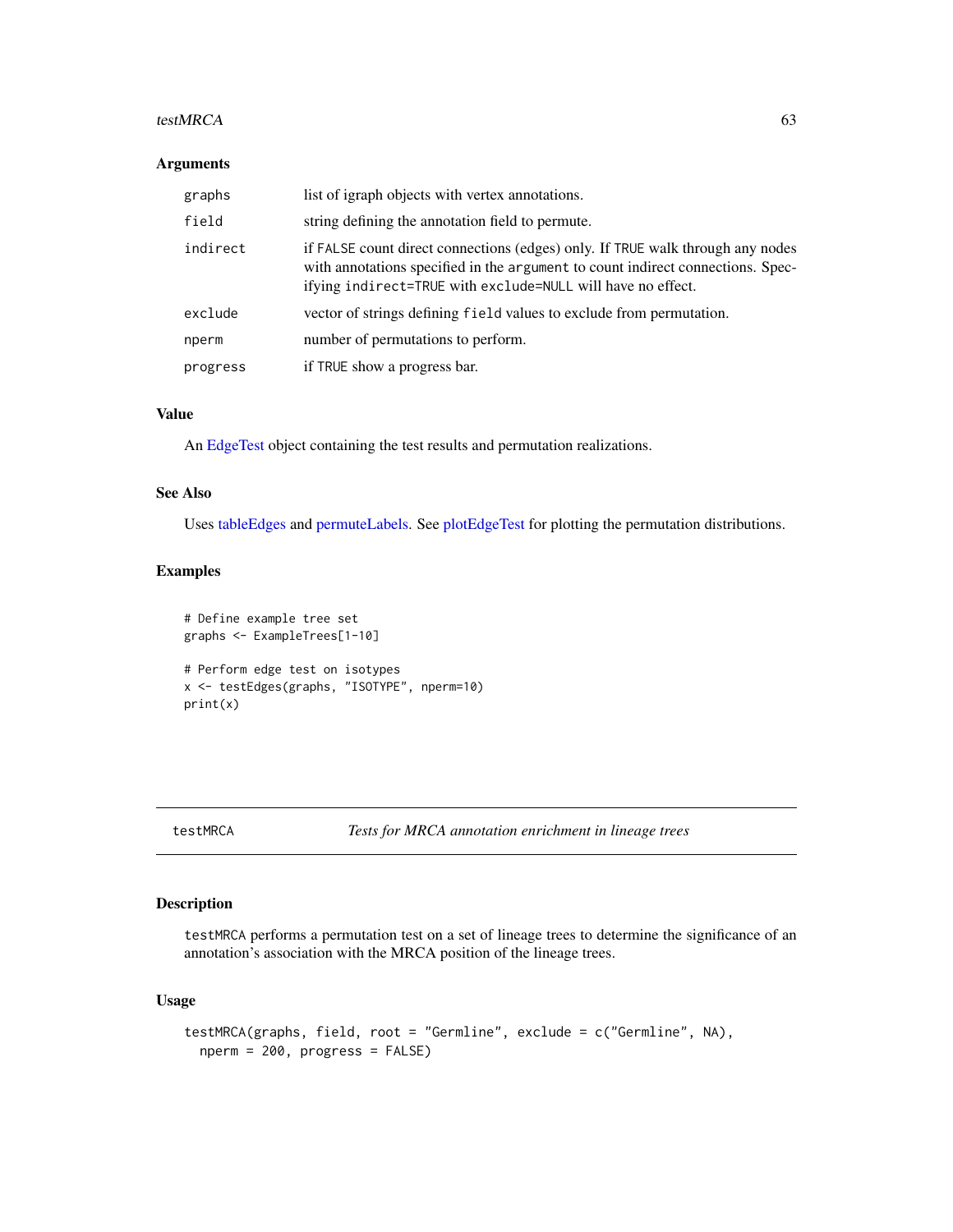# Arguments

| graphs   | list of igraph object containing annotated lineage trees.                                            |
|----------|------------------------------------------------------------------------------------------------------|
| field    | string defining the annotation field to test.                                                        |
| root     | name of the root (germline) node.                                                                    |
| exclude  | vector of strings defining field values to exclude from the set of potential<br>founder annotations. |
| nperm    | number of permutations to perform.                                                                   |
| progress | if TRUE show a progress bar.                                                                         |

# Value

An [MRCATest](#page-40-2) object containing the test results and permutation realizations.

# See Also

Uses [getMRCA](#page-29-1) and [getPathLengths.](#page-30-1) See [plotMRCATest](#page-47-1) for plotting the permutation distributions.

# Examples

```
# Define example tree set
graphs <- ExampleTrees[1-10]
# Perform MRCA test on isotypes
x <- testMRCA(graphs, "ISOTYPE", nperm=10)
print(x)
```
<span id="page-63-1"></span>translateDNA *Translate nucleotide sequences to amino acids*

# Description

translateDNA translates nucleotide sequences to amino acid sequences.

# Usage

```
translateDNA(seq, trim = FALSE)
```
#### Arguments

| sea  | vector of strings defining DNA sequence(s) to be converted to translated.                      |
|------|------------------------------------------------------------------------------------------------|
| trim | boolean flag to remove 3 nts from both ends of seq (converts IMGT junction to<br>CDR3 region). |

<span id="page-63-0"></span>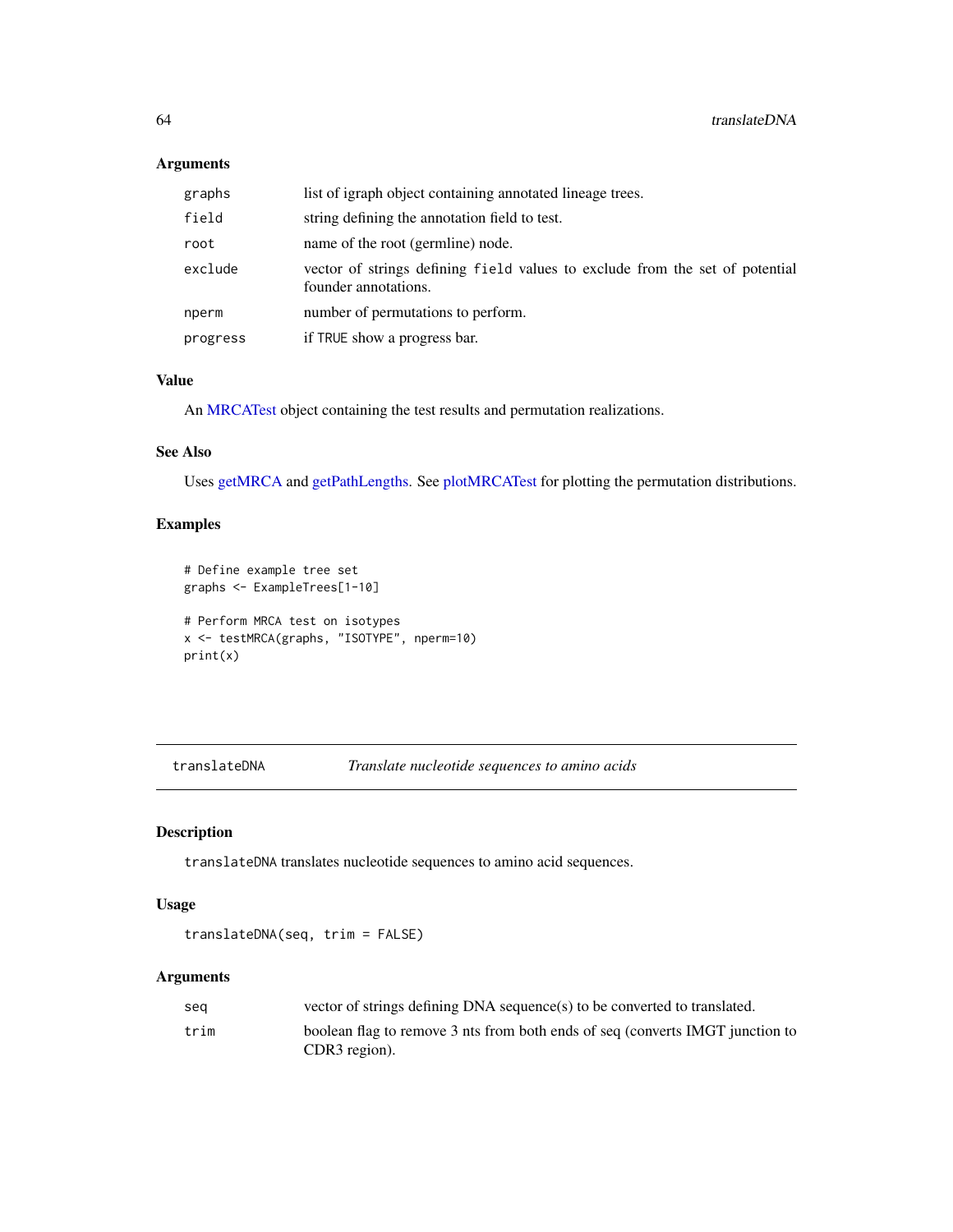# <span id="page-64-0"></span>translateStrings 65

# Value

A vector of translated sequence strings.

# See Also

[translate](#page-0-0).

# Examples

```
# Translate a single sequence
translateDNA("ACTGACTCGA")
```
# Translate a vector of sequences translateDNA(ExampleDb\$JUNCTION[1:3])

```
# Remove the first and last codon from the translation
translateDNA(ExampleDb$JUNCTION[1:3], trim=TRUE)
```
<span id="page-64-1"></span>translateStrings *Translate a vector of strings*

#### Description

translateStrings modifies a character vector by substituting one or more strings with a replacement string.

# Usage

translateStrings(strings, translation)

# Arguments

| strings     | vector of character strings to modify.                                          |
|-------------|---------------------------------------------------------------------------------|
| translation | named character vector or a list of character vectors specifying the strings to |
|             | replace (values) and their replacements (names).                                |

#### Details

Does not perform partial replacements. Each translation value must match a complete strings value or it will not be replaced. Values that do not have a replacement named in the translation parameter will not be modified.

Replacement is accomplished using [gsub.](#page-0-0)

#### Value

A modified strings vector.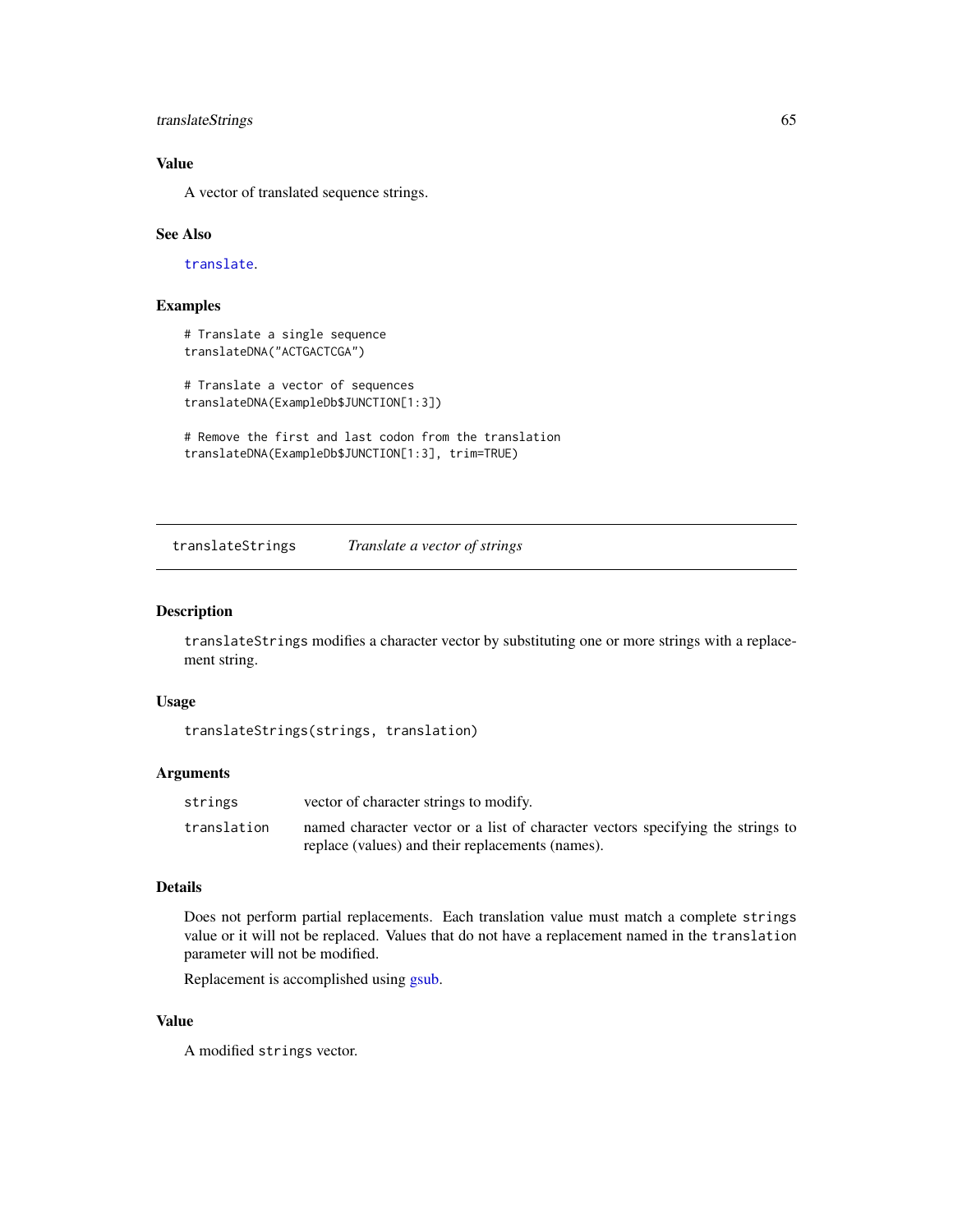# See Also

See [gsub](#page-0-0) for single value replacement in the base package.

#### Examples

```
# Using a vector translation
strings <- LETTERS[1:5]
translation <- c("POSITION1"="A", "POSITION5"="E")
translateStrings(strings, translation)
# Using a list translation
strings <- LETTERS[1:5]
translation <- list("1-3"=c("A","B","C"), "4-5"=c("D","E"))
translateStrings(strings, translation)
```
<span id="page-65-1"></span>writeChangeoDb *Write a Change-O tab-delimited database file*

# Description

writeChangeoDb is a simple wrapper around [write.table](#page-0-0) with defaults appropriate for writing a Change-O tab-delimited database file from a data.frame.

# Usage

writeChangeoDb(data, file)

# Arguments

| data | data.frame of Change-O data. |
|------|------------------------------|
| file | output file name.            |

# See Also

Wraps [write.table.](#page-0-0) See [readChangeoDb](#page-52-1) for reading to Change-O files.

#### Examples

```
## Not run:
  # Write a database
  writeChangeoDb(data, "changeo.tsv")
```
## End(Not run)

<span id="page-65-0"></span>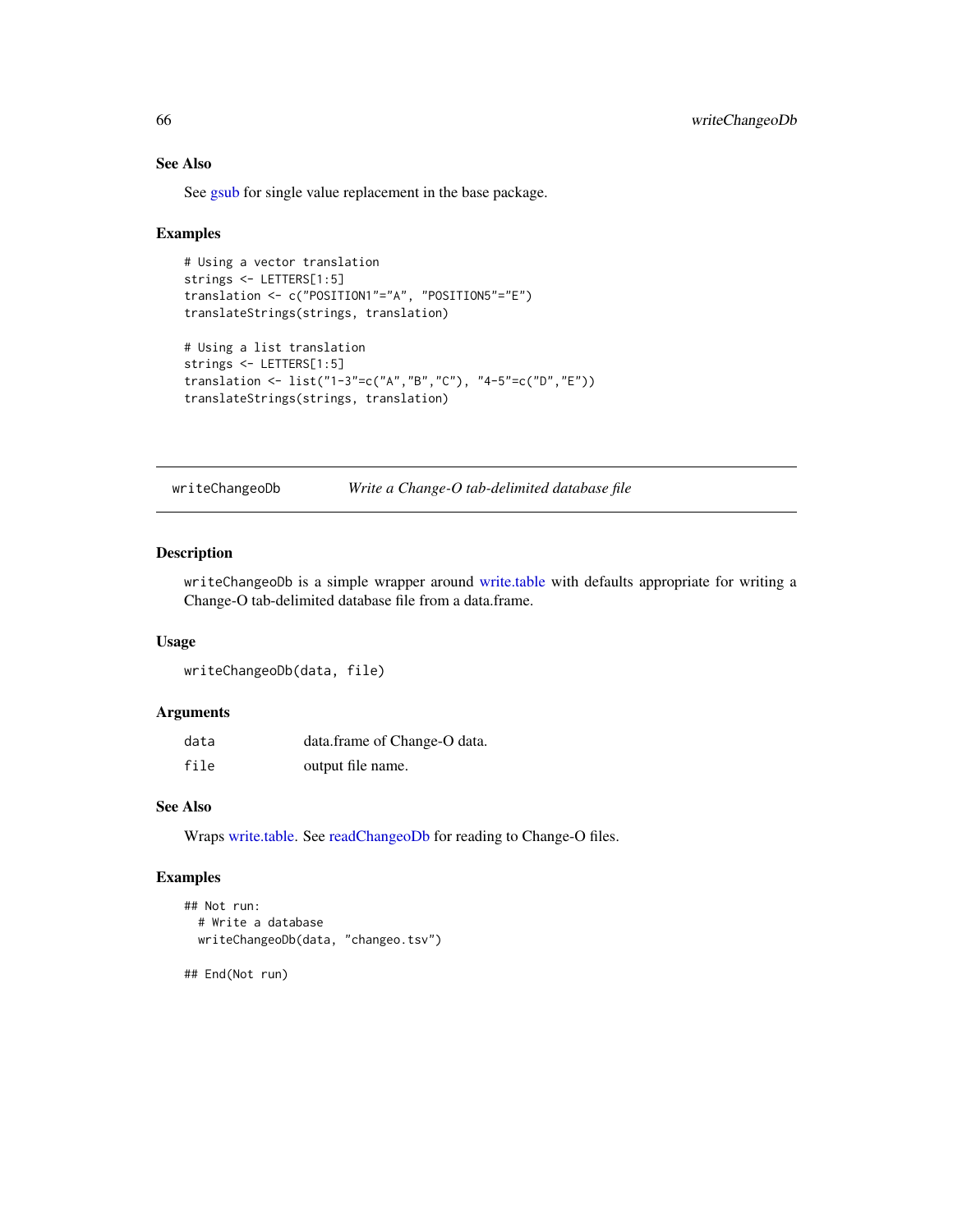# <span id="page-66-0"></span>**Index**

∗Topic datasets ABBREV\_AA, [3](#page-2-0) DEFAULT\_COLORS, [21](#page-20-0) ExampleDb, [26](#page-25-0) ExampleTrees, [27](#page-26-0) IMGT\_REGIONS, [35](#page-34-0) IUPAC\_CODES, [36](#page-35-0)

aaindex, *[11](#page-10-0)*, *[34](#page-33-0)*, *[51](#page-50-0)* ABBREV\_AA, [3,](#page-2-0) *[36](#page-35-0)* alakazam, [4](#page-3-0) alakazam-package *(*alakazam*)*, [4](#page-3-0) aliphatic, [6,](#page-5-0) *[7,](#page-6-0) [8](#page-7-0)* aminoAcidProperties, *[5](#page-4-0)*, [6](#page-5-0)

buildPhylipLineage, *[4](#page-3-0)*, [9,](#page-8-0) *[14](#page-13-0)*, *[27](#page-26-0)*, *[32](#page-31-0)*, *[38](#page-37-0)*, *[59](#page-58-0)* bulk, *[7,](#page-6-0) [8](#page-7-0)*, [11](#page-10-0)

calcCoverage, [12](#page-11-0) calcDiversity, [13,](#page-12-0) *[52,](#page-51-0) [53](#page-52-0)*, *[61,](#page-60-0) [62](#page-61-0)* ChangeoClone, *[9,](#page-8-0) [10](#page-9-0)*, *[38](#page-37-0)* ChangeoClone *(*ChangeoClone-class*)*, [14](#page-13-0) ChangeoClone-class, [14](#page-13-0) charge, *[7,](#page-6-0) [8](#page-7-0)*, [15](#page-14-0) collapseDuplicates, *[4](#page-3-0)*, [16,](#page-15-0) *[38](#page-37-0)*, *[56](#page-55-0)* countClones, *[5](#page-4-0)*, [18](#page-17-0) countGenes, *[5](#page-4-0)*, [19,](#page-18-0) *[33](#page-32-0)* countPatterns, *[5](#page-4-0)*, *[8](#page-7-0)*, [20](#page-19-0)

DEFAULT\_COLORS, [21](#page-20-0) dir.create, *[39](#page-38-0)* DiversityCurve, *[46](#page-45-0)*, *[52,](#page-51-0) [53](#page-52-0)* DiversityCurve *(*DiversityCurve-class*)*, [22](#page-21-0) DiversityCurve-class, [22](#page-21-0) DiversityCurve-method *(*DiversityCurve-class*)*, [22](#page-21-0) DiversityTest, *[61,](#page-60-0) [62](#page-61-0)* DiversityTest *(*DiversityTest-class*)*, [23](#page-22-0) DiversityTest-class, [23](#page-22-0)

DiversityTest-method *(*DiversityTest-class*)*, [23](#page-22-0) DNA\_COLORS *(*DEFAULT\_COLORS*)*, [21](#page-20-0)

ecdf, *[62](#page-61-0)* EdgeTest, *[47](#page-46-0)*, *[63](#page-62-0)* EdgeTest *(*EdgeTest-class*)*, [24](#page-23-0) EdgeTest-class, [24](#page-23-0) EdgeTest-method *(*EdgeTest-class*)*, [24](#page-23-0) estimateAbundance, *[5](#page-4-0)*, [25,](#page-24-0) *[45](#page-44-0)* ExampleDb, [26](#page-25-0) ExampleTrees, *[27](#page-26-0)*, [27](#page-26-0) extractVRegion, *[5](#page-4-0)*, [28](#page-27-0)

# fread, *[54](#page-53-0)*

getAAMatrix, [29,](#page-28-0) *[30](#page-29-0)*, *[43](#page-42-0)*, *[55](#page-54-0)* getAllele, *[5](#page-4-0)*, *[32](#page-31-0)* getAllele *(*getSegment*)*, [32](#page-31-0) getDNAMatrix, *[29](#page-28-0)*, [29,](#page-28-0) *[42,](#page-41-0) [43](#page-42-0)*, *[55](#page-54-0)* getFamily, *[5](#page-4-0)*, *[32](#page-31-0)* getFamily *(*getSegment*)*, [32](#page-31-0) getGene, *[5](#page-4-0)*, *[32](#page-31-0)* getGene *(*getSegment*)*, [32](#page-31-0) getMRCA, [30,](#page-29-0) *[64](#page-63-0)* getPathLengths, *[31](#page-30-0)*, [31,](#page-30-0) *[59](#page-58-0)*, *[64](#page-63-0)* getSegment, [32](#page-31-0) ggplot, *[35](#page-34-0)*, *[45,](#page-44-0) [46](#page-45-0)* gravy, *[7,](#page-6-0) [8](#page-7-0)*, [34](#page-33-0) gridPlot, [35](#page-34-0) gsub, *[65,](#page-64-0) [66](#page-65-0)*

IG\_COLORS *(*DEFAULT\_COLORS*)*, [21](#page-20-0) igraph, *[10](#page-9-0)* igraph.plotting, *[10](#page-9-0)* IMGT\_REGIONS, *[28](#page-27-0)*, [35](#page-34-0) isValidAASeq, [36](#page-35-0) IUPAC\_AA, *[36](#page-35-0)* IUPAC\_AA *(*IUPAC\_CODES*)*, [36](#page-35-0) IUPAC\_CODES, [36](#page-35-0)